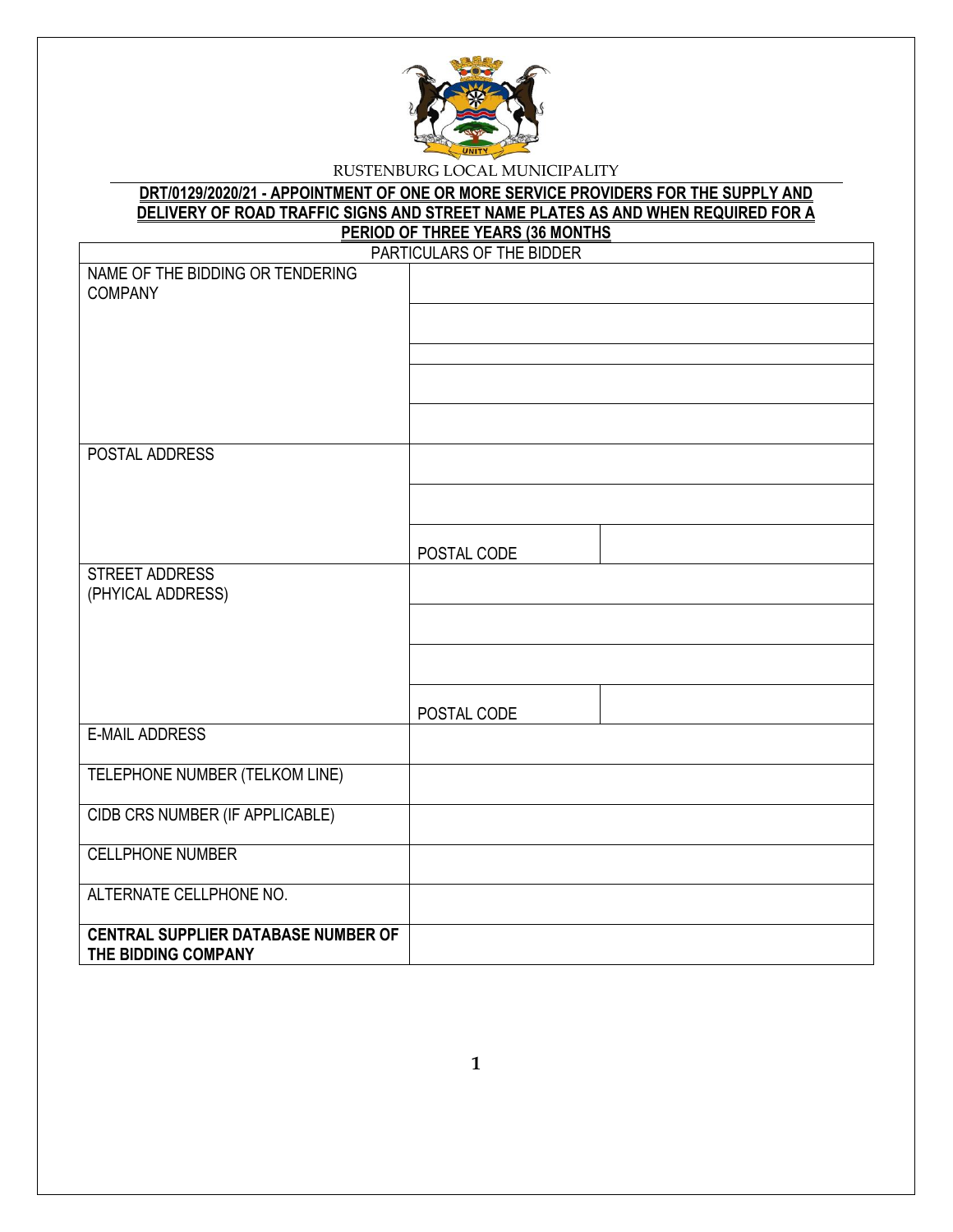

# **DRT/0129/2020/21 - APPOINTMENT OF ONE OR MORE SERVICE PROVIDERS FOR THE SUPPLY AND DELIVERY OF ROAD TRAFFIC SIGNS AND STREET NAME PLATES AS AND WHEN REQUIRED FOR A PERIOD OF THREE YEARS (36 MONTHS**

**INDEX/TABLE OF CONTENTS**

| <b>DOCUMENT NAME</b><br><b>ABBREVIATION</b> | <b>DOCUMENT NAME/DESCRIPTION</b>                                      |  |
|---------------------------------------------|-----------------------------------------------------------------------|--|
| <b>TS</b>                                   | <b>TENDERING CONDITIONS</b>                                           |  |
|                                             |                                                                       |  |
| AE(DP)                                      | <b>ADMINISTRATIVE EVALUATION (DOCUMENT COMPLETION)</b>                |  |
|                                             |                                                                       |  |
| MBD <sub>1</sub>                            | ADMINISTRATIVE EVALUATION (ATTACHMENT OF MANDATORY DOCUMENTS)         |  |
|                                             |                                                                       |  |
| <b>DTA</b>                                  | <b>DOCUMENT TENDER ADVERT</b>                                         |  |
|                                             |                                                                       |  |
| MBD <sub>1</sub>                            | <b>INVITATION TO BID (PART A)</b><br><b>PART B</b>                    |  |
|                                             |                                                                       |  |
| MBD <sub>4</sub>                            | <b>DECLARATION OF INTEREST</b>                                        |  |
|                                             |                                                                       |  |
| MBD <sub>5</sub>                            | DECLARATION FOR PROCUREMENT ABOVE R10 MILLION (ALL APPLICABLE TAXES   |  |
|                                             | INCLUDED)                                                             |  |
|                                             |                                                                       |  |
| <b>MBD 6.1</b>                              | PREFERENCE CLAIM IN TERMS OF THE PREFERENTIAL PROCUREMENT REGULATIONS |  |
|                                             |                                                                       |  |
| <b>MBD 7.2</b>                              | <b>CONTRACT FORM - RENDERING OF SERVICES</b>                          |  |
|                                             |                                                                       |  |
| MBD <sub>8</sub>                            | DECLARATION OF ABUSE OF SUPPLY CHAIN MANAGEMENT SYSTEM                |  |
|                                             |                                                                       |  |
| MBD <sub>9</sub>                            | CERTIFICATE OF INDEPENDENT BID DETERMINATION                          |  |
| <b>SECTION 38</b>                           | DECLARATION OF BIDDERS'S PAST PRACTICES                               |  |
|                                             |                                                                       |  |
| $\overline{\mathsf{SF}}$                    | <b>SIGNATORY FORM</b>                                                 |  |
|                                             |                                                                       |  |
| GCC                                         | <b>GENERAL CONDITIONS OF CONTRACT</b>                                 |  |
|                                             |                                                                       |  |
| <b>TOF</b>                                  | <b>TERMS OF REFERENCE/ BID SPECIFICATIONS</b>                         |  |
|                                             |                                                                       |  |
| F                                           | <b>FUNCTIONALITY</b>                                                  |  |
|                                             |                                                                       |  |
| PI                                          | <b>PRICING INSTRUCTIONS</b>                                           |  |
| <b>PS</b>                                   | <b>PRICING SCHEDULE</b>                                               |  |

**2**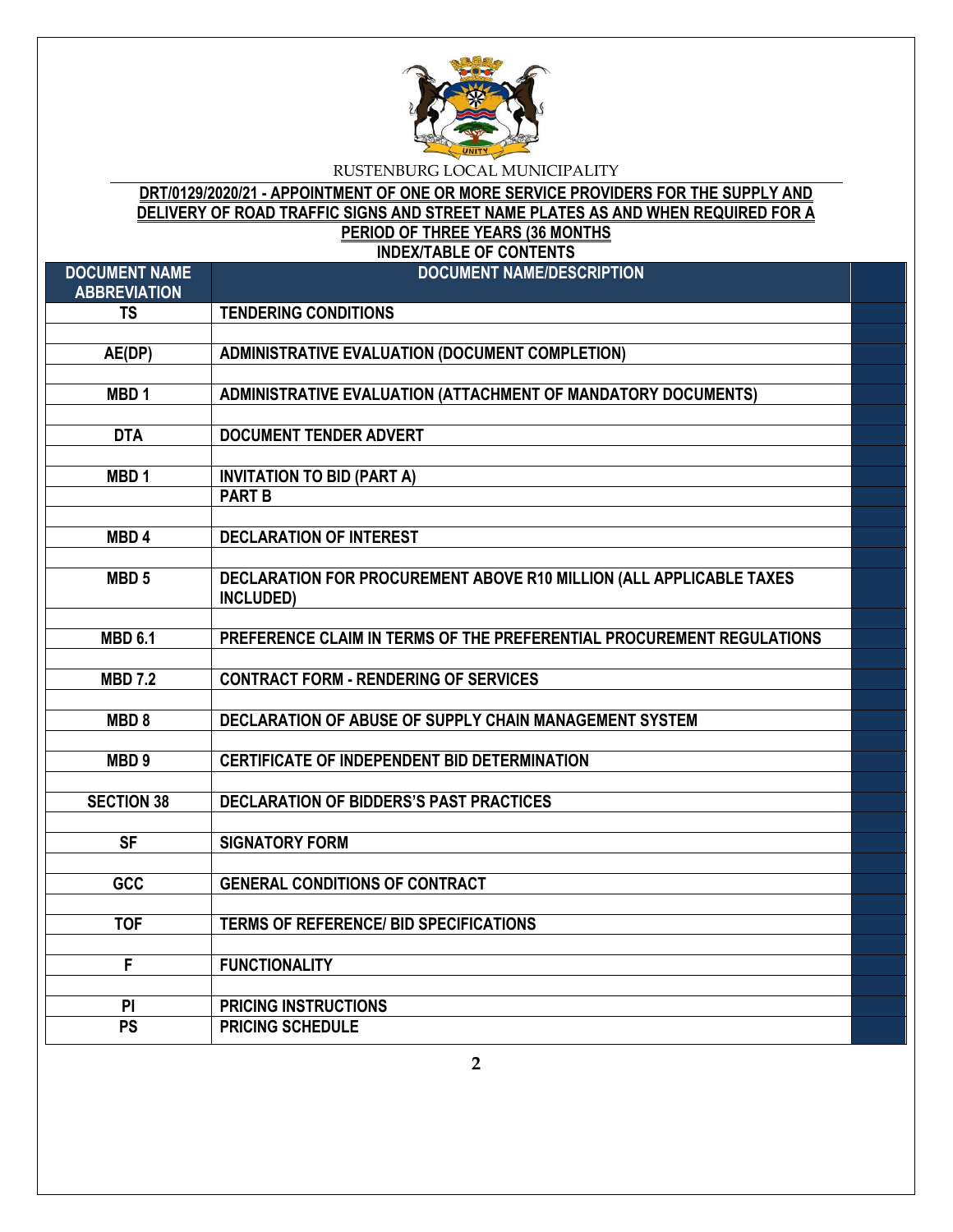

## **DRT/0129/2020/21 - APPOINTMENT OF ONE OR MORE SERVICE PROVIDERS FOR THE SUPPLY AND DELIVERY OF ROAD TRAFFIC SIGNS AND STREET NAME PLATES AS AND WHEN REQUIRED FOR A PERIOD OF THREE YEARS (36 MONTHS TENDERING CONDITIONS**

- 1. The document must be completed in full as per the guide provided under administrative evaluation document completion.
- 2. All mandatory documents must be attached as per the guide under administrative evaluation attachment of mandatory documents.
- 3. The document must not be dismantled; page numbers must be sequential.
- 4. Bidders must be registered on CSD.
- 5. For all documents that will need certification (and affidavits where applicable) bidders must not submit copies/ copies of certified copies.
- 6. Only black ink must be used when completing the tender document.
- 7. Electronic signatures are not allowed.
- 8. Bidders are not allowed to use correction pens. In a case where a wrong answer is ticked, a straight line must be made across the wrong answer, then initial next to the mistake and a correct answer must be ticked or provided in writing.

*NB! FAILURE TO ADHERE TO THE ABVOVE INSTRUCTIONS WILL RENDER THE TENDER INVALID AND RESULT IN DISQUALIFICATION*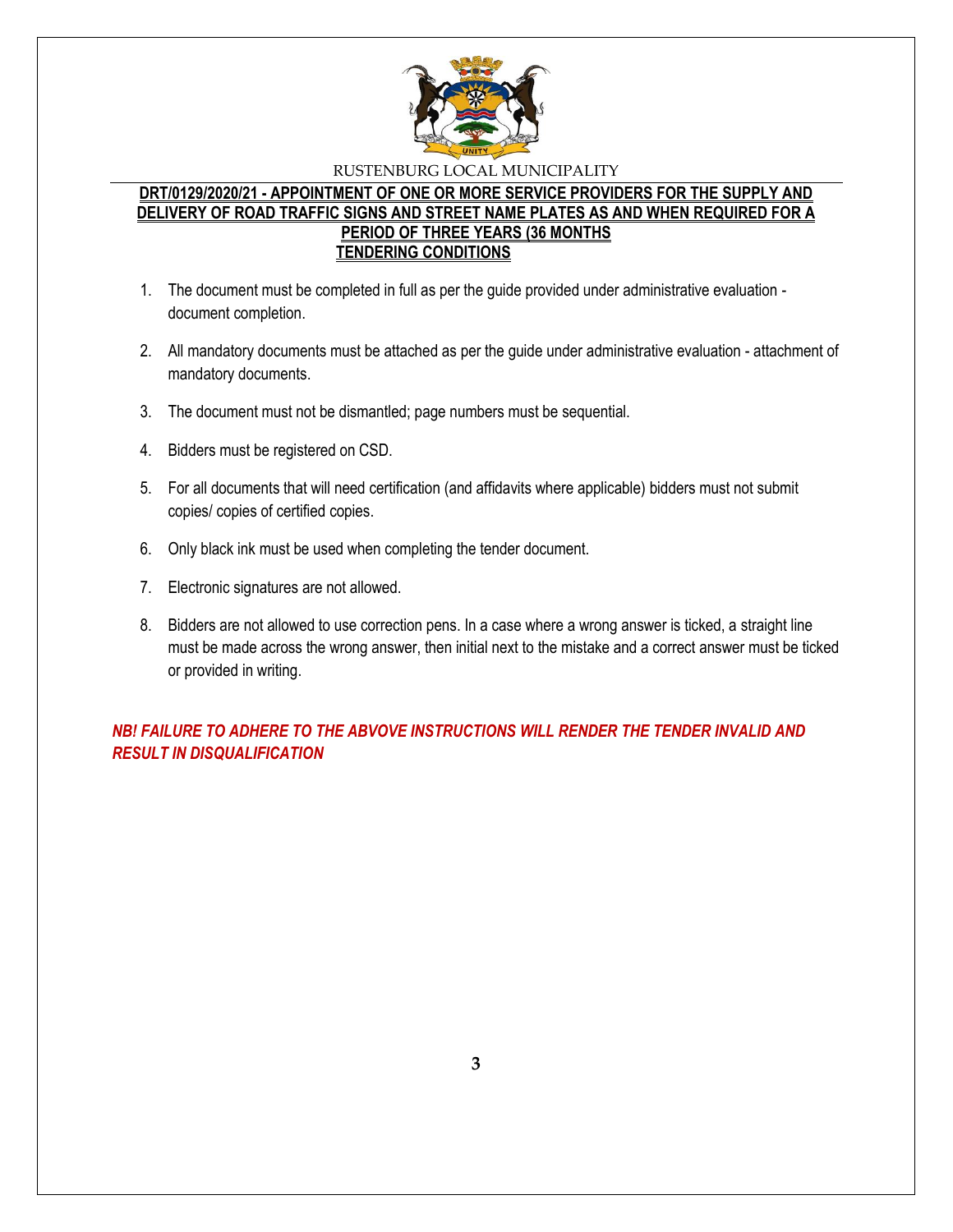

# **DRT/0129/2020/21 - APPOINTMENT OF ONE OR MORE SERVICE PROVIDERS FOR THE SUPPLY AND DELIVERY OF ROAD TRAFFIC SIGNS AND STREET NAME PLATES AS AND WHEN REQUIRED FOR A PERIOD OF THREE YEARS (36 MONTHS**

# **ADMINISTRATIVE EVALUATION (DOCUMENT COMPLETION)**

# *PLEASE READ AND FOLLOW INSTRUCTIONS BELOW ON HOW TO COMPLETE DIFFERENT FORMS IN THE DOCUMENT AND FILL THEM AS INSTRUCTED*

 $\checkmark$  The tender documents must be completed in full i.e. Compulsory Questionnaire (where applicable), MBD 1, MBD 4, MBD 5, MBD 6.1, MBD 7.2, MBD 8, MBD 9, Section 38, Signatory Resolution Form, Pricing Schedule, and the Form of Offer, including all witness signatures on all the above stated forms.

# $\checkmark$  **NB! FAILURE TO ADHERE TO THE BELOW MENTIONED POINTS WILL INVALIDATE THE TENDER** *AND RESULT IN DISQUALIFICATION*

- **COMPULSORY QUESTIONAIRE** must be fully completed and signed **(where applicable)** *In a case of Joint Venture separate COMPULSORY QUESTIONAIRE forms must be completed and submitted.*
- MBD 1 must be fully completed and signed
- **MBD 4** must be fully completed and signed: only tick the appropriate answer. Please be informed that whether you scratch out, tick or circle, **your answer will be where the pen ink is reflecting**. *In a case of Joint Venture or multi- directors, full details of all directors / trustees / shareholders / members must be provided on the table on* MBD 4.
- **MBD 5 (where applicable)** must be fully completed and signed: only tick the appropriate answer. Please be informed that whether you scratch out, tick or circle, **your answer will be where the pen ink is reflecting**. *In a case of Joint Venture separate MBD 5 forms must be completed and submitted.*
- MBD 6.1 must be fully completed and signed.
- **MBD 7.2** must be fully completed and signed.
- **MBD 8** must be fully completed and signed: only tick the appropriate answer box, whether you scratch out, tick or circle, your answer will be where the pen ink is reflecting
- MBD 9 must be fully completed and signed
- **SECTION 38** must be fully completed and signed: only tick the appropriate answer box, whether you scratch out, tick or circle, your answer will be where the pen ink is reflecting. Note that should you answer **"NO"** to any of the declaration questions on **section 38 form**, then supporting documents **MUST** be attached
- **SIGNATORY AUTHORISATION –** must be fully completed and signed
- **PRICING SCHEDULE** must be fully completed and signed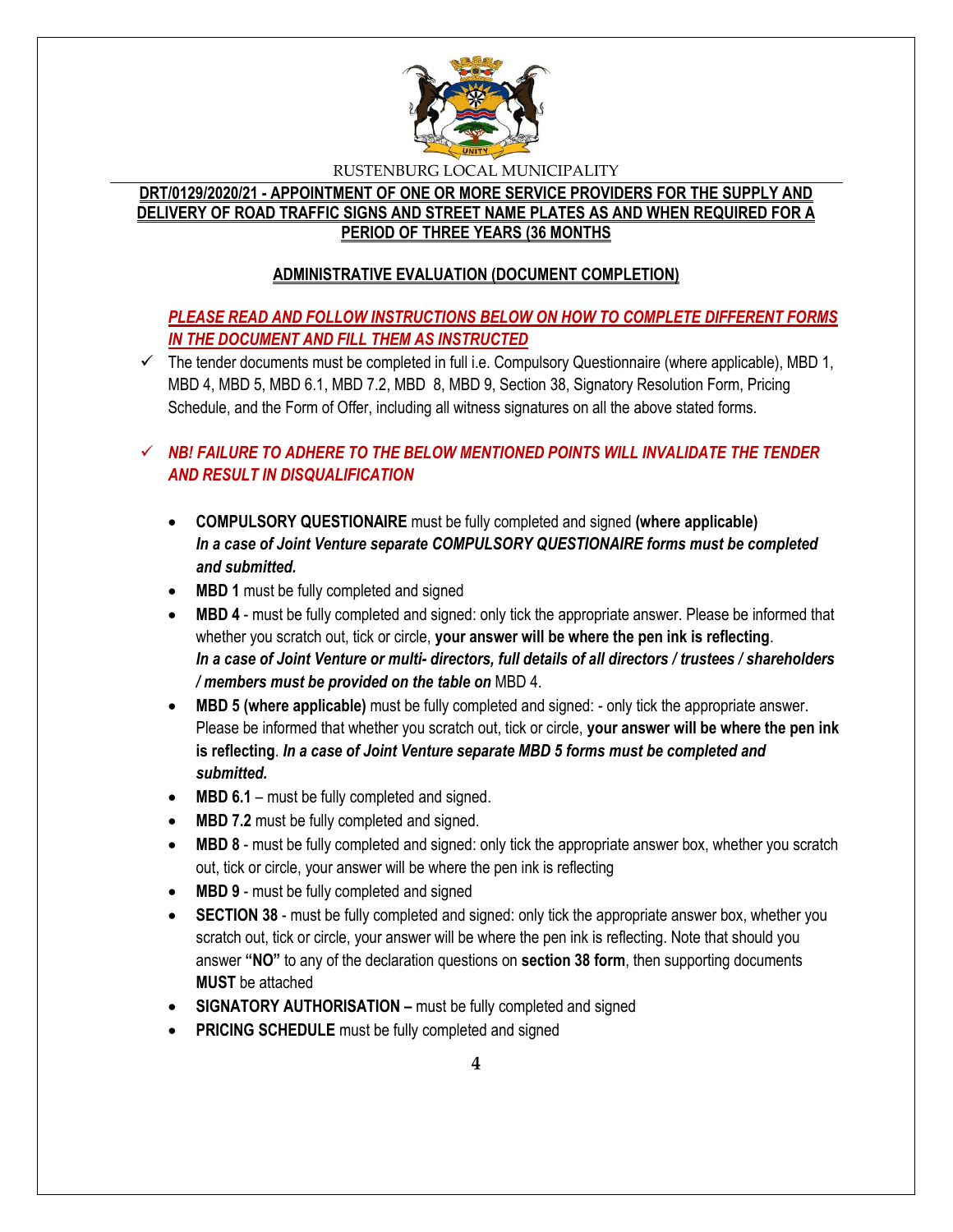

## **DRT/0129/2020/21 - APPOINTMENT OF ONE OR MORE SERVICE PROVIDERS FOR THE SUPPLY AND DELIVERY OF ROAD TRAFFIC SIGNS AND STREET NAME PLATES AS AND WHEN REQUIRED FOR A PERIOD OF THREE YEARS (36 MONTHS ADMINISTRATIVE EVALUATION (ATTACHMENT OF MANDATORY DOCUMENTS)**

- $\checkmark$  Deposit slip with tender reference number as indicated on the advert
- $\checkmark$  Proof of CSD registration (CSD report)
- $\checkmark$  Required CIDB Grading Certificate (where applicable)
- $\checkmark$  Signatory resolution Please attach a copy of Signatory resolution where instructed
- $\checkmark$  If the submission is from a Joint Venture, then a JV agreement must be attached
- $\checkmark$  A valid and certified (not older than (3) three months on the date of tender closure) BBBEE Certificate for the company (if it is a JV the BBBEE must be consolidated)
- $\checkmark$  For all PRV's and PSV's suppliers are required to attach compliance certificates with warranty/ surety.

# **FOR ALL DOCUMENTS THAT WILL NEED CERTIFICATION (AND AFFIDAVITS WHERE APPLICABLE) BIDDERS MUST NOT SUBMIT COPIES/ COPIES OF CERTIFIED COPIES.**

# **MUNICIPAL RATES AND TAXES STATEMENTS OF THE DIRECTORS**

- $\checkmark$  Municipal rates and taxes statement of the last billable month on the date of tender closure for each directors' address must be attached; or
- $\checkmark$  Valid lease agreement of the director/s (showing lease period) or,
- $\checkmark$  An original letter (not a copy) from tribal authority not older than three (3) months if the director/s are residing in a tribal land, or
- $\checkmark$  If the rates and taxes account are not in the names of the director/s the attached municipal rates and taxes statement must be submitted together with an original affidavit from the property owner whose names are reflecting on the municipal rates and taxes statement to confirm that the director resides in their property.

# **MUNICIPAL RATES AND TAXES STATEMENTS OF THE COMPANY**

- Municipal rates and taxes statement of the last billable month on the date of tender closure for the company's' address must be attached; or
- $\checkmark$  Valid lease agreement of the company (showing all critical contractual obligations, or
- $\checkmark$  An original letter (not a copy) from a tribal authority not older than three (3) months if the company is operating from a tribal, or
- $\checkmark$  If the rates and taxes account are not in the names of the company, the attached municipal rates taxes statement must be submitted together with an original affidavit from the property owner whose names are reflecting on the municipal rates and taxes statement to confirm that the company operates from their property.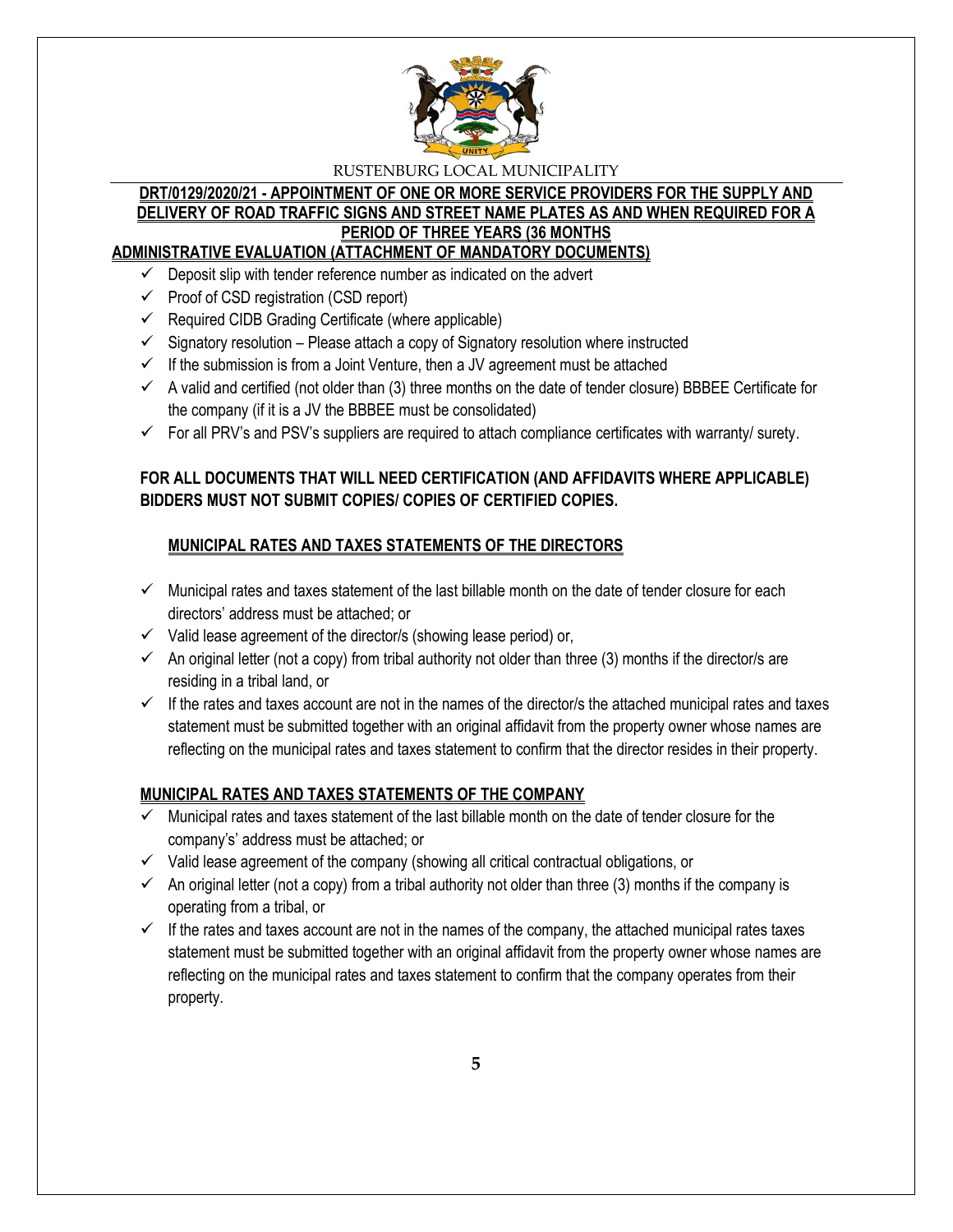

## **DRT/0129/2020/21 - APPOINTMENT OF ONE OR MORE SERVICE PROVIDERS FOR THE SUPPLY AND DELIVERY OF ROAD TRAFFIC SIGNS AND STREET NAME PLATES AS AND WHEN REQUIRED FOR A PERIOD OF THREE YEARS (36 MONTHS**

# **NB!!**

- **FOR PROCUREMENT EXPECTED TO BE LESS THAN 10 MILLION, AWARDS WILL NOT BE MADE TO BIDDERS OWING MUNICIPAL RATES AND TAXES FOR OVER 90 DAYS AT THE TIME OF TENDER CLOSURE**
- **FOR PROCUREMENT EXPECTED TO BE MORE THAN 10 MILLION, AWARDS WILL NOT BE MADE TO BIDDERS OWING MUNICIPAL RATES AND TAXES FOR OVER 30 DAYS AT THE TIME OF TENDER CLOSURE**

# **VERIFICATION OF DOCUMENTS AND INFORMATION.**

- $\checkmark$  Tax compliance status will be verified using CSD number. (For a bidder to be considered for final award, their status must reflect "tax compliance" before final award is made)
- $\checkmark$  CIDB Grading will be verified
- $\checkmark$  BBBEE certificates will be verified with relevant registration bodies.
- $\checkmark$  A Sworn Affidavit will be accepted only if an original is submitted.

# **ALLOCATION OF BBBEE POINTS**

- $\checkmark$  No points will be allocated for a BBBEE certificate that is a copy of a certified copy or not that is not certified.
- $\checkmark$  No points will be allocated if the attached sworn affidavit (BBBEE) is a copy.

# **INSTRUCTION ON THE SUBMISSION OF TENDER DOCUMENTS**

- $\checkmark$  A tender document must be in a sealed envelope that has on the outside the bid number and bid description. Both the bid number and the bid description must be on the envelope for the document to be acceptable.
- $\checkmark$  If the bid number and description are not clearly marked on the envelope, the bid will not be received
- $\checkmark$  The tender document must be in the tender box before the specified closing time and date.
- $\checkmark$  Bidders who arrive when the tender box is open are late and their submissions will not be accepted.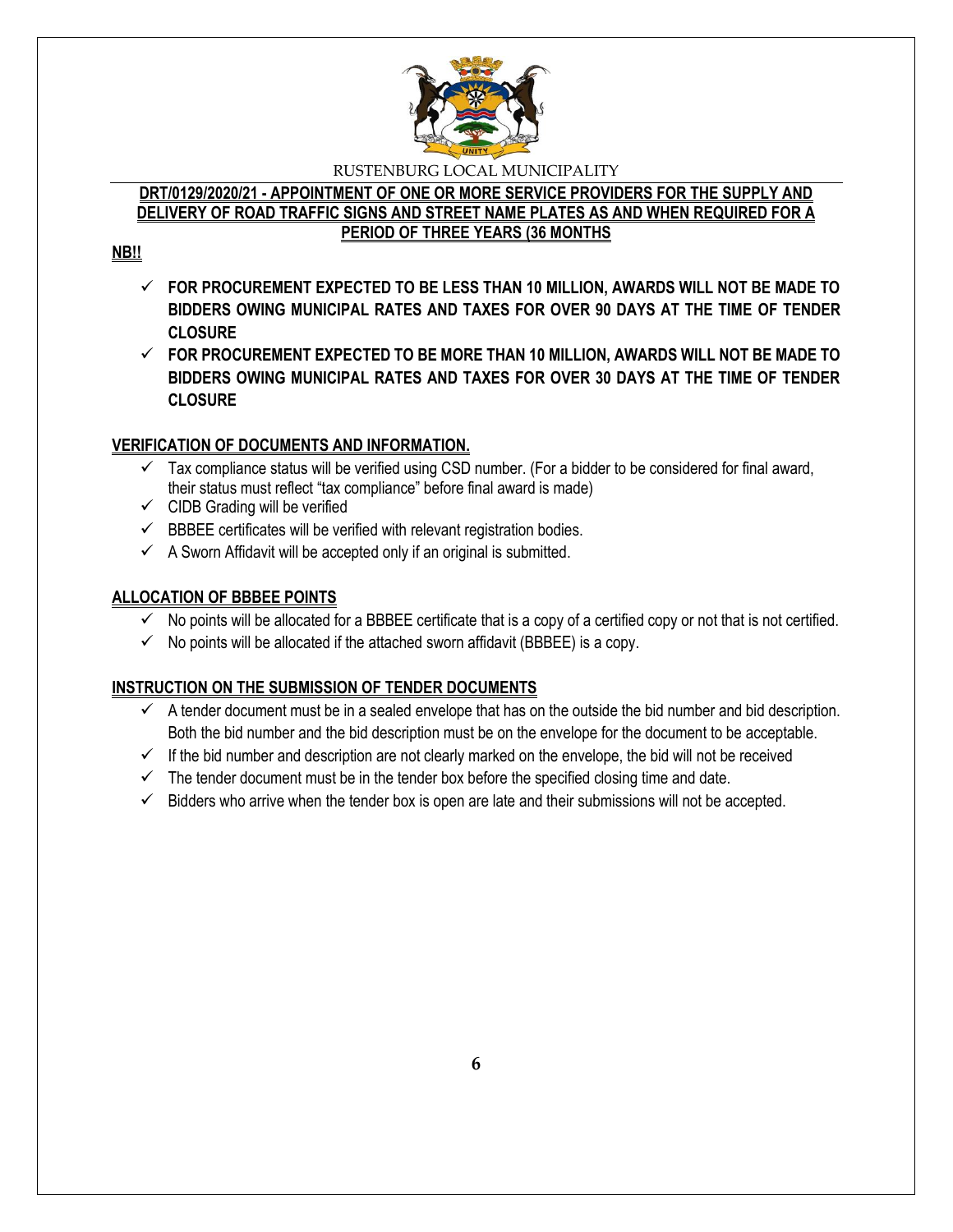

## **DRT/0129/2020/21 - APPOINTMENT OF ONE OR MORE SERVICE PROVIDERS FOR THE SUPPLY AND DELIVERY OF ROAD TRAFFIC SIGNS AND STREET NAME PLATES AS AND WHEN REQUIRED FOR A PERIOD OF THREE YEARS (36 MONTHS**

- 1. Documents will be available on E-tender and RLM websites respectively 5 working days after the advert date at a non-refundable fee of R1000.00
- 2. Sealed bid documents marked: **"DRT/0129/2020/21 - APPOINTMENT OF ONE OR MORE SERVICE PROVIDERS FOR THE SUPPLY AND DELIVERY OF ROAD TRAFFIC SIGNS AND STREET NAME PLATES AS AND WHEN REQUIRED FOR A PERIOD OF THREE YEARS (36 MONTHS"** must be placed in the bid box in the foyer of the Municipal offices, Missionary Mpheni House, Beyers Naude Drive, Rustenburg not later than **19 JANUARY 2022 @ 10H00**,
- 3. The bid will be evaluated as follows: **Administrative evaluation (document completion and attachment of mandatory documents), 100% steel products and 80/20 preferential point system (price = 80 & BBBEE points = 20)**
- 4. Please note that no bid documents given to couriers will not be signed for by Rustenburg Local Municipality.
- 5. The Council will not be responsible for bids not received or received late by mail. Bids will remain valid for 90 days (Ninety).
- 6. All bids will be adjudicated based on the prescribed criterion as stipulated in the document.
- 7. An updated record of payment of rates, taxes and services to the relevant Municipality must be attached. Failure to do so will invalidate the bid submitted
- 8. No bids will be considered from any person(s) in the service of the state (as defined in Regulation 1 of Local Government: Municipal Supply Chain Management Regulations).
- 9. Objections or complaints must be submitted in writing to the Municipal Manager at the address stated, and must contain the following:
	- (a) reasons and/or grounds for the objection or complaint.
	- (b) the way in which the objector or complainant's rights have been affected; and
	- (c) the remedy sought by the objector or complainant.
	- 10. Any objection or complaint must reach the Municipal Manager with a 14-day period after award has been made. Late objections or complaints will not be entertained
- 11. All bids must be submitted on the official forms provided and a successful bidder will be required to fill and sign a written Contract Form (MBD 7).

RUSTENBURG LOCAL MUNICIPALITY, P.O. BOX 16, MISSIONARY MPHENI HOUSE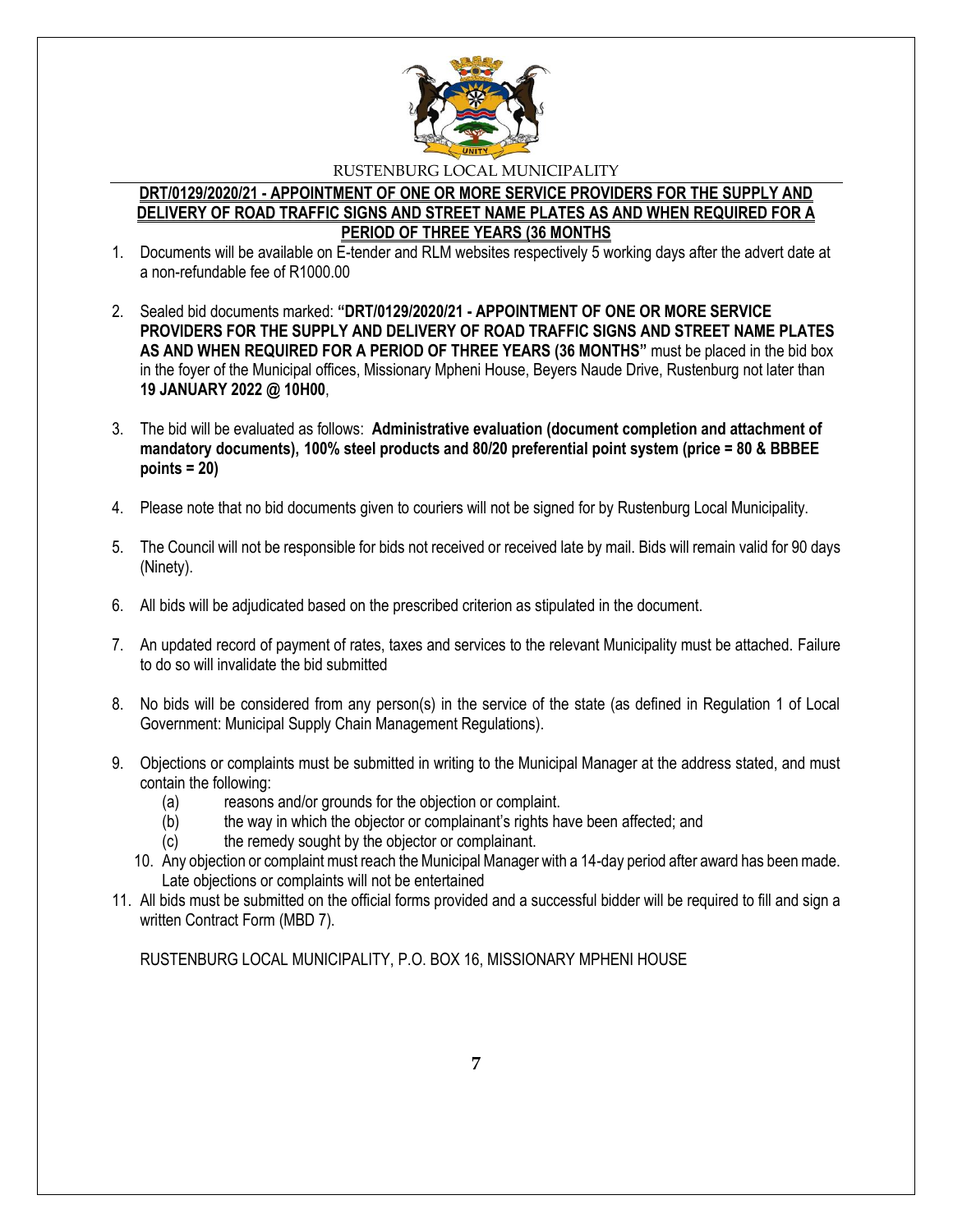

# **DRT/0129/2020/21 - APPOINTMENT OF ONE OR MORE SERVICE PROVIDERS FOR THE SUPPLY AND DELIVERY OF ROAD TRAFFIC SIGNS AND STREET NAME PLATES AS AND WHEN REQUIRED FOR A**

#### **PERIOD OF THREE YEARS (36 MONTHS PART A** MBD 1

**INVITATION TO BID**

|                                                               | YOU ARE HEREBY INVITED TO BID FOR REQUIREMENTS OF THE RUSTENBURG LOCAL MUNICIPALITY                                       |                 |                        |               |                  |                      |       |
|---------------------------------------------------------------|---------------------------------------------------------------------------------------------------------------------------|-----------------|------------------------|---------------|------------------|----------------------|-------|
|                                                               |                                                                                                                           | <b>CLOSING</b>  | <b>19 JANUARY 2022</b> |               |                  |                      |       |
| <b>BID NUMBER:</b>                                            | DRT/0129/2020/21                                                                                                          | DATE:           |                        |               |                  | <b>CLOSING TIME:</b> | 10H00 |
|                                                               | APPOINTMENT OF ONE OR MORE SERVICE PROVIDERS FOR THE SUPPLY AND DELIVERY OF ROAD                                          |                 |                        |               |                  |                      |       |
|                                                               | TRAFFIC SIGNS AND STREET NAME PLATES AS AND WHEN REQUIRED FOR A PERIOD OF THREE<br><b>DESCRIPTION   YEARS (36 MONTHS)</b> |                 |                        |               |                  |                      |       |
|                                                               | THE SUCCESSFUL BIDDER WILL BE REQUIRED TO FILL IN AND SIGN A WRITTEN CONTRACT FORM (MBD7).                                |                 |                        |               |                  |                      |       |
|                                                               | BID RESPONSE DOCUMENTS MAY BE DEPOSITED IN THE BID BOX                                                                    |                 |                        |               |                  |                      |       |
| SITUATED AT:                                                  |                                                                                                                           |                 |                        |               |                  |                      |       |
|                                                               | <b>RUSTENBURG LOCAL MUNICIPALITY</b>                                                                                      |                 |                        |               |                  |                      |       |
| <b>MISSIONARY MPHENI HOUSE</b>                                |                                                                                                                           |                 |                        |               |                  |                      |       |
|                                                               | CNR BEYERS NAUDE AND NELSON MANDELA DRIVE, RUSTENBURG                                                                     |                 |                        |               |                  |                      |       |
|                                                               |                                                                                                                           |                 |                        |               |                  |                      |       |
| <b>SUPPLIER INFORMATION</b>                                   |                                                                                                                           |                 |                        |               |                  |                      |       |
| <b>NAME OF BIDDER</b>                                         |                                                                                                                           |                 |                        |               |                  |                      |       |
| <b>POSTAL ADDRESS</b>                                         |                                                                                                                           |                 |                        |               |                  |                      |       |
| <b>STREET ADDRESS</b>                                         |                                                                                                                           |                 |                        |               |                  |                      |       |
| <b>TELEPHONE NUMBER</b>                                       |                                                                                                                           | <b>CODE</b>     |                        |               | <b>NUMBER</b>    |                      |       |
| <b>CELLPHONE NUMBER</b>                                       |                                                                                                                           |                 |                        |               |                  |                      |       |
| <b>FACSIMILE NUMBER</b>                                       |                                                                                                                           | <b>CODE</b>     |                        |               | <b>NUMBER</b>    |                      |       |
| <b>E-MAIL ADDRESS</b>                                         |                                                                                                                           |                 |                        |               |                  |                      |       |
| <b>VAT REGISTRATION NUMBER</b>                                |                                                                                                                           |                 |                        |               |                  |                      |       |
| <b>TAX COMPLIANCE STATUS</b>                                  |                                                                                                                           | <b>TCS PIN:</b> |                        |               | $OR$ $CSD$ No:   |                      |       |
|                                                               |                                                                                                                           |                 |                        | <b>B-BBEE</b> |                  |                      |       |
| <b>B-BBEE STATUS LEVEL</b><br><b>VERIFICATION CERTIFICATE</b> |                                                                                                                           | $\Box$ Yes      |                        | <b>LEVEL</b>  | <b>STATUS</b>    | $\Box$ Yes           |       |
| <b>[TICK APPLICABLE BOX]</b>                                  |                                                                                                                           |                 |                        | <b>SWORN</b>  |                  |                      |       |
|                                                               |                                                                                                                           | <b>No</b>       |                        |               | <b>AFFIDAVIT</b> | <b>No</b>            |       |
|                                                               | [A B-BBEE STATUS LEVEL VERIFICATION CERTIFICATE/ SWORN AFFIDAVIT (FOR EMES & QSEs) MUST BE                                |                 |                        |               |                  |                      |       |
|                                                               | SUBMITTED IN ORDER TO QUALIFY FOR PREFERENCE POINTS FOR B-BBEET                                                           |                 |                        |               |                  |                      |       |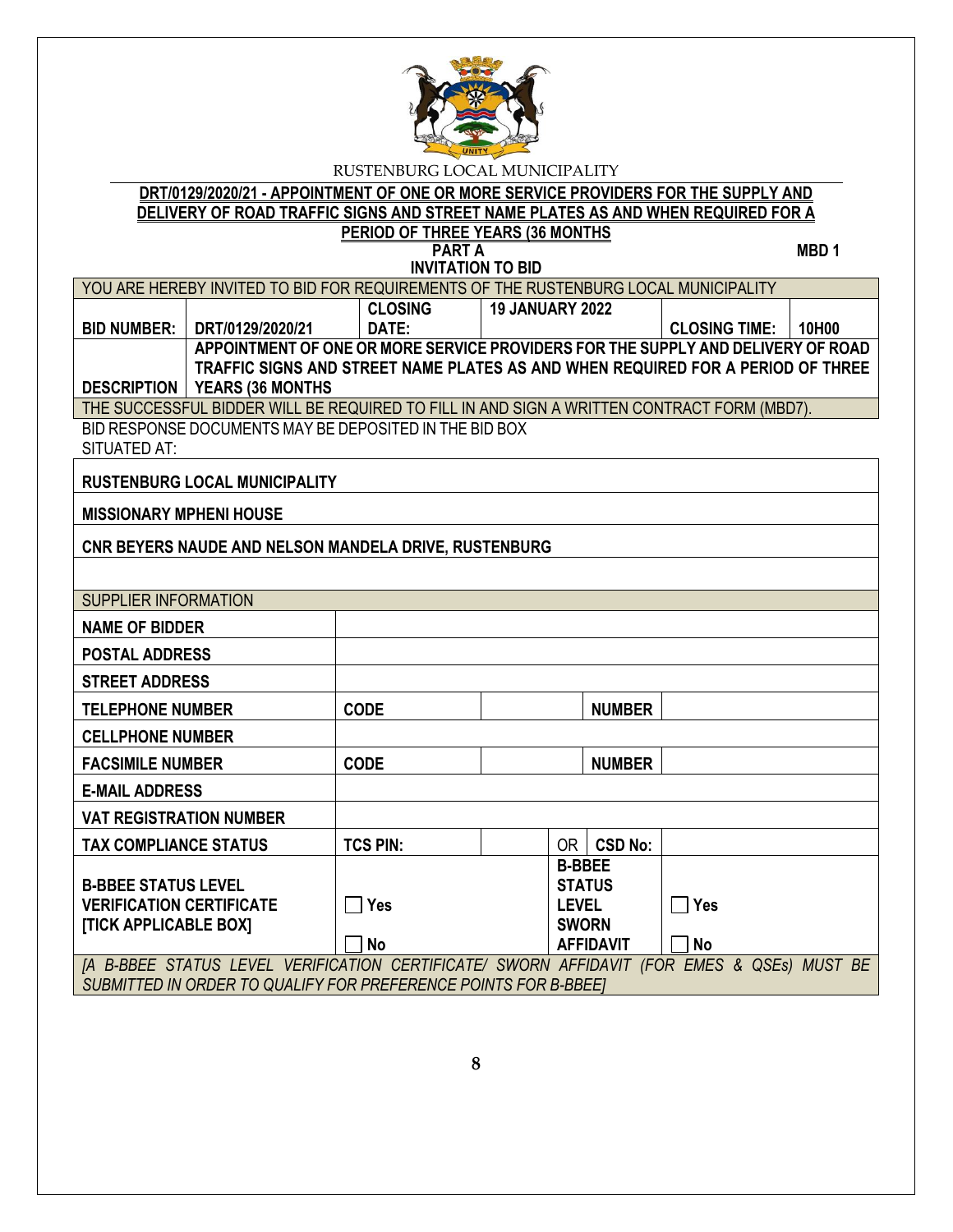

| DRT/0129/2020/21 - APPOINTMENT OF ONE OR MORE SERVICE PROVIDERS FOR THE SUPPLY AND |
|------------------------------------------------------------------------------------|
| DELIVERY OF ROAD TRAFFIC SIGNS AND STREET NAME PLATES AS AND WHEN REQUIRED FOR A   |
| PERIOD OF THREE YEARS (36 MONTHS)                                                  |

| <b>ARE YOU THE ACCREDITED</b><br><b>REPRESENTATIVE IN SOUTH</b><br><b>AFRICA FOR THE GOODS</b><br><b>/SERVICES/WORKS OFFERED?</b> | $\n  No\n$<br><b>PYes</b><br>[IF YES ENCLOSE PROOF]      | <b>ARE YOU A</b><br><b>FOREIGN BASED</b><br><b>SUPPLIER FOR</b><br><b>THE GOODS</b><br>/SERVICES<br><b>NORKS</b><br>OFFERED? | $\Box$ Yes<br>∏No<br><b>[IF YES, ANSWER PART</b><br>B:3 |
|-----------------------------------------------------------------------------------------------------------------------------------|----------------------------------------------------------|------------------------------------------------------------------------------------------------------------------------------|---------------------------------------------------------|
| <b>TOTAL NUMBER OF ITEMS</b><br><b>OFFERED</b>                                                                                    |                                                          | <b>TOTAL BID PRICE</b>                                                                                                       | R                                                       |
| <b>SIGNATURE OF BIDDER</b>                                                                                                        |                                                          | DATE                                                                                                                         |                                                         |
| <b>CAPACITY UNDER WHICH THIS BID</b><br><b>IS SIGNED</b>                                                                          |                                                          |                                                                                                                              |                                                         |
| BIDDING PROCEDURE ENQUIRIES MAY BE DIRECTED TO:                                                                                   |                                                          | TO:                                                                                                                          | TECHNICAL INFORMATION MAY BE DIRECTED                   |
| <b>DEPARTMENT</b>                                                                                                                 | <b>SCM</b>                                               | <b>CONTACT</b><br><b>PERSON</b>                                                                                              | Mr. K. Maloka                                           |
| <b>CONTACT PERSON</b>                                                                                                             | <b>MR J MASINGA</b>                                      | <b>TELEPHONE</b><br><b>NUMBER</b>                                                                                            | 014 590 3053                                            |
| <b>TELEPHONE NUMBER</b>                                                                                                           | 0145903123                                               | E-MAIL<br><b>ADDRESS</b>                                                                                                     | kmaloka@rustenburg.gov.za                               |
| <b>E-MAIL ADDRESS</b>                                                                                                             | jmasinga@rustenburg.gov.za<br>&tenders@rustenburg.gov.za |                                                                                                                              |                                                         |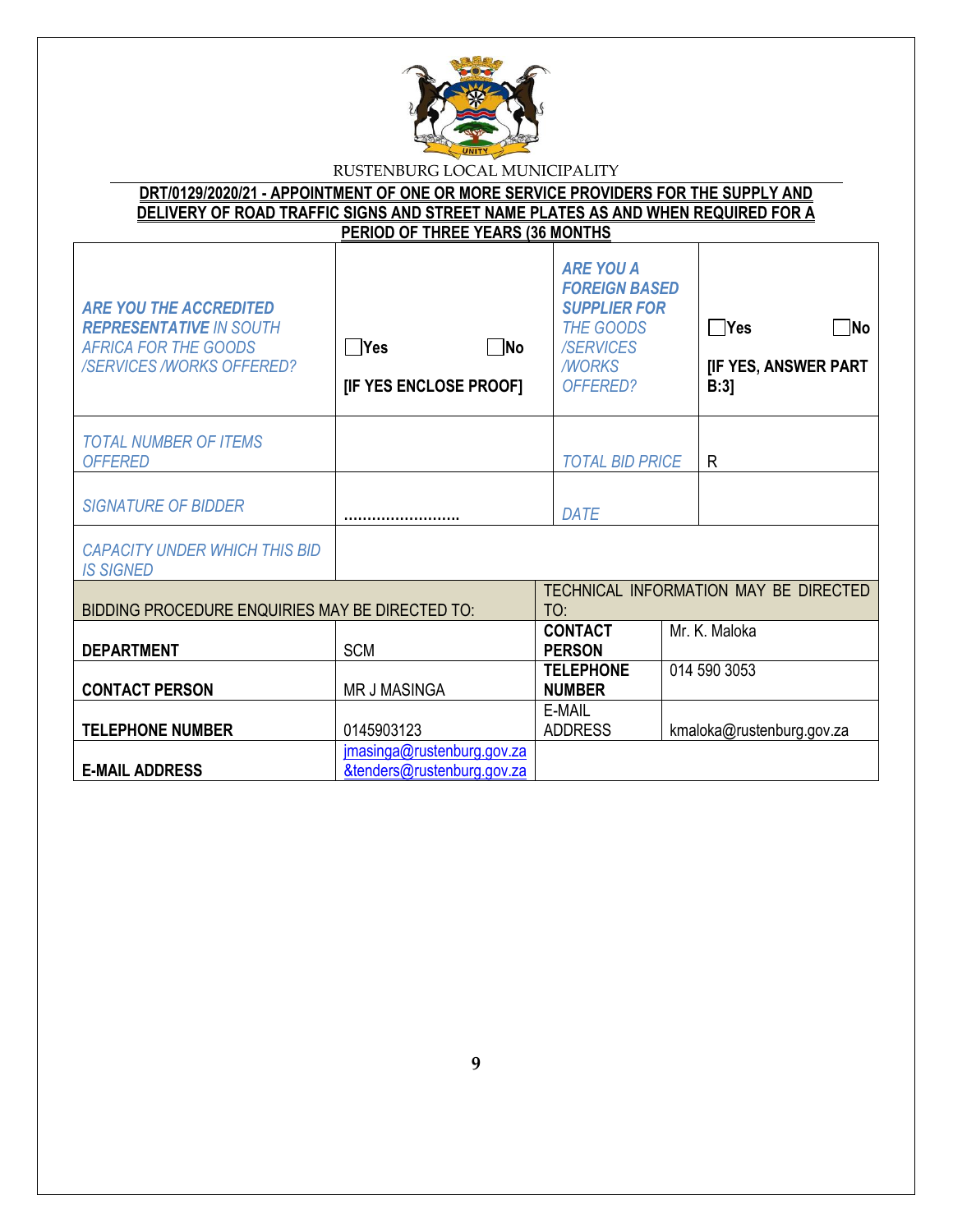

## **DRT/0129/2020/21 - APPOINTMENT OF ONE OR MORE SERVICE PROVIDERS FOR THE SUPPLY AND DELIVERY OF ROAD TRAFFIC SIGNS AND STREET NAME PLATES AS AND WHEN REQUIRED FOR A PERIOD OF THREE YEARS (36 MONTHS PART B**

**TERMS AND CONDITIONS FOR BIDDING**

| 1.                                                                   | <b>BID SUBMISSION:</b>                                                                                                                                                                                                                                                                   |                      |  |  |
|----------------------------------------------------------------------|------------------------------------------------------------------------------------------------------------------------------------------------------------------------------------------------------------------------------------------------------------------------------------------|----------------------|--|--|
|                                                                      | 1.1. BIDS MUST BE DELIVERED BY THE STIPULATED TIME TO THE CORRECT ADDRESS. LATE BIDS WILL NOT BE ACCEPTED<br>FOR CONSIDERATION.                                                                                                                                                          |                      |  |  |
|                                                                      | 1.2. ALL BIDS MUST BE SUBMITTED ON THE OFFICIAL FORMS PROVIDED, COMPLETED WITH A BLACK PEN                                                                                                                                                                                               |                      |  |  |
|                                                                      | 1.3. THIS BID IS SUBJECT TO THE RLM SUPPLY CHAIN MANAGEMENT POLICY, PREFERENTIAL PROCUREMENT POLICY<br>FRAMEWORK ACT AND THE PREFERENTIAL PROCUREMENT REGULATIONS, 2017, THE GENERAL CONDITIONS OF<br>CONTRACT (GCC) AND, IF APPLICABLE, ANY OTHER SPECIAL CONDITIONS OF CONTRACT.       |                      |  |  |
| 2.                                                                   | <b>TAX COMPLIANCE REQUIREMENTS</b>                                                                                                                                                                                                                                                       |                      |  |  |
| 2.1                                                                  | BIDDERS MUST ENSURE COMPLIANCE WITH THEIR TAX OBLIGATIONS.                                                                                                                                                                                                                               |                      |  |  |
| 2.2                                                                  | BIDDERS ARE REQUIRED TO SUBMIT THEIR UNIQUE PERSONAL IDENTIFICATION NUMBER (PIN) ISSUED BY SARS TO<br>ENABLE THE ORGAN OF STATE TO VIEW THE TAXPAYER'S PROFILE AND TAX STATUS.                                                                                                           |                      |  |  |
| 2.3                                                                  | APPLICATION FOR THE TAX COMPLIANCE STATUS (TCS) CERTIFICATE OR PIN MAY ALSO BE MADE VIA E-FILING. IN<br>ORDER TO USE THIS PROVISION, TAXPAYERS WILL NEED TO REGISTER WITH SARS AS E-FILERS THROUGH THE<br>WEBSITE WWW.SARS.GOV.ZA.                                                       |                      |  |  |
| 2.4                                                                  | FOREIGN SUPPLIERS MUST COMPLETE THE PRE-AWARD QUESTIONNAIRE IN PART B:3.                                                                                                                                                                                                                 |                      |  |  |
| 2.5                                                                  | BIDDERS MAY ALSO SUBMIT A PRINTED TCS CERTIFICATE TOGETHER WITH THE BID.                                                                                                                                                                                                                 |                      |  |  |
| 2.6                                                                  | IN BIDS WHERE CONSORTIA / JOINT VENTURES / SUB-CONTRACTORS ARE INVOLVED; EACH PARTY MUST SUBMIT A<br>SEPARATE TCS CERTIFICATE / PIN / CSD NUMBER.                                                                                                                                        |                      |  |  |
| 2.7                                                                  | WHERE NO TCS IS AVAILABLE BUT THE BIDDER IS REGISTERED ON THE CENTRAL SUPPLIER DATABASE (CSD), A CSD<br><b>NUMBER MUST BE PROVIDED.</b>                                                                                                                                                  |                      |  |  |
| 3 <sub>1</sub>                                                       | QUESTIONNAIRE TO BIDDING FOREIGN SUPPLIERS                                                                                                                                                                                                                                               |                      |  |  |
|                                                                      | 3.1. IS THE ENTITY A RESIDENT OF THE REPUBLIC OF SOUTH AFRICA (RSA)?                                                                                                                                                                                                                     | $\Box$ YES $\Box$ NO |  |  |
|                                                                      | 3.2. DOES THE ENTITY HAVE A BRANCH IN THE RSA?                                                                                                                                                                                                                                           | $\Box$ Yes $\Box$ No |  |  |
|                                                                      | 3.3. DOES THE ENTITY HAVE A PERMANENT ESTABLISHMENT IN THE RSA?                                                                                                                                                                                                                          | $\Box$ YES $\Box$ NO |  |  |
|                                                                      | 3.4. DOES THE ENTITY HAVE ANY SOURCE OF INCOME IN THE RSA?                                                                                                                                                                                                                               | $\Box$ Yes $\Box$ No |  |  |
|                                                                      | 3.5. IS THE ENTITY LIABLE IN THE RSA FOR ANY FORM OF TAXATION?<br>IF THE ANSWER IS "NO" TO ALL OF THE ABOVE, THEN IT IS NOT A REQUIREMENT TO REGISTER FOR A TAX COMPLIANCE STATUS<br>SYSTEM PIN CODE FROM THE SOUTH AFRICAN REVENUE SERVICE (SARS) AND IF NOT REGISTER AS PER 2.3 ABOVE. | $\Box$ YES $\Box$ NO |  |  |
|                                                                      | NB: FAILURE TO PROVIDE ANY OF THE ABOVE PARTICULARS WILL RENDER THE BID INVALID.                                                                                                                                                                                                         |                      |  |  |
| NO BIDS WILL BE CONSIDERED FROM PERSONS IN THE SERVICE OF THE STATE. |                                                                                                                                                                                                                                                                                          |                      |  |  |
|                                                                      | <b>SIGNATURE OF BIDDER:</b>                                                                                                                                                                                                                                                              |                      |  |  |
|                                                                      | <b>CAPACITY UNDER WHICH THIS BID IS SIGNED:</b>                                                                                                                                                                                                                                          |                      |  |  |
| DATE:                                                                |                                                                                                                                                                                                                                                                                          |                      |  |  |
|                                                                      | 10                                                                                                                                                                                                                                                                                       |                      |  |  |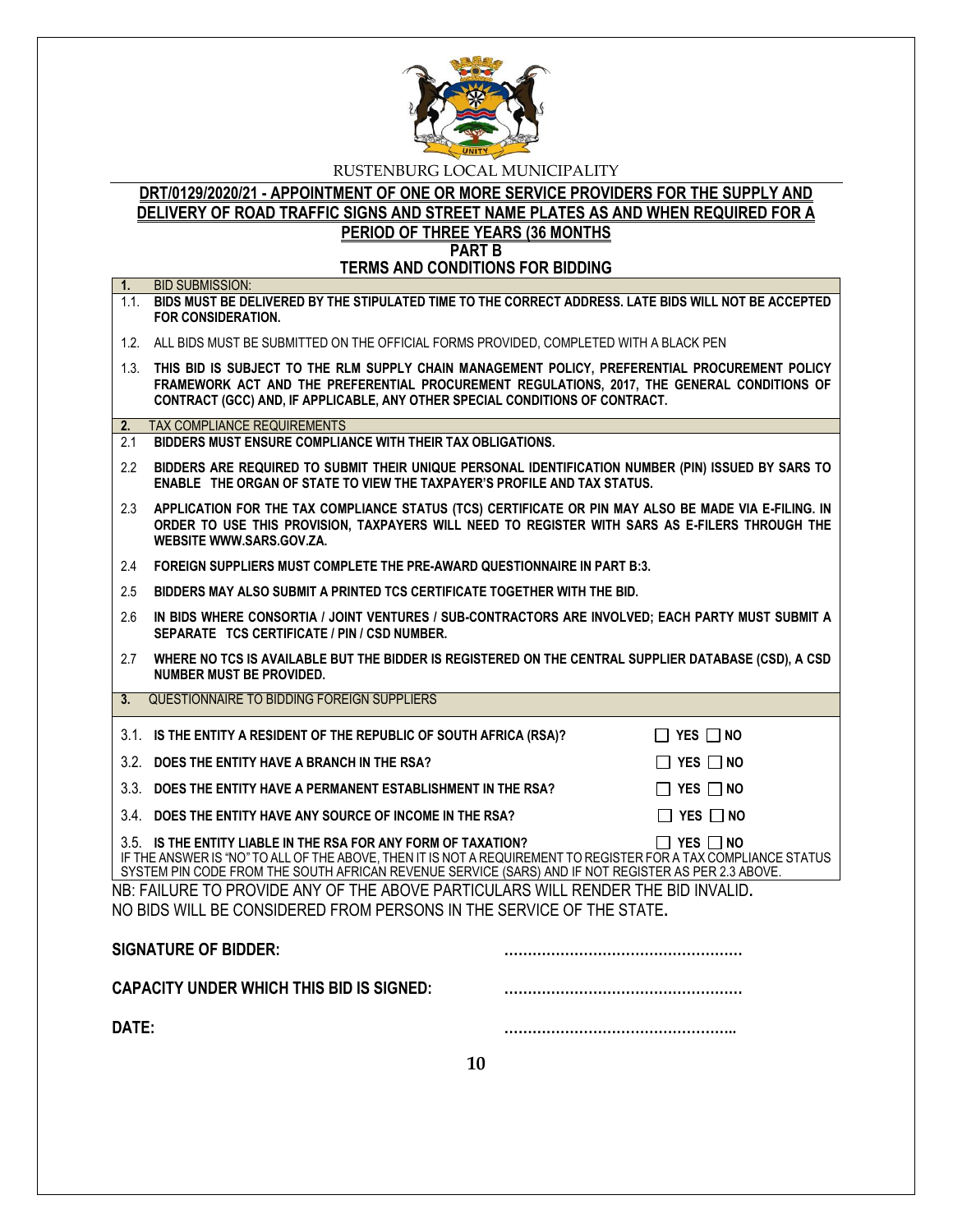

# **DRT/0129/2020/21 - APPOINTMENT OF ONE OR MORE SERVICE PROVIDERS FOR THE SUPPLY AND DELIVERY OF ROAD TRAFFIC SIGNS AND STREET NAME PLATES AS AND WHEN REQUIRED FOR A PERIOD OF THREE YEARS (36 MONTHS**

## **MBD 4: DECLARATION OF INTEREST**

No bid will be accepted from persons in the service of the state ...

Any person, having a kinship with persons in the service of the state, including a blood relationship, may make an offer or offers in terms of this invitation to bid. In view of possible allegations of favouritism, should the resulting bid, or part thereof, be awarded to persons connected with or related to persons in service of the state, it is required that the bidder or their authorised representative declare their position in relation to the evaluating/adjudicating authority.

In order to give effect to the above, the following questionnaire must be completed and submitted with the bid.

3.7 The names of all directors / trustees / shareholders members, their individual identity numbers and state employee numbers must be indicated in paragraph 4 below.

3.8 Are you presently in the service of the state?

## *(Tick applicable box*)



3.8.1 If yes, furnish particulars. ….……………………………………………………………

……………………………………………………………………………………………..

 $1$ MSCM Regulations: "in the service of the state" means to be  $-$ 

(a) a member of  $-$ 

- (i) any municipal council;
- (ii) any provincial legislature; or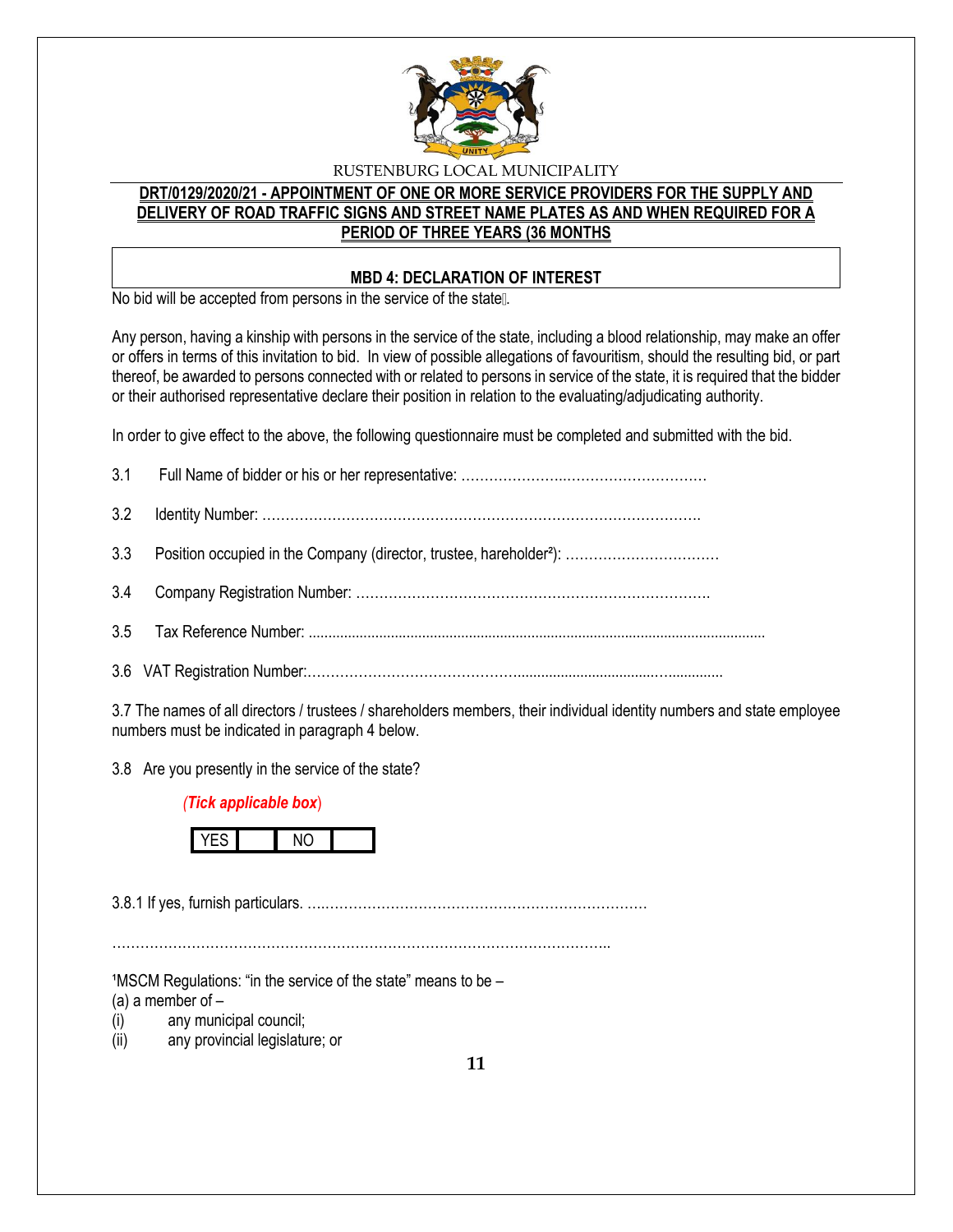

## **DRT/0129/2020/21 - APPOINTMENT OF ONE OR MORE SERVICE PROVIDERS FOR THE SUPPLY AND DELIVERY OF ROAD TRAFFIC SIGNS AND STREET NAME PLATES AS AND WHEN REQUIRED FOR A PERIOD OF THREE YEARS (36 MONTHS**

(iii) the national Assembly or the national Council of provinces;

(b) a member of the board of directors of any municipal entity; (c) an official of any municipality or municipal entity;

(d) an employee of any national or provincial department, national or provincial public entity or constitutional institution within the meaning of the Public Finance Management Act, 1999 (Act No.1 of 1999);

(e) a member of the accounting authority of any national or provincial public entity; or

(f) an employee of Parliament or a provincial legislature.

² Shareholder" means a person who owns shares in the company and is actively involved in the management of the company or business and exercises control over the company.

3.9 Have you been in the service of the state for the past twelve months? *(Tick applicable box*)



3.9.1 If yes, furnish particulars.………………………...……………………………………..

…………………………………………………………………………………………….

3.10 Do you have any relationship (family, friend, other) with persons in the service of the state and who may be involved with the evaluation and or adjudication of this bid?





3.10.1 If yes, furnish particulars.………………………...……………………………………..

…………………………………………………………………………………………….

3.11 Are you, aware of any relationship (family, friend, other) between any other bidder and any persons in the service of the state who

may be involved with the evaluation and or adjudication of this bid?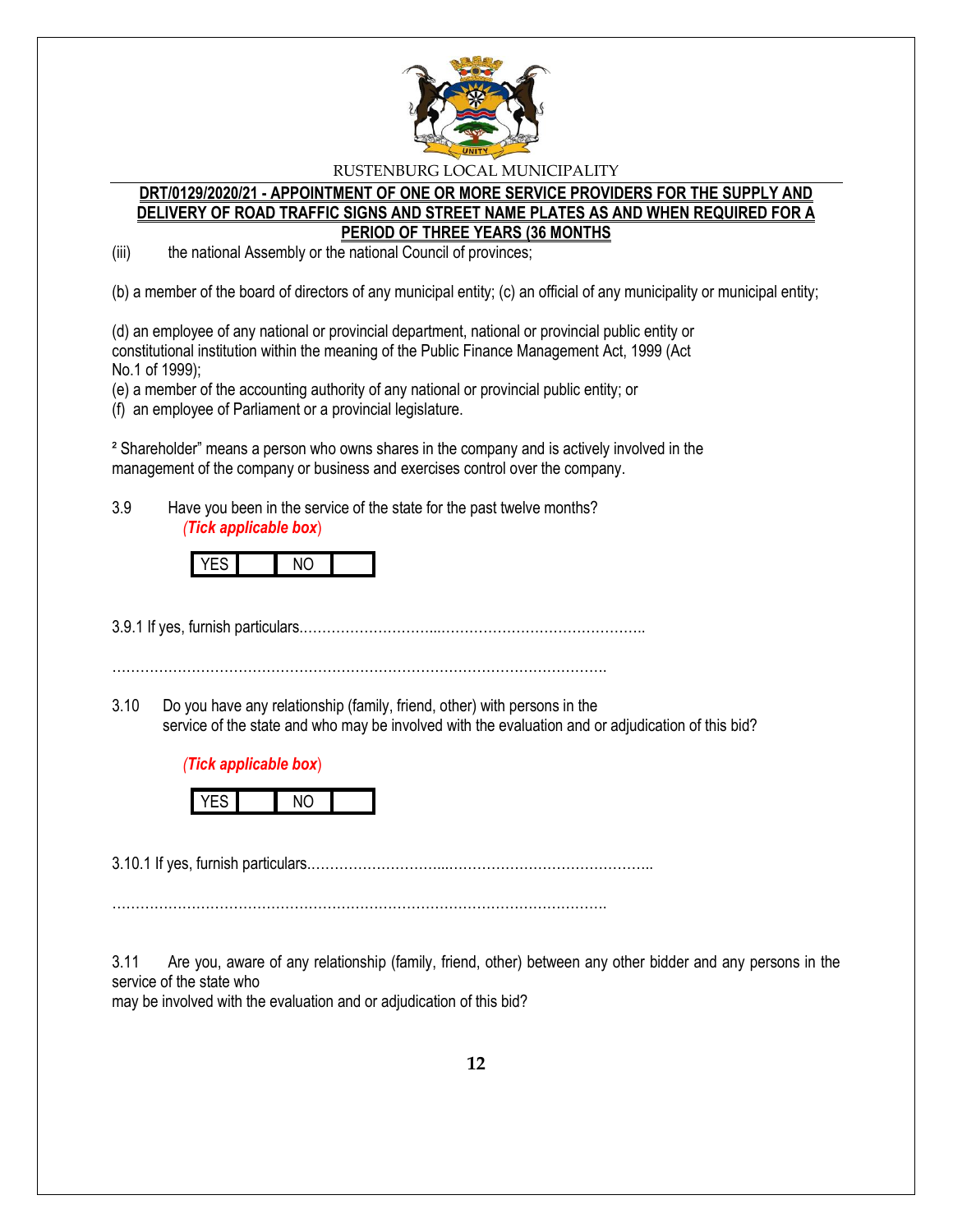

# **DRT/0129/2020/21 - APPOINTMENT OF ONE OR MORE SERVICE PROVIDERS FOR THE SUPPLY AND DELIVERY OF ROAD TRAFFIC SIGNS AND STREET NAME PLATES AS AND WHEN REQUIRED FOR A PERIOD OF THREE YEARS (36 MONTHS**

*(Tick applicable box*)

3.11.1 If yes, furnish particulars.………………………...……………………………………..

3.12 Are any of the company's directors, trustees, managers, principle shareholders or stakeholders in service of the state?

*(Tick applicable box*)



3.12.1 If yes, furnish particulars.………………………...……………………………………..

3.13 Are any spouse, child or parent of the company's directors trustees, managers, principle shareholders or stakeholders in service of the state?

*(Tick applicable box*)

|--|

3.13.1 If yes, furnish particulars.………………………...……………………………………..

……………………………………………………………………………………………………

3.14 Do you or any of the directors, trustees, managers, principle shareholders, or stakeholders of this company have any interest in any other related companies or business whether or not they are bidding for this contract.

*(Tick applicable box*)

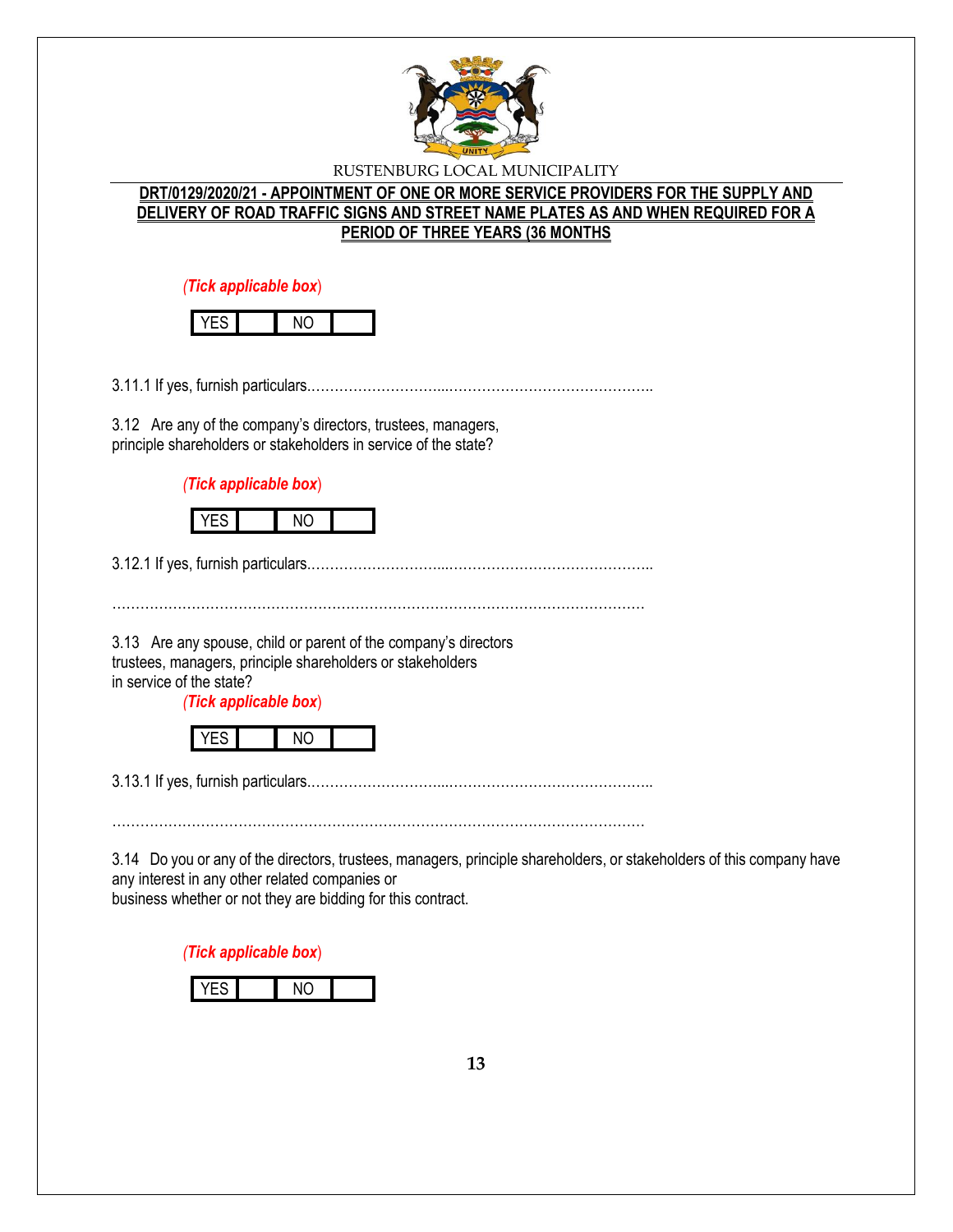

# **DRT/0129/2020/21 - APPOINTMENT OF ONE OR MORE SERVICE PROVIDERS FOR THE SUPPLY AND DELIVERY OF ROAD TRAFFIC SIGNS AND STREET NAME PLATES AS AND WHEN REQUIRED FOR A PERIOD OF THREE YEARS (36 MONTHS**

3.14.1 If yes, furnish particulars.………………………...……………………………………..

………………………………………………………………………………………………

### **4. Full details of directors / trustees / members / shareholders.**

| <b>Full</b><br><b>Name</b> | <b>Identity Number</b> | Personal<br>Reference<br>Tax<br><b>Number</b> | <b>State</b><br>Employee<br>Number |
|----------------------------|------------------------|-----------------------------------------------|------------------------------------|
|                            |                        |                                               |                                    |
|                            |                        |                                               |                                    |
|                            |                        |                                               |                                    |
|                            |                        |                                               |                                    |
|                            |                        |                                               |                                    |
|                            |                        |                                               |                                    |
|                            |                        |                                               |                                    |
|                            |                        |                                               |                                    |
|                            |                        |                                               |                                    |
|                            |                        |                                               |                                    |
|                            |                        |                                               |                                    |

 **……………………………… ……………………… Signature Date** 

 **…………………………………. …………………………………… Capacity Name of Bidder**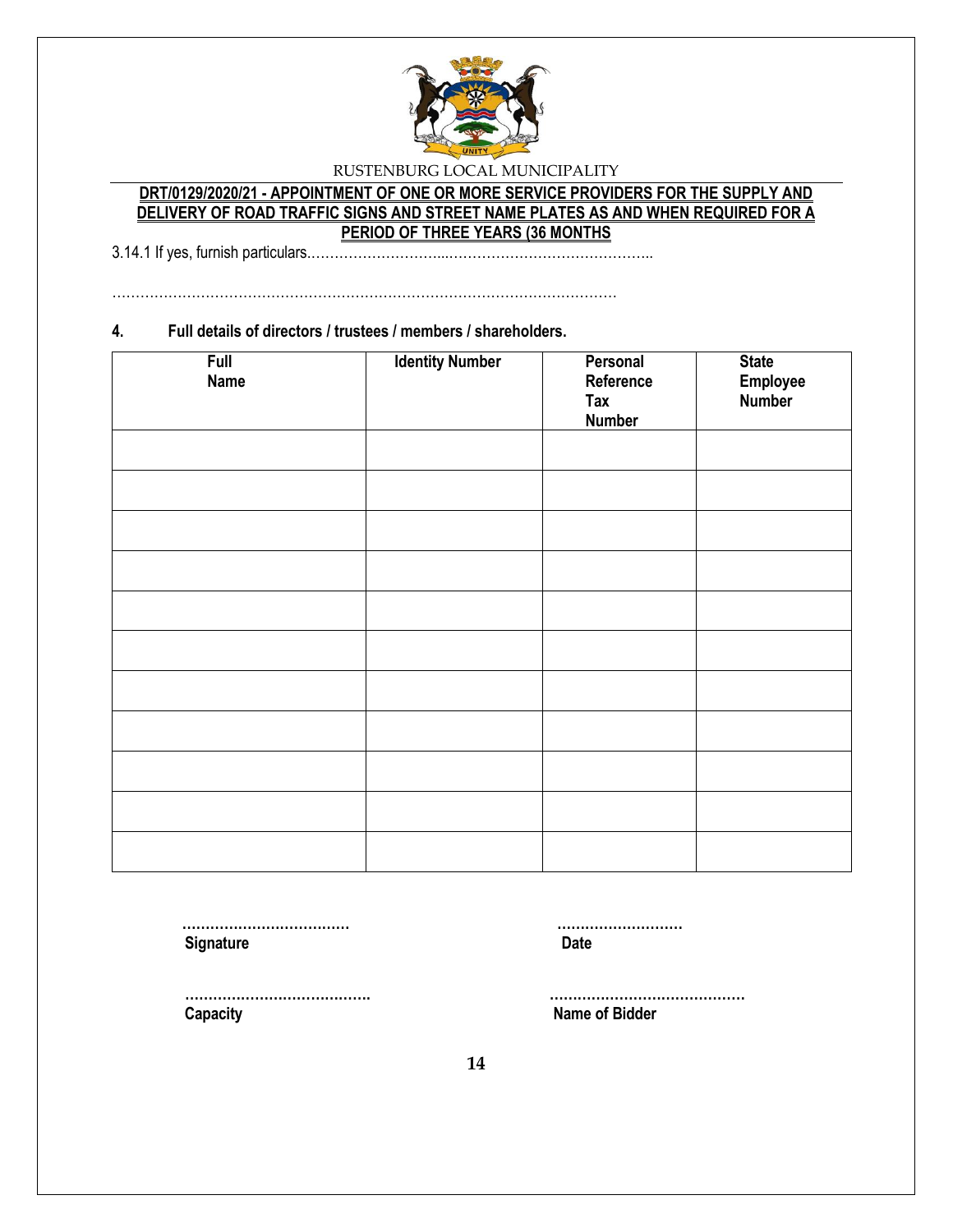

# **DRT/0129/2020/21 - APPOINTMENT OF ONE OR MORE SERVICE PROVIDERS FOR THE SUPPLY AND DELIVERY OF ROAD TRAFFIC SIGNS AND STREET NAME PLATES AS AND WHEN REQUIRED FOR A PERIOD OF THREE YEARS (36 MONTHS**

**MBD 5**

# **DECLARATION FOR PROCUREMENT ABOVE R10 MILLION (ALL APPLICABLE TAXES INCLUDED)**

For all procurement expected to exceed R10 million (all applicable taxes included), bidders must complete the following questionnaire:

- 1 Are you by law required to prepare annual financial statements for auditing?
- \*YES NO
- 1.1 If yes, submit audited annual financial statements for the past three years or since the date of establishment if established during the past three years.

……………………………………………………………….................................................................

………………………………………………………………………………………………………..

- 2 Do you have any outstanding undisputed commitments for municipal services towards any municipality for more than three months or any other service provider in respect of which payment is overdue for more than 30 days?  $*$ YES  $|$  NO
- 2.1 If no, this serves to certify that the bidder has no undisputed commitments for municipal services towards any municipality for more than three months or other service provider in respect of which payment is overdue for more than 30 days.
- **2.2** If yes, provide particulars.

………………………………………………...................................................................……………

…………………………….....................................................................……………………………….

…………………………………..................................................................………………………….

3 Has any contract been awarded to you by an organ of state during the past five years, including particulars of any material non-compliance or dispute concerning the execution of such contract?

\*YES I NO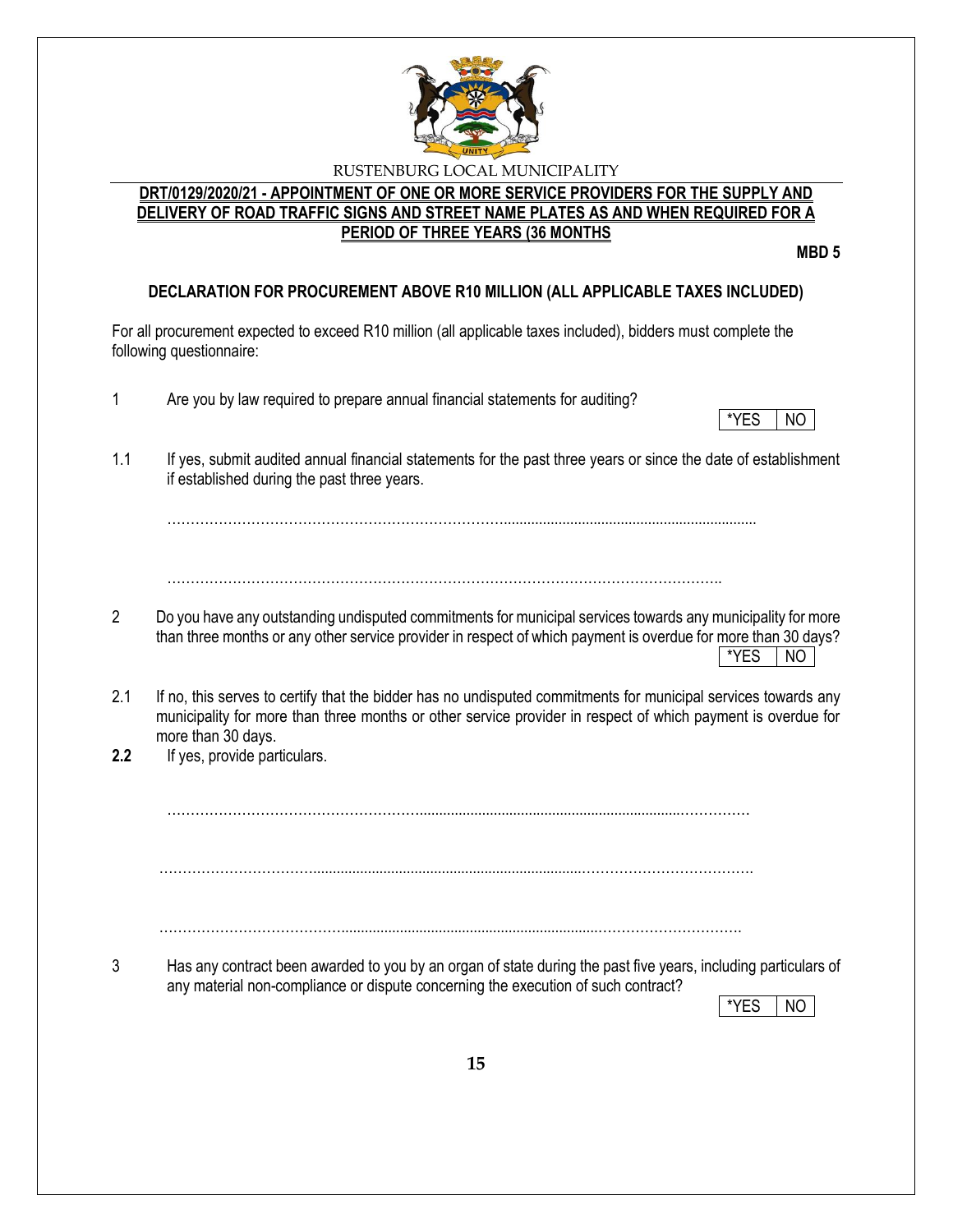

## **DRT/0129/2020/21 - APPOINTMENT OF ONE OR MORE SERVICE PROVIDERS FOR THE SUPPLY AND DELIVERY OF ROAD TRAFFIC SIGNS AND STREET NAME PLATES AS AND WHEN REQUIRED FOR A PERIOD OF THREE YEARS (36 MONTHS**

| 3.1 | If yes, furnish particulars                                                                                                            |                                                                                                                                |
|-----|----------------------------------------------------------------------------------------------------------------------------------------|--------------------------------------------------------------------------------------------------------------------------------|
|     |                                                                                                                                        |                                                                                                                                |
| 4.  | from the municipality / municipal entity is expected to be transferred out of the Republic?                                            | Will any portion of goods or services be sourced from outside the Republic, and, if so, what portion of payment<br>*YES<br>NO. |
| 4.1 | If yes, furnish particulars                                                                                                            |                                                                                                                                |
|     |                                                                                                                                        |                                                                                                                                |
|     |                                                                                                                                        | <b>CERTIFICATION</b>                                                                                                           |
|     |                                                                                                                                        |                                                                                                                                |
|     | CERTIFY THAT THE INFORMATION FURNISHED ON THIS DECLARATION FORM IS<br>TRUE AND CORRECT.                                                |                                                                                                                                |
|     | I ACCEPT THAT, IN ADDITION TO CANCELLATION OF A CONTRACT, ACTION<br>MAY BE TAKEN AGAINST ME SHOULD THIS DECLARATION PROVE TO BE FALSE. |                                                                                                                                |
|     | Name/s and Surname of Bidder                                                                                                           | Signature                                                                                                                      |
|     | Position in the Firm/Company                                                                                                           | 2021<br>Date                                                                                                                   |
|     |                                                                                                                                        | 16                                                                                                                             |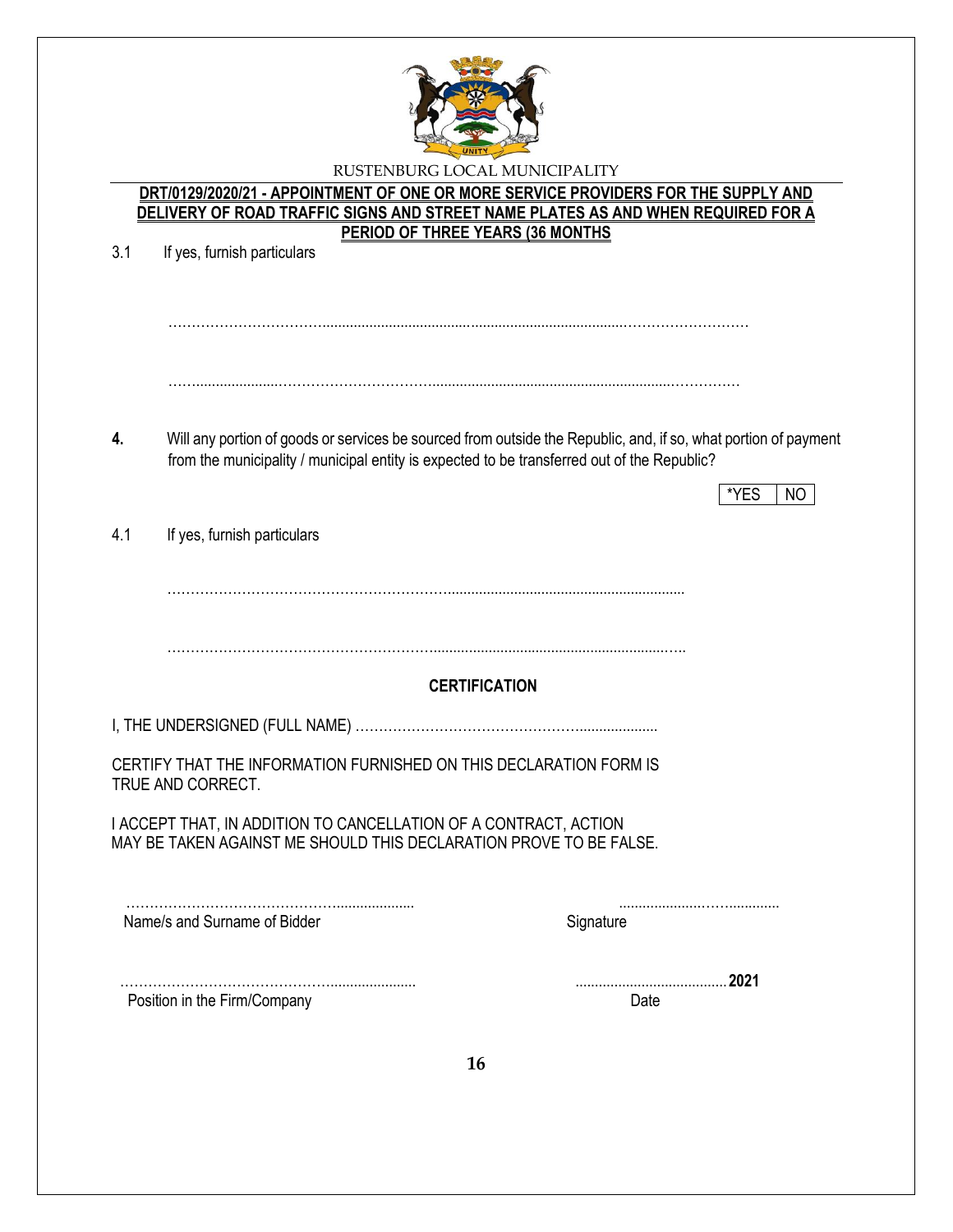

# **DRT/0129/2020/21 - APPOINTMENT OF ONE OR MORE SERVICE PROVIDERS FOR THE SUPPLY AND DELIVERY OF ROAD TRAFFIC SIGNS AND STREET NAME PLATES AS AND WHEN REQUIRED FOR A PERIOD OF THREE YEARS (36 MONTHS**

# **MBD 6.1 PREFERENCE CLAIMED IN TERMS OF THE PREFERENTIAL PROCUREMENT REGULATIONS, 2011**

This preference form must form part of all bids invited. It contains general information and serves as a claim form for preference points for Broad-Based Black Economic Empowerment (B-BBEE) Status Level of Contribution

# **NB: BEFORE COMPLETING THIS FORM, BIDDERS MUST STUDY THE GENERAL CONDITIONS, DEFINITIONS AND DIRECTIVES APPLICABLE IN RESPECT OF B-BBEE, AS PRESCRIBED IN THE PREFERENTIAL PROCUREMENT REGULATIONS, 2017.**

# **1. GENERAL CONDITIONS**

- 1.1 The following preference point systems are applicable to all bids:
	- the 80/20 system for requirements with a Rand value of up to R50 000 000 (all applicable taxes included); and
	- the 90/10 system for requirements with a Rand value above R50 000 000 (all applicable taxes included).

1.2

- a) The value of this bid is estimated to not exceed R50 000 000 (all applicable taxes included) and therefore the 80/20 preference point system shall be applicable; or
- b) The 80/20 preference point system will be applicable to this tender Points for this bid shall be awarded for:
- (a) Price; and
- (b) B-BBEE Status Level of Contributor.
- 1.3 The maximum points for this bid are allocated as follows:

|                                                   | <b>POINTS</b> |
|---------------------------------------------------|---------------|
| <b>PRICE</b>                                      |               |
| <b>B-BBEE STATUS LEVEL OF CONTRIBUTOR</b>         | 20            |
| Total points for Price and B-BBEE must not exceed | 100           |

- 1.4 Failure on the part of a bidder to submit proof of B-BBEE Status level of contributor together with the bid, will be interpreted to mean that preference points for B-BBEE status level of contribution are not claimed.
- 1.5 The purchaser reserves the right to require of a bidder, either before a bid is adjudicated or at any time subsequently, to substantiate any claim in regard to preferences, in any manner required by the purchaser.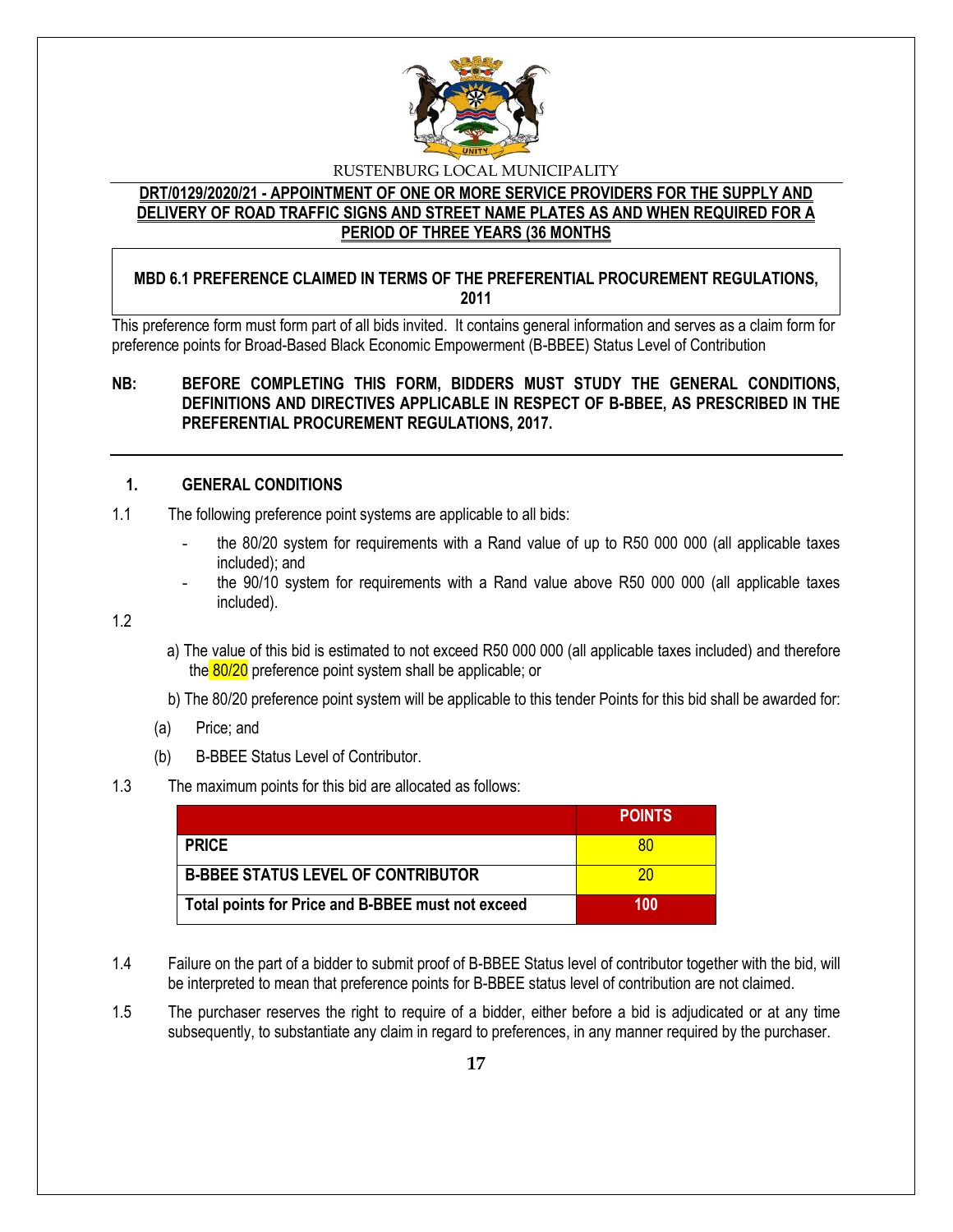

## **DRT/0129/2020/21 - APPOINTMENT OF ONE OR MORE SERVICE PROVIDERS FOR THE SUPPLY AND DELIVERY OF ROAD TRAFFIC SIGNS AND STREET NAME PLATES AS AND WHEN REQUIRED FOR A PERIOD OF THREE YEARS (36 MONTHS**

### **2. DEFINITIONS**

- (a) **"B-BBEE"** means broad-based black economic empowerment as defined in section 1 of the Broad-Based Black Economic Empowerment Act;
- (b) "**B-BBEE status level of contributor"** means the B-BBEE status of an entity in terms of a code of good practice on black economic empowerment, issued in terms of section 9(1) of the Broad-Based Black Economic Empowerment Act;
- (c) **"bid"** means a written offer in a prescribed or stipulated form in response to an invitation by an organ of state for the provision of goods or services, through price quotations, advertised competitive bidding processes or proposals;
- (d) **"Broad-Based Black Economic Empowerment Act"** means the Broad-Based Black Economic Empowerment Act, 2003 (Act No. 53 of 2003);
- **(e) "EME"** means an Exempted Micro Enterprise in terms of a code of good practice on black economic empowerment issued in terms of section 9 (1) of the Broad-Based Black Economic Empowerment Act;
- (f) **"functionality"** means the ability of a tenderer to provide goods or services in accordance with specifications as set out in the tender documents.
- (g) **"prices"** includes all applicable taxes less all unconditional discounts;
- (h) **"proof of B-BBEE status level of contributor"** means:
	- **1)** B-BBEE Status level certificate issued by an authorized body or person;
	- **2)** A sworn affidavit as prescribed by the B-BBEE Codes of Good Practice;
	- **3)** Any other requirement prescribed in terms of the B-BBEE Act;
	- (i) **"QSE"** means a qualifying small business enterprise in terms of a code of good practice on black economic empowerment issued in terms of section 9 (1) of the Broad-Based Black Economic Empowerment Act;
- *(j)* **"rand value"**means the total estimated value of a contract in Rand, calculated at the time of bid invitation, and includes all applicable taxes;

## **3. POINTS AWARDED FOR PRICE**

## **3.1 THE 80/20 OR 90/10 PREFERENCE POINT SYSTEMS**

A maximum of 80 or 90 points is allocated for price on the following basis: **80/20 or 90/10**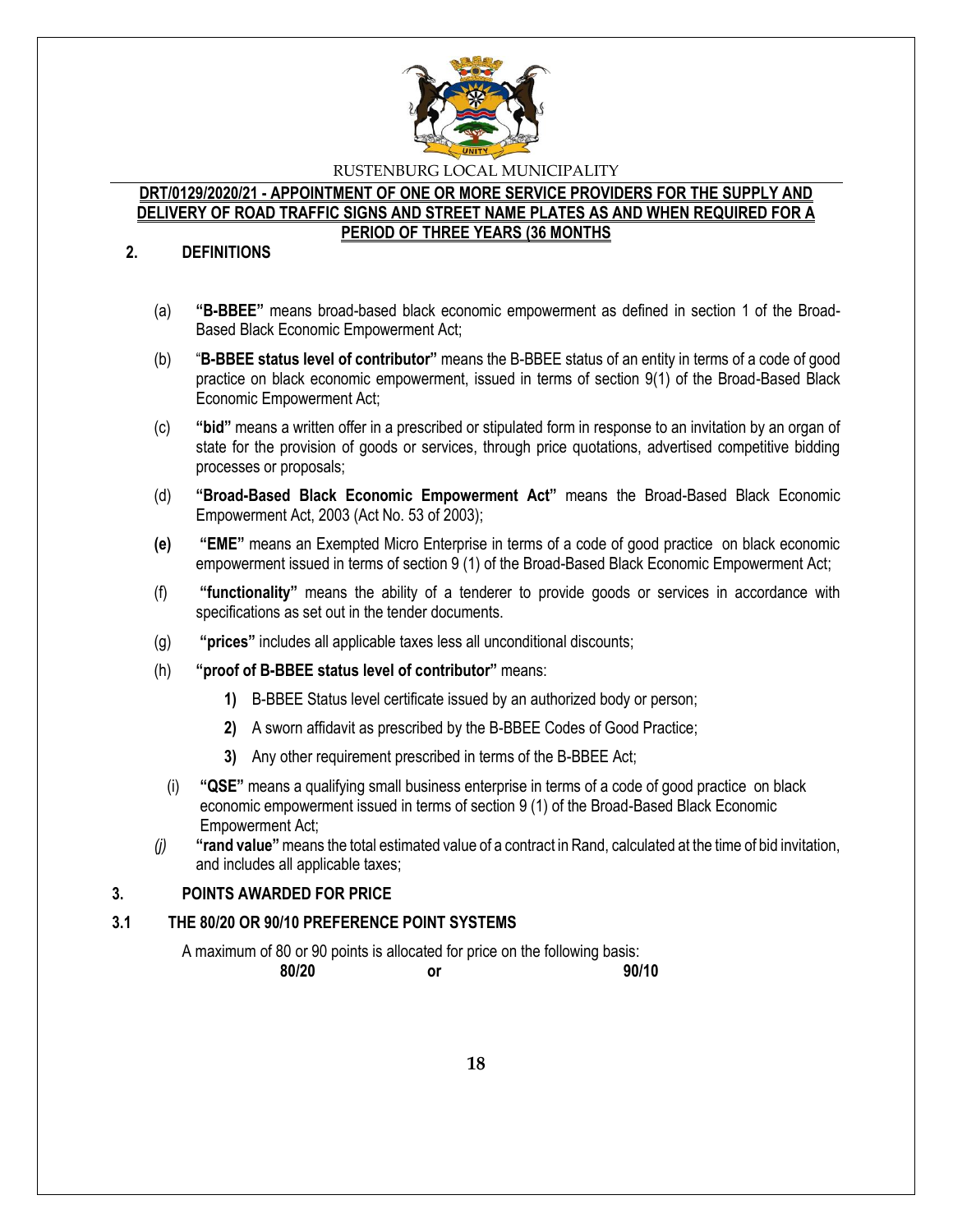

**DRT/0129/2020/21 - APPOINTMENT OF ONE OR MORE SERVICE PROVIDERS FOR THE SUPPLY AND DELIVERY OF ROAD TRAFFIC SIGNS AND STREET NAME PLATES AS AND WHEN REQUIRED FOR A PERIOD OF THREE YEARS (36 MONTHS**

$$
Ps = 80\left(1 - \frac{Pt - P\min P}{\min}\right) \qquad \text{or} \qquad \qquad Ps = 90\left(1 - \frac{Pt - P\min P}{\min}\right)
$$

**Where** 

Ps = Points scored for price of bid under consideration

Pt = Price of bid under consideration

P min = Price of lowest acceptable bid

# **4. POINTS AWARDED FOR B-BBEE STATUS LEVEL OF CONTRIBUTOR**

4.1 In terms of Regulation 6 (2) and 7 (2) of the Preferential Procurement Regulations, preference points must be awarded to a bidder for attaining the B-BBEE status level of contribution in accordance with the table below:

| <b>B-BBEE Status Level of</b><br><b>Contributor</b> | <b>Number of points</b><br>(90/10 system) | <b>Number of points</b><br>(80/20 system) |
|-----------------------------------------------------|-------------------------------------------|-------------------------------------------|
|                                                     | 10                                        | 20                                        |
| 2                                                   | 9                                         | 18                                        |
| 3                                                   | 6                                         | 14                                        |
|                                                     | 5                                         | 12                                        |
| 5                                                   | 4                                         | 8                                         |
| 6                                                   |                                           | 6                                         |
|                                                     |                                           |                                           |
| 8                                                   |                                           | າ                                         |
| Non-compliant contributor                           |                                           |                                           |

# **5. BID DECLARATION**

5.1 Bidders who claim points in respect of B-BBEE Status Level of Contribution must complete the following:

# **6. B-BBEE STATUS LEVEL OF CONTRIBUTOR CLAIMED IN TERMS OF PARAGRAPHS 1.4 AND 4.1**

6.1 B-BBEE Status Level of Contributor:  $\qquad \qquad = \qquad \qquad \qquad$  .........(maximum of 10 or 20 points)

(Points claimed in respect of paragraph 7.1 must be in accordance with the table reflected in paragraph 4.1 and must be substantiated by relevant proof of B-BBEE status level of contributor.

**7. SUB-CONTRACTING**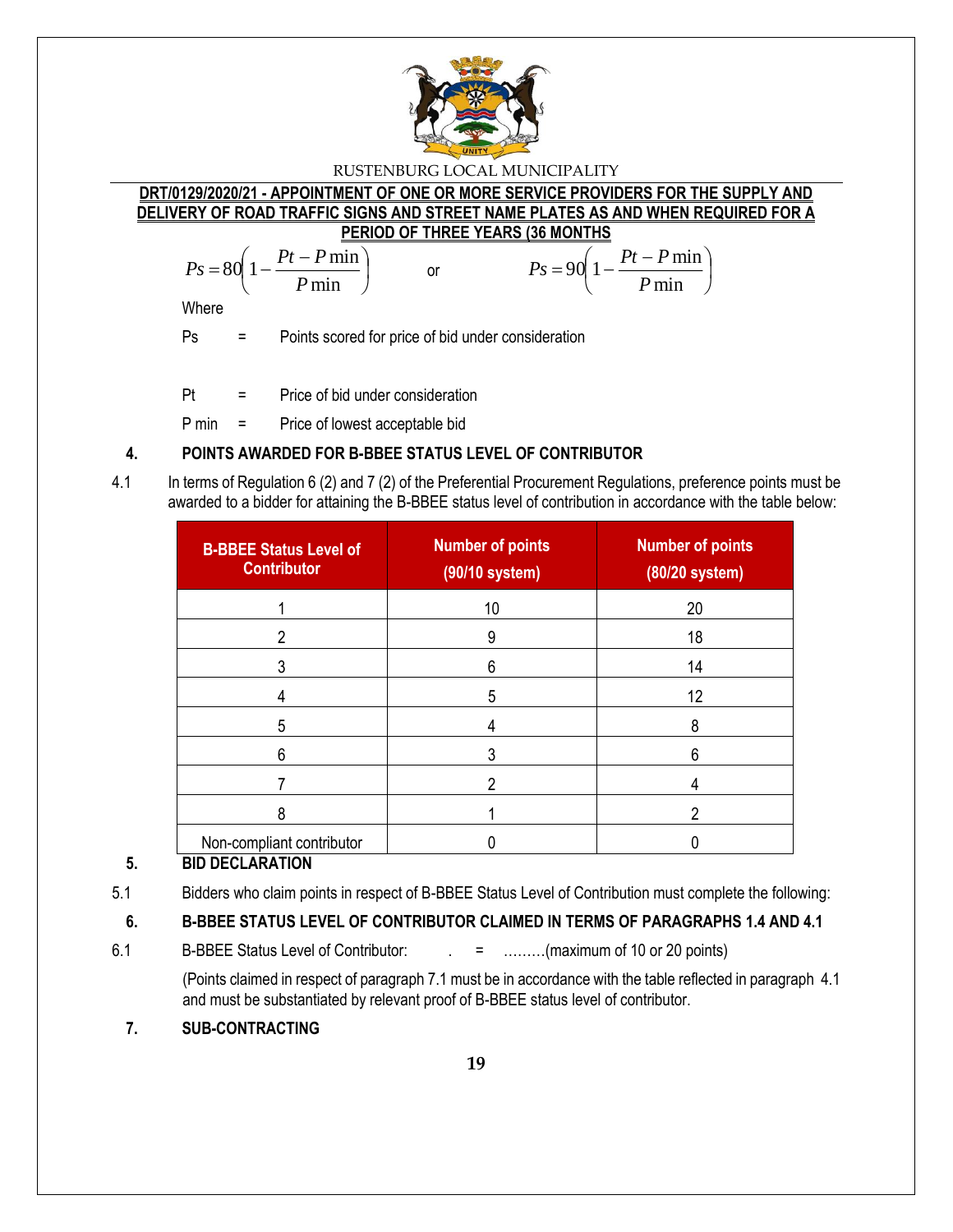

## **DRT/0129/2020/21 - APPOINTMENT OF ONE OR MORE SERVICE PROVIDERS FOR THE SUPPLY AND DELIVERY OF ROAD TRAFFIC SIGNS AND STREET NAME PLATES AS AND WHEN REQUIRED FOR A PERIOD OF THREE YEARS (36 MONTHS**

7.1 Will any portion of the contract be sub-contracted?

(*Tick applicable box*)

## 7.1.1 If yes, indicate:

- i) What percentage of the contract will be subcontracted............…………….…………%
- ii) The name of the sub-contractor…………………………………………………………..
- iii) The B-BBEE status level of the sub-contractor......................................……………..
- iv) Whether the sub-contractor is an EME or QSE *(Tick applicable box*)

| -- | . |  |
|----|---|--|

v) Specify, by ticking the appropriate box, if subcontracting with an enterprise in terms of Preferential Procurement Regulations,2017:

| Designated Group: An EME or QSE which is at last 51% owned by:    | $EME\sqrt{}$ | QSE <sub>V</sub> |
|-------------------------------------------------------------------|--------------|------------------|
| Black people                                                      |              |                  |
| Black people who are youth                                        |              |                  |
| Black people who are women                                        |              |                  |
| Black people with disabilities                                    |              |                  |
| Black people living in rural or underdeveloped areas or townships |              |                  |
| Cooperative owned by black people                                 |              |                  |
| Black people who are military veterans                            |              |                  |
| <b>OR</b>                                                         |              |                  |
| Any EME                                                           |              |                  |
| Any QSE                                                           |              |                  |

# 8. **DECLARATION WITH REGARD TO COMPANY/FIRM**

8.1 Name of company/firm:…………………………………………………………………………….

- 8.2 VAT registration number:……………………………………….………………………
- 8.3 Company registration number:………….……………………….……………………
- 8.4 TYPE OF COMPANY/ FIRM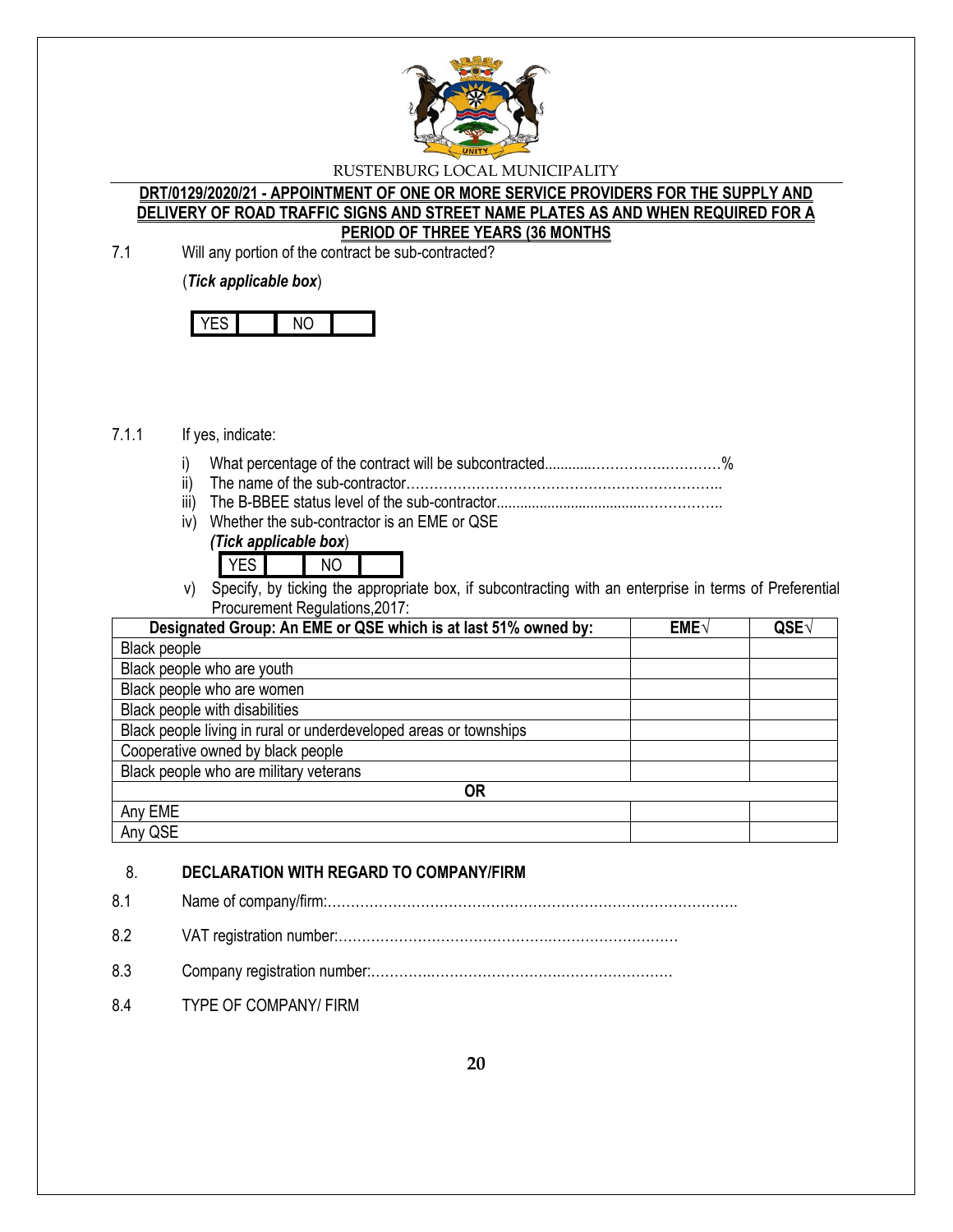

## **DRT/0129/2020/21 - APPOINTMENT OF ONE OR MORE SERVICE PROVIDERS FOR THE SUPPLY AND DELIVERY OF ROAD TRAFFIC SIGNS AND STREET NAME PLATES AS AND WHEN REQUIRED FOR A PERIOD OF THREE YEARS (36 MONTHS**

- □ Partnership/Joint Venture / Consortium
- □ One-person business/sole propriety
- □ Close corporation
- **Company**
- (Pty) Limited
- [TICK APPLICABLE BOX]

## 8.5 DESCRIBE PRINCIPAL BUSINESS ACTIVITIES

………………………………………………………………………………………………………………………… …………………………………………………………………………………………………………………………

## 8.6 COMPANY CLASSIFICATION

- Manufacturer
- □ Supplier
- □ Professional service provider
- $\Box$  Other service providers, e.g. transporter, etc.

[*TICK APPLICABLE BOX*]

## **8.7 MUNICIPAL INFORMATION**

**Municipality where business is situated: ….………………………………………………. Registered Account Number: ………………………….**

**Stand Number**:…………………………………………….

- 8.8 Total number of years the company/firm has been in business:…………………………
- 8.9 I/we, the undersigned, who is / are duly authorised to do so on behalf of the company/firm, certify that the points claimed, based on the B-BBE status level of contributor indicated in paragraphs 1.4 and 6.1 of the foregoing certificate, qualifies the company/ firm for the preference(s) shown and I / we acknowledge that:
	- i) The information furnished is true and correct;
	- ii) The preference points claimed are in accordance with the General Conditions as indicated in paragraph 1 of this form;
	- iii) In the event of a contract being awarded as a result of points claimed as shown in paragraphs 1.4 and 6.1, the contractor may be required to furnish documentary proof to the satisfaction of the purchaser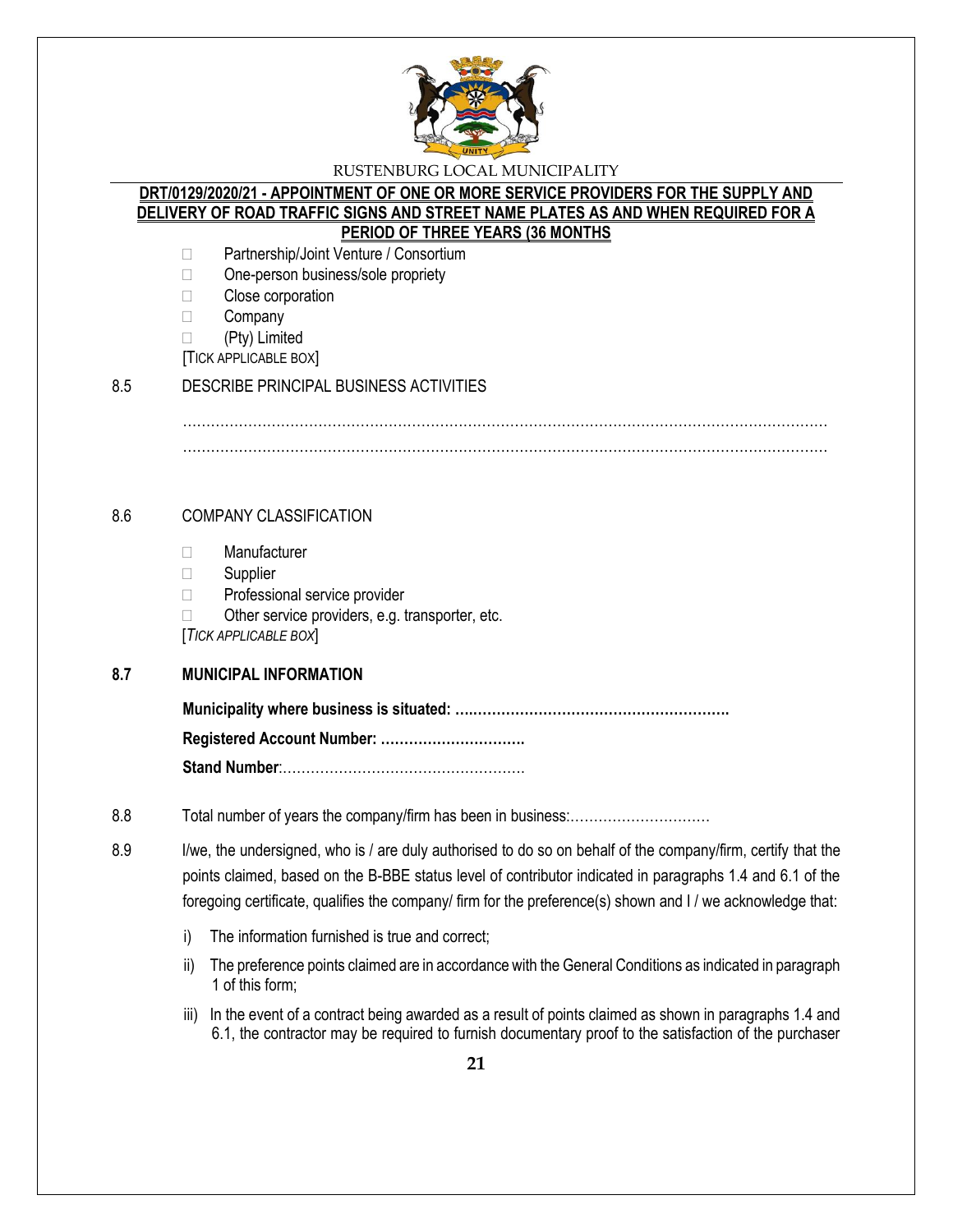

### **DRT/0129/2020/21 - APPOINTMENT OF ONE OR MORE SERVICE PROVIDERS FOR THE SUPPLY AND DELIVERY OF ROAD TRAFFIC SIGNS AND STREET NAME PLATES AS AND WHEN REQUIRED FOR A PERIOD OF THREE YEARS (36 MONTHS**

that the claims are correct;

iv) If the B-BBEE status level of contributor has been claimed or obtained on a fraudulent basis or any of the conditions of contract have not been fulfilled, the purchaser may, in addition to any other remedy it may have –

- (a) disqualify the person from the bidding process;
- (b) recover costs, losses or damages it has incurred or suffered as a result of that person's conduct;
- (c) cancel the contract and claim any damages which it has suffered as a result of having to make less favourable arrangements due to such cancellation;
- (d) recommend that the bidder or contractor, its shareholders and directors, or only the shareholders and directors who acted on a fraudulent basis, be restricted by the National Treasury from obtaining business from any organ of state for a period not exceeding 10 years, after the *audi alteram partem* (hear the other side) rule has been applied; and
- (e) forward the matter for criminal prosecution.

| <b>WITNESSES</b> |                            |
|------------------|----------------------------|
|                  | SIGNATURE(S) OF BIDDERS(S) |
| ົ                | DATE:<br><b>ADDRESS</b>    |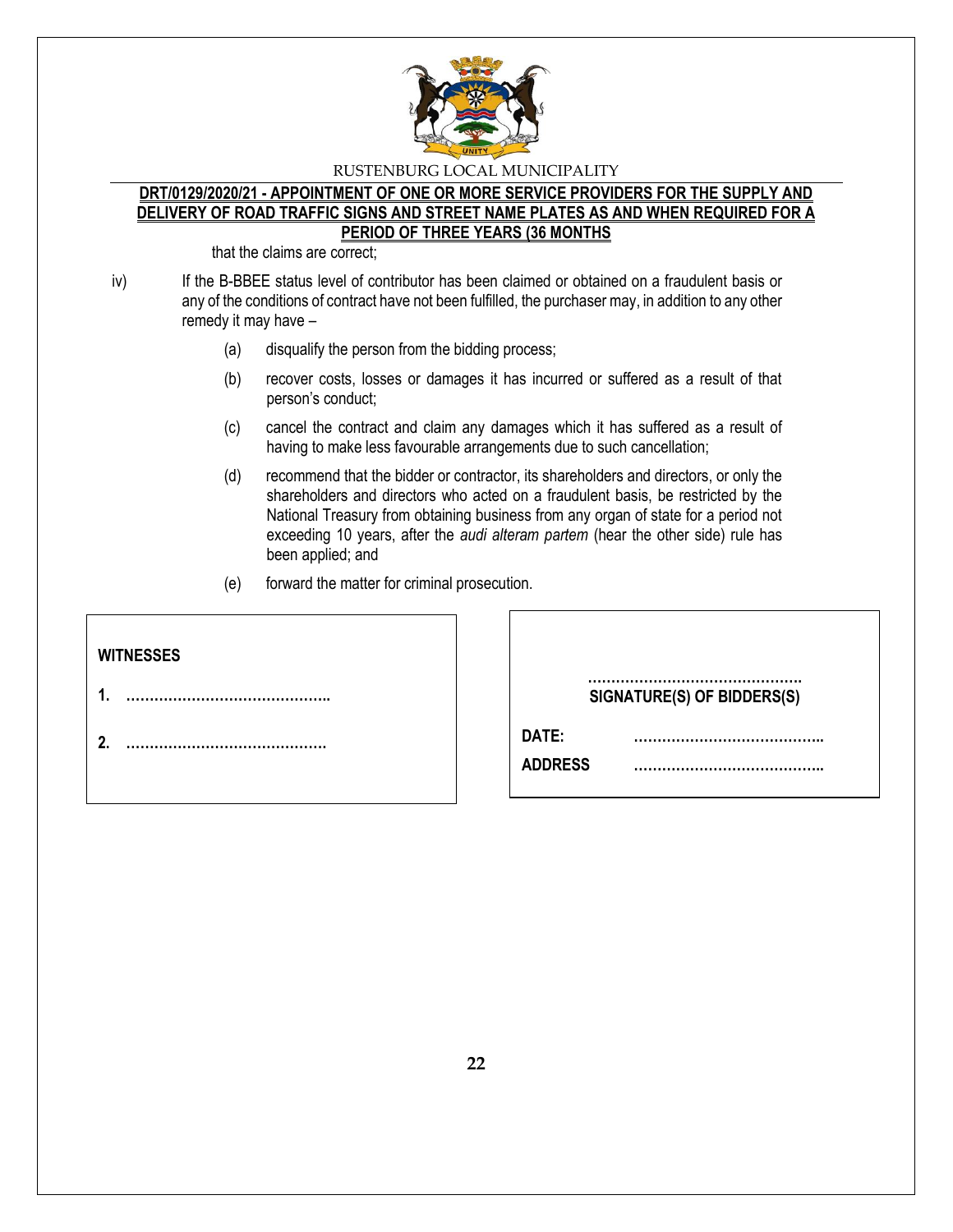

# **DRT/0129/2020/21 - APPOINTMENT OF ONE OR MORE SERVICE PROVIDERS FOR THE SUPPLY AND DELIVERY OF ROAD TRAFFIC SIGNS AND STREET NAME PLATES AS AND WHEN REQUIRED FOR A PERIOD OF THREE YEARS (36 MONTHS**

**MBD 6.2**

# **DECLARATION CERTIFICATE FOR LOCAL PRODUCTION AND CONTENT FOR DESIGNATED SECTORS**

This Municipal Bidding Document (MBD) must form part of all bids invited. It contains general information and serves as a declaration form for local content (local production and local content are used interchangeably).

Before completing this declaration, bidders must study the General Conditions, Definitions, Directives applicable in respect of Local Content as prescribed in the Preferential Procurement Regulations, 2011 and the South African Bureau of Standards (SABS) approved technical specification number SATS 1286:2011 (Edition 1) and the Guidance on the Calculation of Local Content together with the Local Content Declaration Templates [Annex C (Local Content Declaration: Summary Schedule), D (Imported Content Declaration: Supporting Schedule to Annex C) and E (Local Content Declaration: Supporting Schedule to Annex C)].

## **1. General Conditions**

- 1.1. Preferential Procurement Regulations, 2011 (Regulation 9) makes provision for the promotion of local production and content.
- 1.2. Regulation 9.(1) prescribes that in the case of designated sectors, where in the award of bids local production and content is of critical importance, such bids must be advertised with the specific bidding condition that only locally produced goods, services or works or locally manufactured goods, with a stipulated minimum threshold for local production and content will be considered.
- 1.3. Where necessary, for bids referred to in paragraph 1.2 above, a two stage bidding process may be followed, where the first stage involves a minimum threshold for local production and content and the second stage price and B-BBEE.
- 1.4. A person awarded a contract in relation to a designated sector, may not sub-contract in such a manner that the local production and content of the overall value of the contract is reduced to below the stipulated minimum threshold.
- 1.5. The local content (LC) expressed as a percentage of the bid price must be calculated in accordance with the SABS approved technical specification number SATS 1286: 2011 as follows:

LC =  $[1 - x / y]$  \*100

**Where** 

- x is the imported content in Rand
- y is the bid price in Rand excluding value added tax (VAT)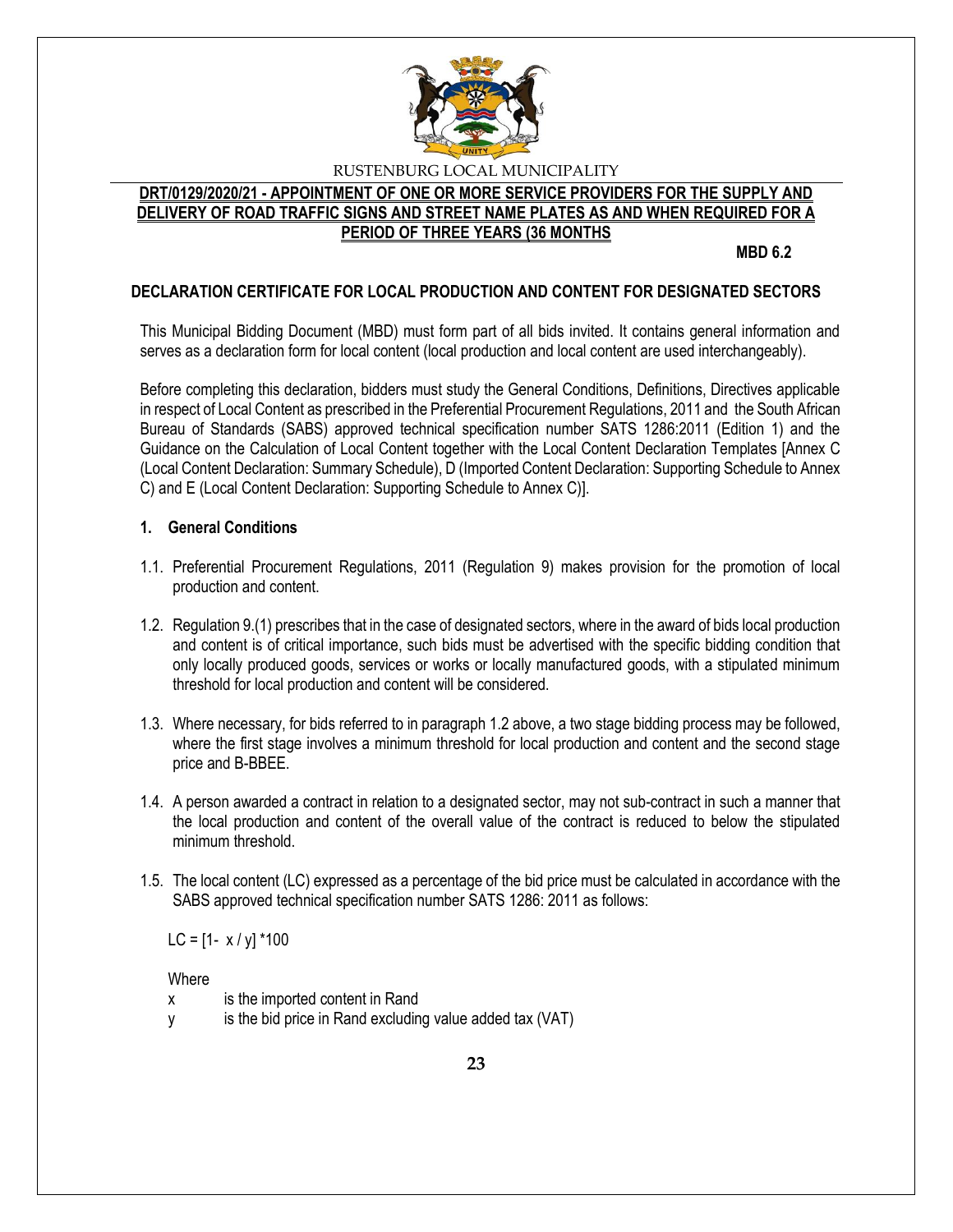

## **DRT/0129/2020/21 - APPOINTMENT OF ONE OR MORE SERVICE PROVIDERS FOR THE SUPPLY AND DELIVERY OF ROAD TRAFFIC SIGNS AND STREET NAME PLATES AS AND WHEN REQUIRED FOR A PERIOD OF THREE YEARS (36 MONTHS**

Prices referred to in the determination of x must be converted to Rand (ZAR) by using the exchange rate published by the South African Reserve Bank (SARB) at 12:00 on the date of advertisement of the bid as required in paragraph 4.1 below.

## **The SABS approved technical specification number SATS 1286:2011 is accessible on http://www.thedti.gov.za/industrial development/ip.jsp at no cost.**

- 1.6. A bid may be disqualified if
	- (a) this Declaration Certificate and the Annex C (Local Content Declaration: Summary Schedule) are not submitted as part of the bid documentation; and
	- (b) the bidder fails to declare that the Local Content Declaration Templates (Annex C, D and E) have been audited and certified as correct.

# **2. Definitions**

- 2.1. **"bid"** includes written price quotations, advertised competitive bids or proposals;
- 2.2. **"bid price"** price offered by the bidder, excluding value added tax (VAT);
- 2.3. **"contract"** means the agreement that results from the acceptance of a bid by an organ of state;
- 2.4. **"designated sector"** means a sector, sub-sector or industry that has been designated by the Department of Trade and Industry in line with national development and industrial policies for local production, where only locally produced services, works or goods or locally manufactured goods meet the stipulated minimum threshold for local production and content;
- 2.5. **"duly sign"**means a Declaration Certificate for Local Content that has been signed by the Chief Financial Officer or other legally responsible person nominated in writing by the Chief Executive, or senior member / person with management responsibility(close corporation, partnership or individual).
- 2.6. **"imported content"** means that portion of the bid price represented by the cost of components, parts or materials which have been or are still to be imported (whether by the supplier or its subcontractors) and which costs are inclusive of the costs abroad (this includes labour and intellectual property costs), plus freight and other direct importation costs, such as landing costs, dock duties, import duty, sales duty or other similar tax or duty at the South African port of entry;
- 2.7. **"local content"** means that portion of the bid price which is not included in the imported content, provided that local manufacture does take place;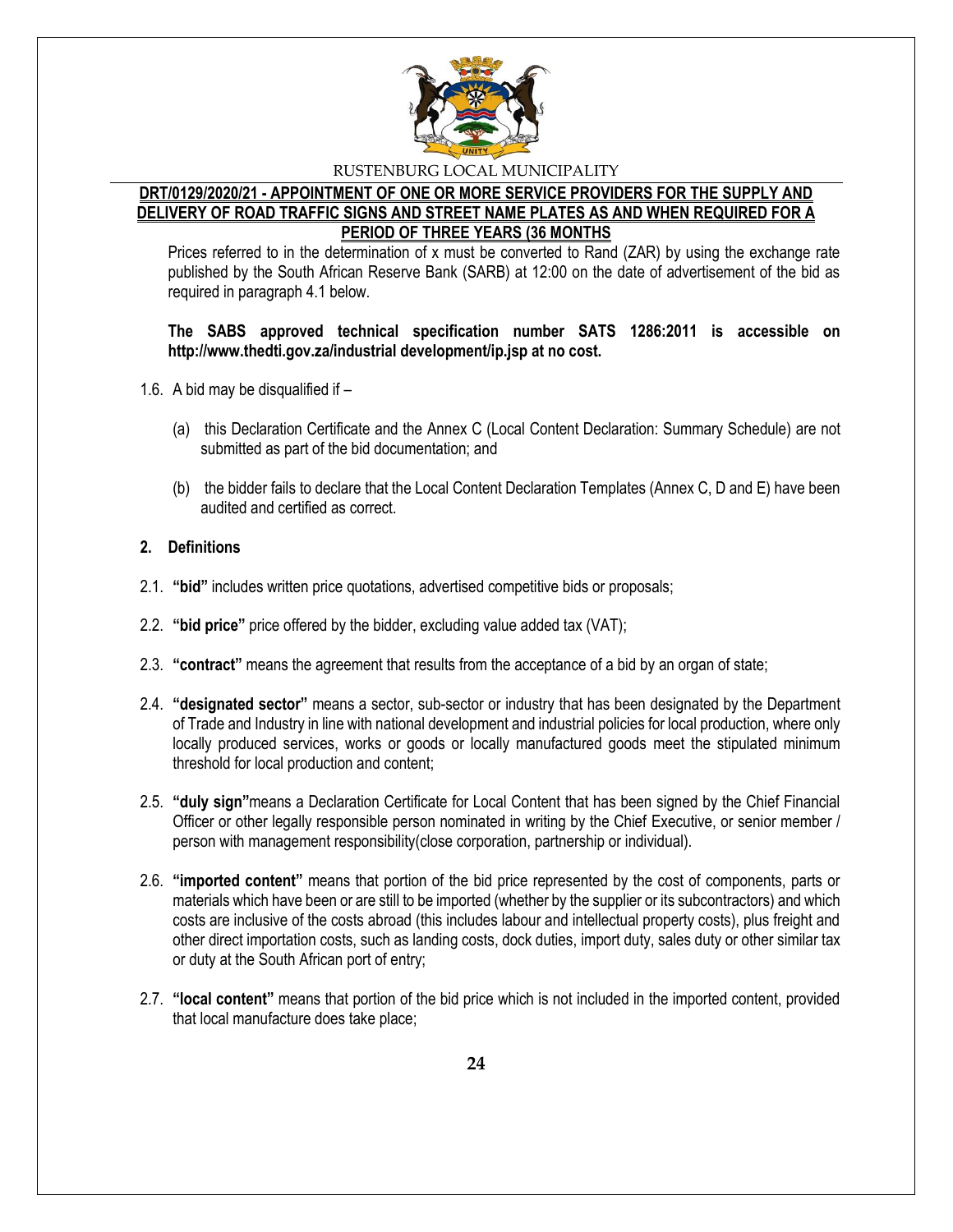

## **DRT/0129/2020/21 - APPOINTMENT OF ONE OR MORE SERVICE PROVIDERS FOR THE SUPPLY AND DELIVERY OF ROAD TRAFFIC SIGNS AND STREET NAME PLATES AS AND WHEN REQUIRED FOR A PERIOD OF THREE YEARS (36 MONTHS**

- 2.8. **"stipulated minimum threshold"** means that portion of local production and content as determined by the Department of Trade and Industry; and
- 2.9. **"sub-contract"** means the primary contractor's assigning, leasing, making out work to, or employing another person to support such primary contractor in the execution of part of a project in terms of the contract.
- **3. The stipulated minimum threshold(s) for local production and content (refer to Annex A of SATS 1286:2011) for this bid is/are as follows:**

| Description of services, works or goods | Stipulated minimum threshold |
|-----------------------------------------|------------------------------|
|                                         | $\%$                         |
|                                         | %                            |

have any imported content? (*Tick applicable box*)

|  | <b>IUR ANNIIUANIG NUAI</b> |  |
|--|----------------------------|--|
|  |                            |  |

4.1 If yes, the rate(s) of exchange to be used in this bid to calculate the local content as prescribed in paragraph 1.5 of the general conditions must be the rate(s) published by the SARB for the specific currency at 12:00 on the date of advertisement of the bid.

The relevant rates of exchange information is accessible on **www.reservebank.co.za.**

Indicate the rate(s) of exchange against the appropriate currency in the table below (refer to Annex A of SATS 1286:2011):

| <b>Currency</b> | Rates of exchange |
|-----------------|-------------------|
| US Dollar       |                   |
| Pound Sterling  |                   |
| Euro            |                   |
| Yen             |                   |
| <b>Other</b>    |                   |

NB: Bidders must submit proof of the SARB rate (s) of exchange used.

5. Were the Local Content Declaration Templates (Annex C, D and E) audited and certified as correct? (*Tick applicable box*)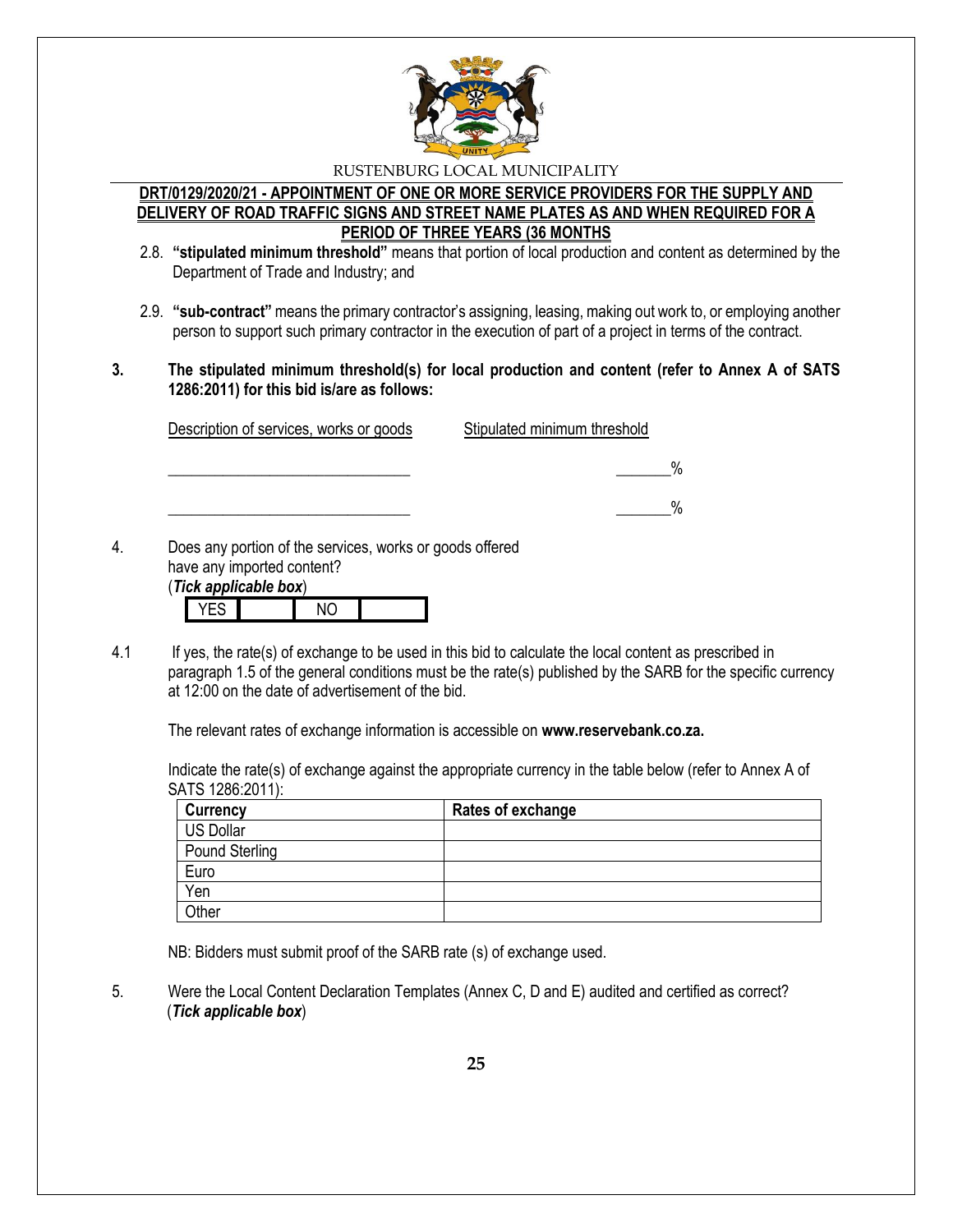

# **DRT/0129/2020/21 - APPOINTMENT OF ONE OR MORE SERVICE PROVIDERS FOR THE SUPPLY AND DELIVERY OF ROAD TRAFFIC SIGNS AND STREET NAME PLATES AS AND WHEN REQUIRED FOR A PERIOD OF THREE YEARS (36 MONTHS**

YES NO

- 5.1. If yes, provide the following particulars:
	- (a) Full name of auditor: ………………………………………………………
	- (b) Practice number: ………………………………………………………………………..
	- (c) Telephone and cell number: ……………………………………………………………….
	- (d) Email address: ………………………………………………………………………..

(Documentary proof regarding the declaration will, when required, be submitted to the satisfaction of the Accounting Officer / Accounting Authority)

6. Where, after the award of a bid, challenges are experienced in meeting the stipulated minimum threshold for local content the dti must be informed accordingly in order for the dti to verify and in consultation with the Accounting Officer / Accounting Authority provide directives in this regard.

# **LOCAL CONTENT DECLARATION (REFER TO ANNEX B OF SATS 1286:2011)**

**LOCAL CONTENT DECLARATION BY CHIEF FINANCIAL OFFICER OR OTHER LEGALLY RESPONSIBLE PERSON NOMINATED IN WRITING BY THE CHIEF EXECUTIVE OR SENIOR MEMBER/PERSON WITH MANAGEMENT RESPONSIBILITY (CLOSE CORPORATION, PARTNERSHIP OR INDIVIDUAL)** 

**IN RESPECT OF BID NO.** .................................................................................

**ISSUED BY:** (Procurement Authority / Name of Municipality / Municipal Entity):

......................................................................................................................... NB

1 The obligation to complete, duly sign and submit this declaration cannot be transferred to an external authorized representative, auditor or any other third party acting on behalf of the bidder.

2 Guidance on the Calculation of Local Content together with Local Content Declaration Templates (Annex C, D and E) is accessible o[n http://www.thedti.gov.za/industrial development/ip.jsp.](http://www.thedti.gov.za/industrial%20development/ip.jsp.) Bidders should first complete Declaration D. After completing Declaration D, bidders should complete Declaration E and then consolidate the information on Declaration C. **Declaration C should be submitted with the bid documentation at the closing date and time of the bid in order to substantiate the declaration made in paragraph (c) below.** Declarations D and E should be kept by the bidders for verification purposes for a period of at least 5 years. The successful bidder is required to continuously update Declarations C, D and E with the actual values for the duration of the contract.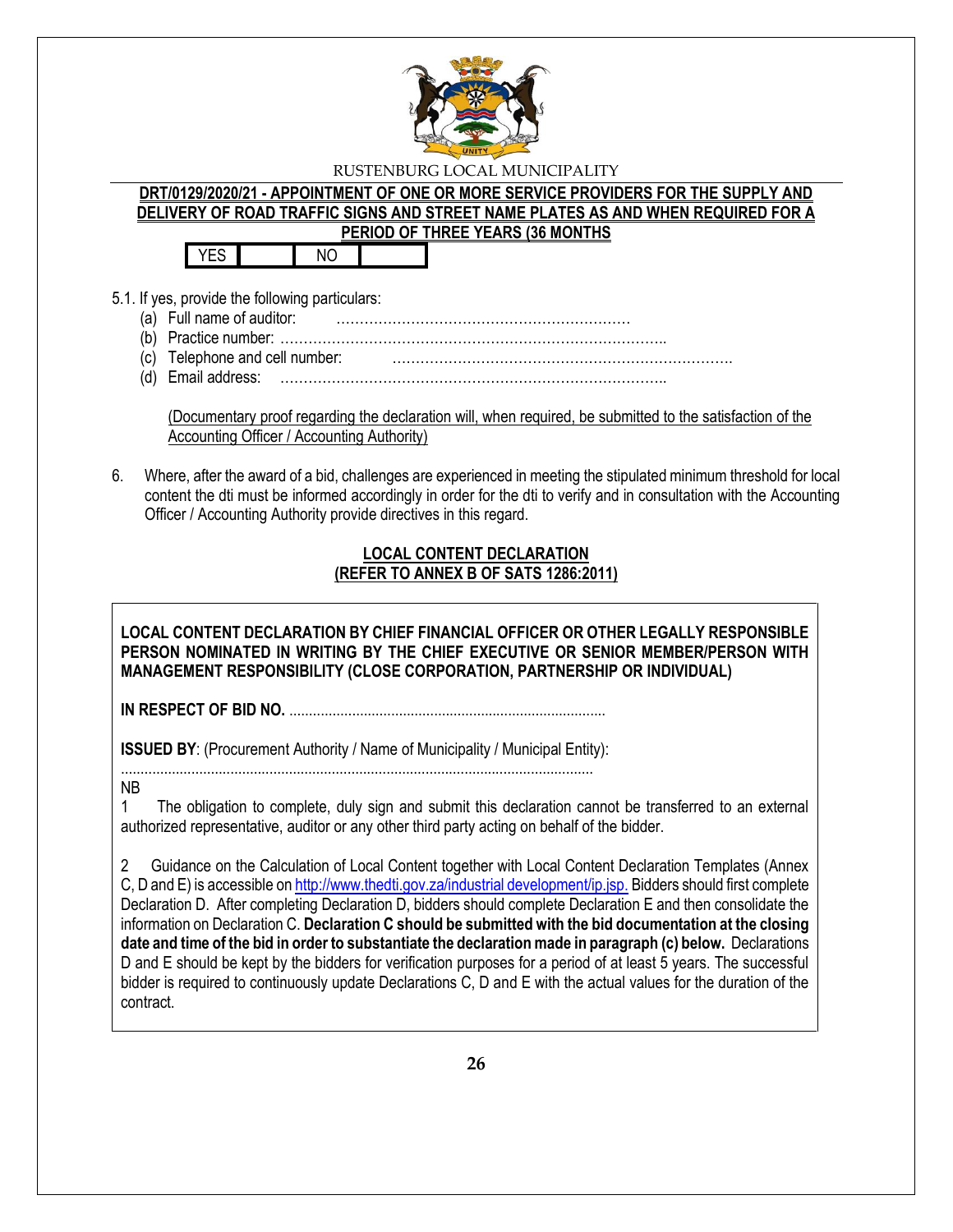

## **DRT/0129/2020/21 - APPOINTMENT OF ONE OR MORE SERVICE PROVIDERS FOR THE SUPPLY AND DELIVERY OF ROAD TRAFFIC SIGNS AND STREET NAME PLATES AS AND WHEN REQUIRED FOR A PERIOD OF THREE YEARS (36 MONTHS**

I, the undersigned, …………………………….................................................. (full names), do hereby declare, in my capacity as ……………………………………… ………..

of ...............................................................................................................(name of bidder entity), the following:

(a) The facts contained herein are within my own personal knowledge.

(b) I have satisfied myself that

- (i) the goods/services/works to be delivered in terms of the above-specified bid comply with the minimum local content requirements as specified in the bid, and as measured in terms of SATS 1286:2011; and
	- the declaration templates have been audited and certified to be correct.

(c)The local content percentages (%) indicated below has been calculated using the formula given in clause 3 of SATS 1286:2011, the rates of exchange indicated in paragraph 4.1 above and the information contained in Declaration D and E which has been consolidated in Declaration C;

| Bid price, excluding VAT (y)                                       |  |
|--------------------------------------------------------------------|--|
| Imported content (x), as calculated in terms of SATS 1286:2011     |  |
| Stipulated minimum threshold for local content (paragraph 3 above) |  |
| Local content %, as calculated in terms of SATS 1286:2011          |  |

**If the bid is for more than one product, the local content percentages for each product contained in Declaration C shall be used instead of the table above. The local content percentages for each product has been calculated using the formula given in clause 3 of SATS 1286:2011, the rates of exchange indicated in paragraph 4.1 above and the information contained in Declaration D and E.**

(d) I accept that the Procurement Authority / Municipality /Municipal Entity has the right to request that the local content be verified in terms of the requirements of SATS 1286:2011.

(e) I understand that the awarding of the bid is dependent on the accuracy of the information furnished in this application. I also understand that the submission of incorrect data, or data that are not verifiable as described in SATS 1286:2011, may result in the Procurement Authority / Municipal / Municipal Entity imposing any or all of the remedies as provided for in Regulation 13 of the Preferential Procurement Regulations, 2011 promulgated under the Preferential Policy Framework Act (PPPFA), 2000 (Act No. 5 of 2000).

| <b>SIGNATURE:</b>    | DATE: |
|----------------------|-------|
| <b>WITNESS No. 1</b> | DATE: |
| <b>WITNESS No. 2</b> | DATE: |

**27**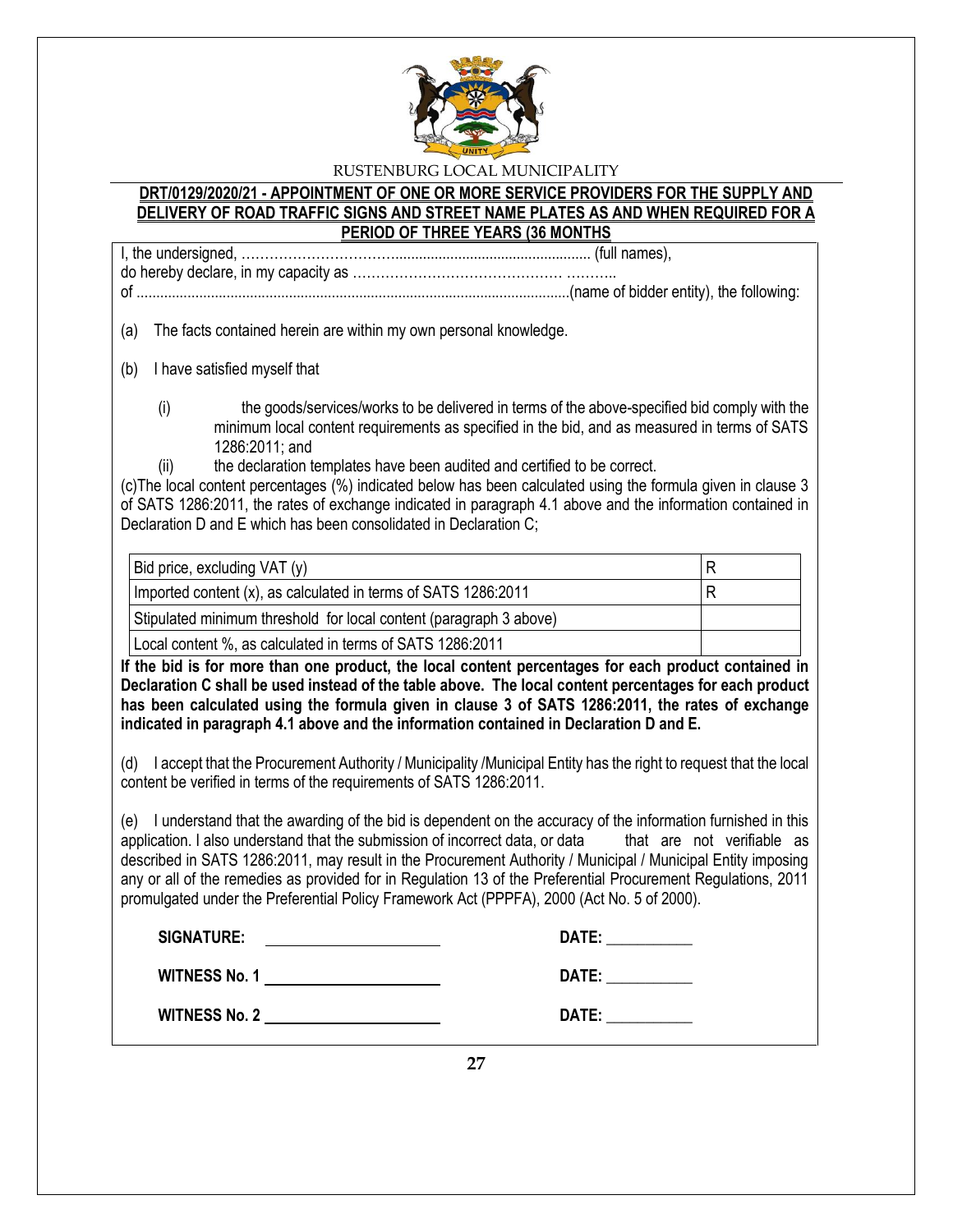

#### **DRT/0129/2020/21 - APPOINTMENT OF ONE OR MORE SERVICE PROVIDERS FOR THE SUPPLY AND DELIVERY OF ROAD TRAFFIC SIGNS AND STREET NAME PLATES AS AND WHEN REQUIRED FOR A PERIOD OF THREE YEARS (36 MONTHS CONTRACT FORM - RENDERING OF SERVICES MDB 7.2**

**THIS FORM MUST BE FILLED IN DUPLICATE BY BOTH THE SERVICE PROVIDER (PART 1) AND THE PURCHASER (PART 2). BOTH FORMS MUST BE SIGNED IN THE ORIGINAL SO THAT THE SERVICE PROVIDER AND THE PURCHASER WOULD BE IN POSSESSION OF ORIGINALLY SIGNED CONTRACTS FOR THEIR RESPECTIVE RECORDS.**

# **PART 1 (TO BE FILLED IN BY THE SERVICE PROVIDER)**

1. I hereby undertake to render services described in the attached bidding documents to (name of the institution)

……………………………………………………………………………………………………………………………... in accordance with the requirements and task directives / proposals specifications stipulated in Bid Number………….………………………………… at the price/s quoted. My offer/s remain binding upon me and open for acceptance by the Purchaser during the validity period indicated and calculated from the closing date of the bid.

# 2. The following documents shall be deemed to form and be read and construed as part of this agreement:

- (i) Bidding documents,
	- *-* Invitation to bid;
	- *-* Tax compliance status (CSD report);
	- Pricing schedule(s);
	- Filled in task directive/proposal;
	- Preference claims for Broad Based Black Economic Empowerment Status Level of Contribution in terms of the Preferential Procurement Regulations 2011;
	- *-* Declaration of interest;
	- *-* Declaration of bidder's past SCM practices;
	- *-* Certificate of Independent Bid Determination;
	- **Special Conditions of Contract;**
- (ii) General Conditions of Contract; and
- (iii) Other (specify)
- 3. I confirm that I have satisfied myself as to the correctness and validity of my bid; that the price(s) and rate(s) quoted cover all the services specified in the bidding documents; that the price(s) and rate(s) cover all my obligations and I accept that any mistakes regarding price(s) and rate(s) and calculations will be at my own risk.
- 4. I accept full responsibility for the proper execution and fulfilment of all obligations and conditions devolving on me under this agreement as the principal liable for the due fulfillment of this contract.
- 5. I declare that I have no participation in any collusive practices with any bidder or any other person regarding this or any other bid.
- 6. I confirm that I am duly authorised to sign this contract.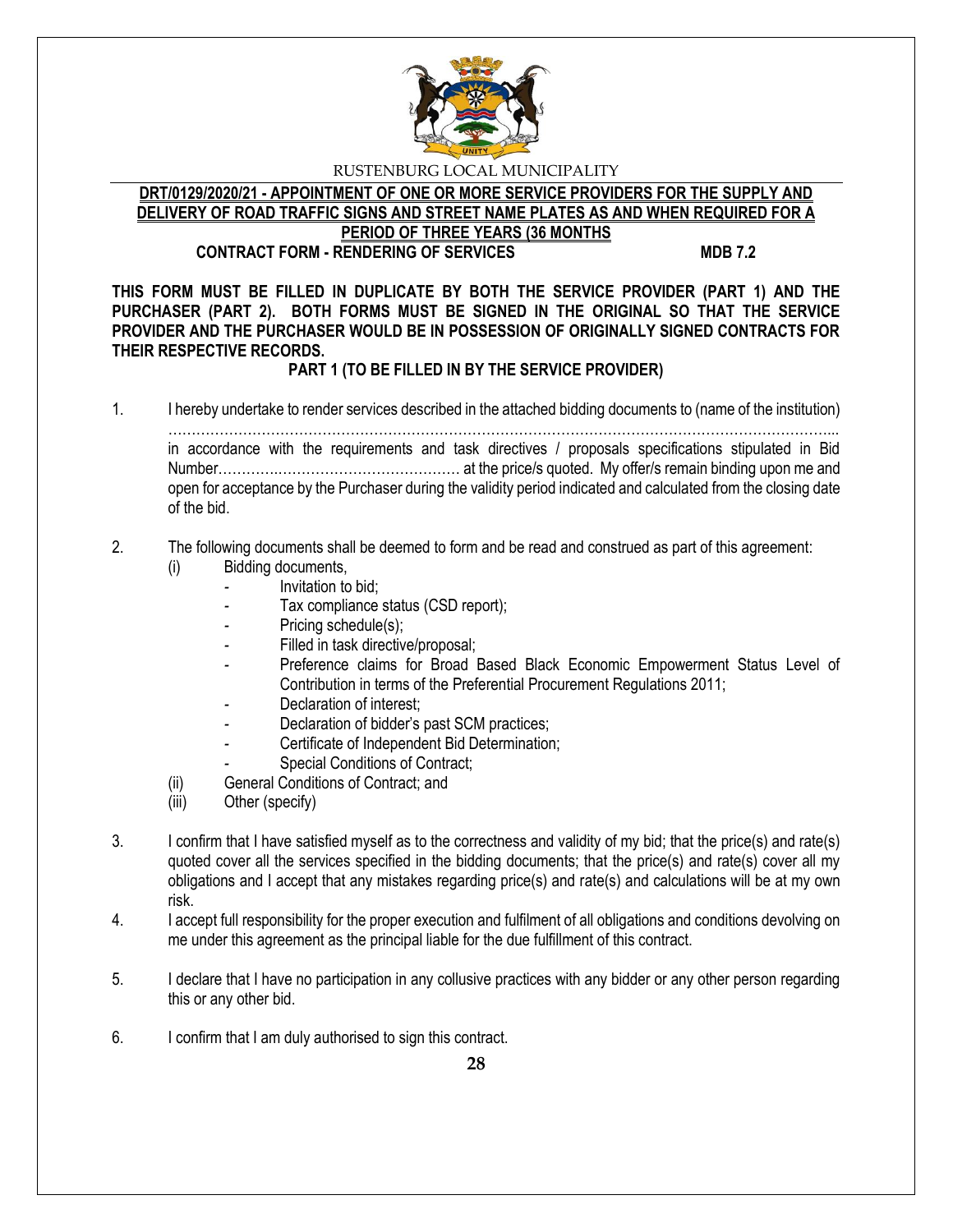

# **DRT/0129/2020/21 - APPOINTMENT OF ONE OR MORE SERVICE PROVIDERS FOR THE SUPPLY AND DELIVERY OF ROAD TRAFFIC SIGNS AND STREET NAME PLATES AS AND WHEN REQUIRED FOR A PERIOD OF THREE YEARS (36 MONTHS**

| NAME (PRINT)     | <br><b>WITNESSES</b> |
|------------------|----------------------|
| <b>CAPACITY</b>  |                      |
| <b>SIGNATURE</b> | <br>າ                |
| NAME OF FIRM     | <br>DATE:            |
| <b>DATE</b>      |                      |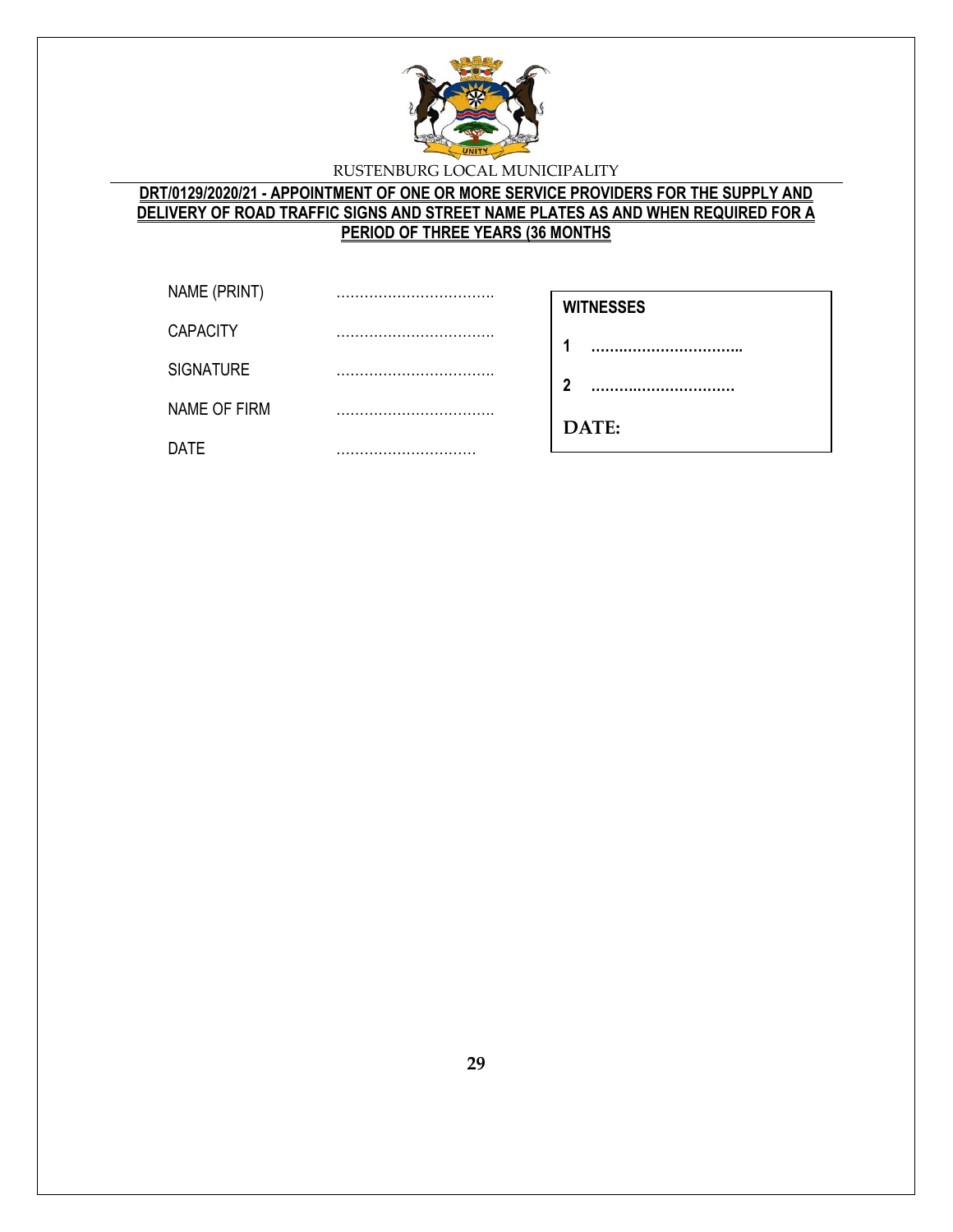

# **DRT/0129/2020/21 - APPOINTMENT OF ONE OR MORE SERVICE PROVIDERS FOR THE SUPPLY AND DELIVERY OF ROAD TRAFFIC SIGNS AND STREET NAME PLATES AS AND WHEN REQUIRED FOR A PERIOD OF THREE YEARS (36 MONTHS**

**MBD 7.2**

# **CONTRACT FORM - RENDERING OF SERVICES**

# **PART 2 (TO BE FILLED IN BY THE PURCHASER [RLM])**

- 1. I……………………………………………. in my capacity as……………………...…………………………….. accept your bid under reference number ………………………………………….dated………………………for the rendering of services indicated hereunder and/or further specified in the annexure(s).
- 2. An official order indicating service delivery instructions is forthcoming.
- 3. I undertake to make payment for the services rendered in accordance with the terms and conditions of the contract, within 30 (thirty) days after receipt of an invoice.

| <b>DESCRIPTION OF</b><br><b>SERVICE</b> | <b>PRICE (ALL</b><br><b>APPLICABLE</b><br><b>TAXES</b><br>INCLUDED) | <b>COMPLETION</b><br><b>DATE</b> | <b>B-BBEE</b><br><b>STATUS</b><br><b>LEVEL OF</b><br><b>CONTRIBUTIO</b><br>N | <b>MINIMUM</b><br><b>THRESHOLD</b><br><b>FOR LOCAL</b><br><b>PRODUCTION</b><br><b>AND</b><br><b>CONTENT (if</b><br>applicable) |
|-----------------------------------------|---------------------------------------------------------------------|----------------------------------|------------------------------------------------------------------------------|--------------------------------------------------------------------------------------------------------------------------------|
|                                         |                                                                     |                                  |                                                                              |                                                                                                                                |

4. I confirm that I am duly authorized to sign this contract.

SIGNED AT ………………………………………ON………………………………...

NAME (PRINT) ………………………………………….

SIGNATURE …………………………………………

OFFICIAL STAMP

# **WITNESSES**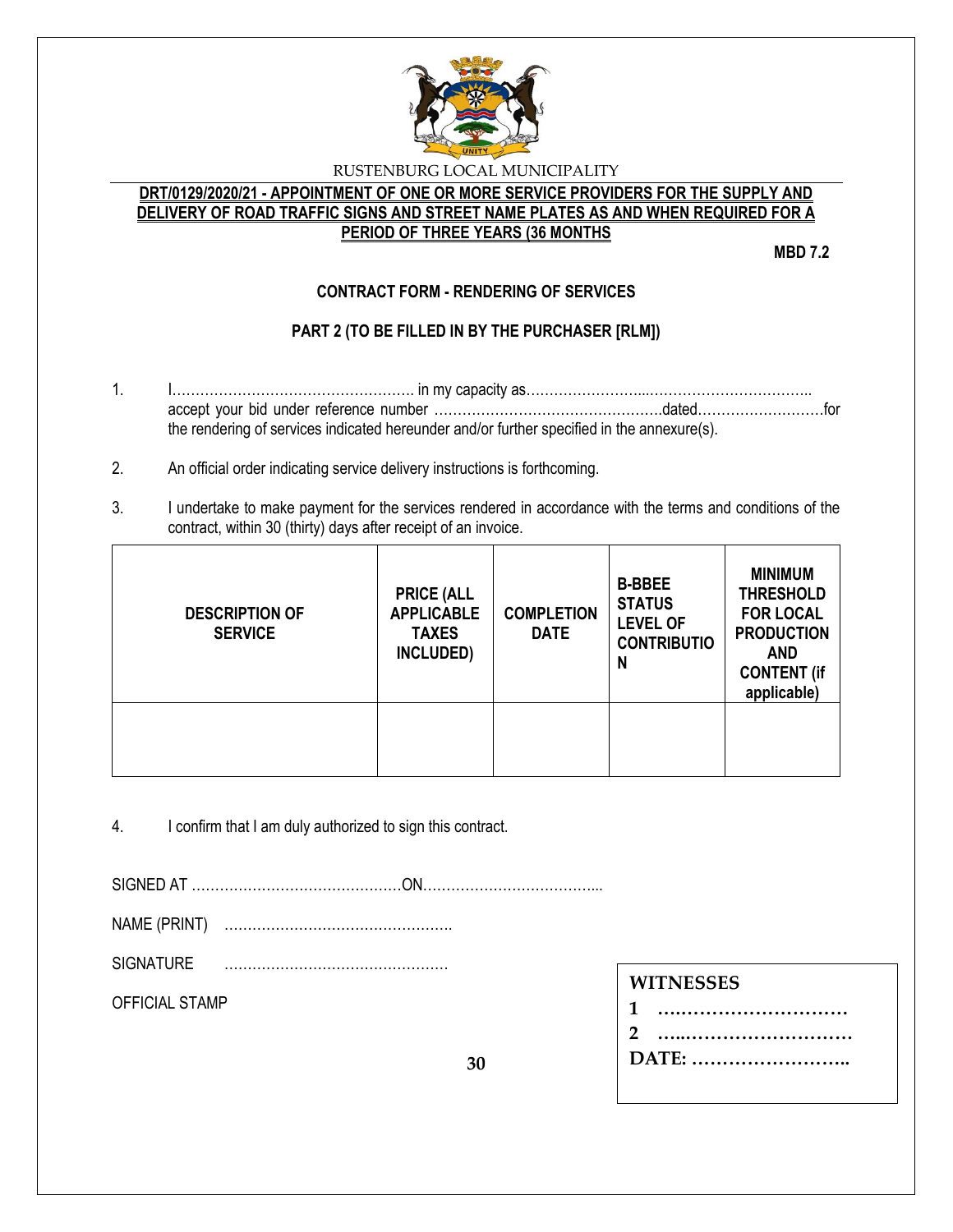

## **DRT/0129/2020/21 - APPOINTMENT OF ONE OR MORE SERVICE PROVIDERS FOR THE SUPPLY AND DELIVERY OF ROAD TRAFFIC SIGNS AND STREET NAME PLATES AS AND WHEN REQUIRED FOR A PERIOD OF THREE YEARS (36 MONTHS**

# **MBD 8: DECLARATION OF ABUSE OF SUPPLY CHAIN MANAGEMENT SYSTEM**

- 1 This Standard Bidding Document must form part of all bids invited.
- 2 It serves as a declaration to be used by institutions in ensuring that when goods and services are being procured, all reasonable steps are taken to combat the abuse of the supply chain management system.
- 3 The bid of any bidder may be disregarded if that bidder, or any of its directors have
	- a. abused the institution's supply chain management system;
	- b. committed fraud or any other improper conduct in relation to such system; or
	- c. failed to perform on any previous contract.
- 4 In order to give effect to the above, the following questionnaire must be completed and submitted with the bid.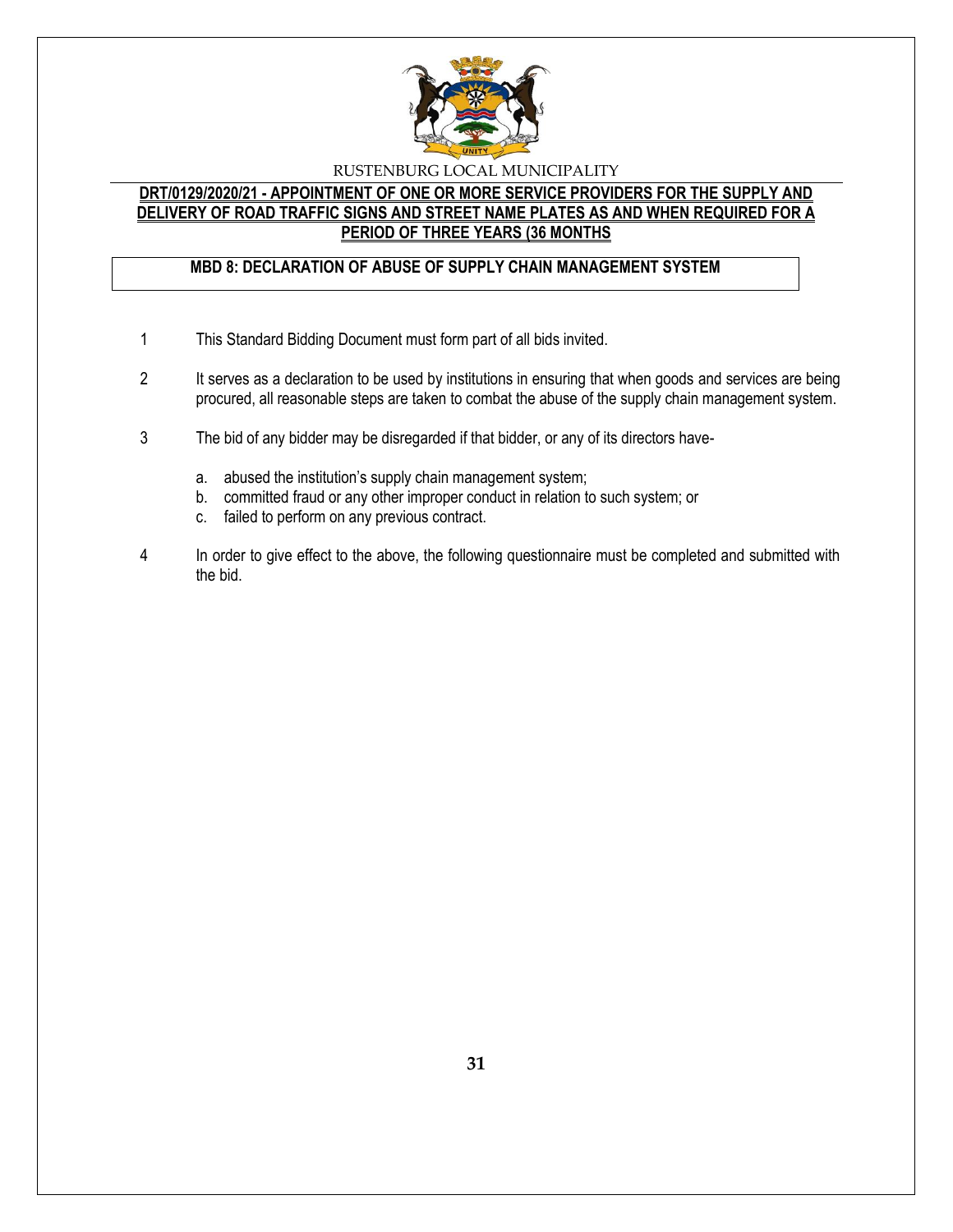

#### **DRT/0129/2020/21 - APPOINTMENT OF ONE OR MORE SERVICE PROVIDERS FOR THE SUPPLY AND DELIVERY OF ROAD TRAFFIC SIGNS AND STREET NAME PLATES AS AND WHEN REQUIRED FOR A PERIOD OF THREE YEARS (36 MONTHS**

| Item             | <u>FENIUD UF THNEE TEANO 130 MUNTHO</u><br>Question                                                                                                                                                                                                                                                                                                               | Yes | No        |
|------------------|-------------------------------------------------------------------------------------------------------------------------------------------------------------------------------------------------------------------------------------------------------------------------------------------------------------------------------------------------------------------|-----|-----------|
| 4.1              | Is the bidder or any of its directors listed on the National Treasury's Database of Restricted<br>Suppliers as companies or persons prohibited from doing business with the public sector?                                                                                                                                                                        | Yes | <b>No</b> |
|                  | Companies or persons who are listed on this Database were informed in writing of this                                                                                                                                                                                                                                                                             |     |           |
|                  | restriction by the Accounting Officer/Authority of the institution that imposed the restriction after                                                                                                                                                                                                                                                             |     |           |
|                  | the audi alteram partem rule was applied). The Database of Restricted Suppliers now resides                                                                                                                                                                                                                                                                       |     |           |
|                  | on the National Treasury's website (www.treasury.gov.za) and can be accessed by clicking                                                                                                                                                                                                                                                                          |     |           |
|                  | on its link at the bottom of the home page.                                                                                                                                                                                                                                                                                                                       |     |           |
| 4.1.1            | If so, furnish particulars:                                                                                                                                                                                                                                                                                                                                       |     |           |
| $\overline{4.2}$ | Is the bidder or any of its directors listed on the Register for Tender Defaulters in terms of<br>section 29 of the Prevention and Combating of Corrupt Activities Act (No 12 of 2004)?<br>The Register for Tender Defaulters can be accessed on the National Treasury's website<br>(www.treasury.gov.za) by clicking on its link at the bottom of the home page. | Yes | No        |
| 4.2.1            | If so, furnish particulars:                                                                                                                                                                                                                                                                                                                                       |     |           |
| 4.3              | Was the bidder or any of its directors convicted by a court of law (including a court outside of<br>the Republic of South Africa) for fraud or corruption during the past five years?                                                                                                                                                                             | Yes | No        |
| 4.3.1            | If so, furnish particulars:                                                                                                                                                                                                                                                                                                                                       |     |           |
| 4.4              | Was any contract between the bidder and any organ of state terminated during the past five<br>years on account of failure to perform on or comply with the contract?                                                                                                                                                                                              | Yes | No        |
| 4.4.1            | If so, furnish particulars:                                                                                                                                                                                                                                                                                                                                       |     |           |
|                  |                                                                                                                                                                                                                                                                                                                                                                   |     |           |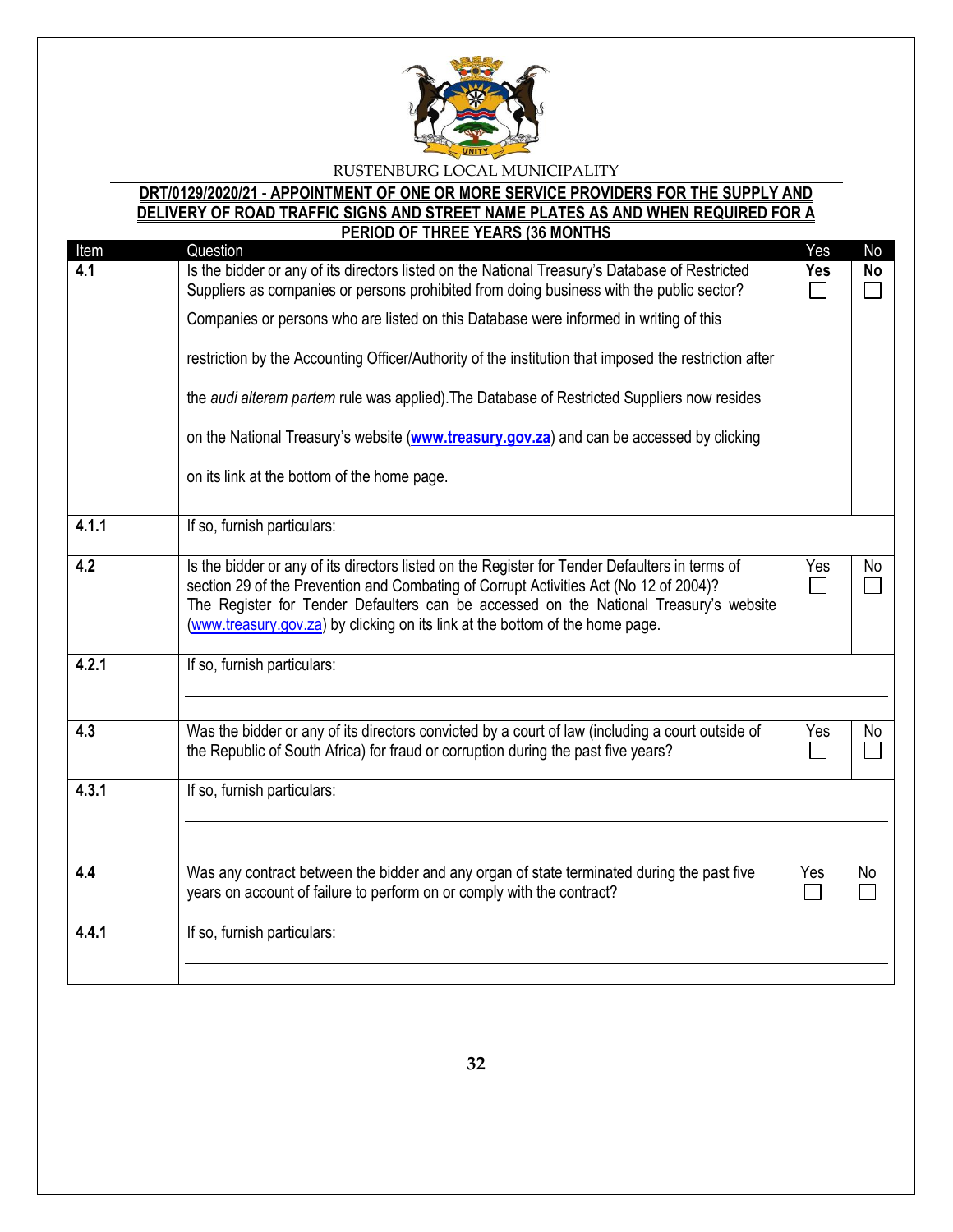

# **DRT/0129/2020/21 - APPOINTMENT OF ONE OR MORE SERVICE PROVIDERS FOR THE SUPPLY AND DELIVERY OF ROAD TRAFFIC SIGNS AND STREET NAME PLATES AS AND WHEN REQUIRED FOR A PERIOD OF THREE YEARS (36 MONTHS**

## **CERTIFICATION**

I, THE UNDERSIGNED (FULL NAME)…………………………………………………....................CERTIFY THAT THE INFORMATION FURNISHED ON THIS DECLARATION FORM IS TRUE AND CORRECT. I ACCEPT THAT, IN ADDITION TO CANCELLATION OF A CONTRACT, ACTION MAY BE TAKEN AGAINST ME SHOULD THIS DECLARATION PROVE TO BE FALSE.

………………………………………......................... .....................……............. Name/s and surname of Bidder Signature Signature

Position in the Firm/Company Date Date

………………………………………........................... ...........................................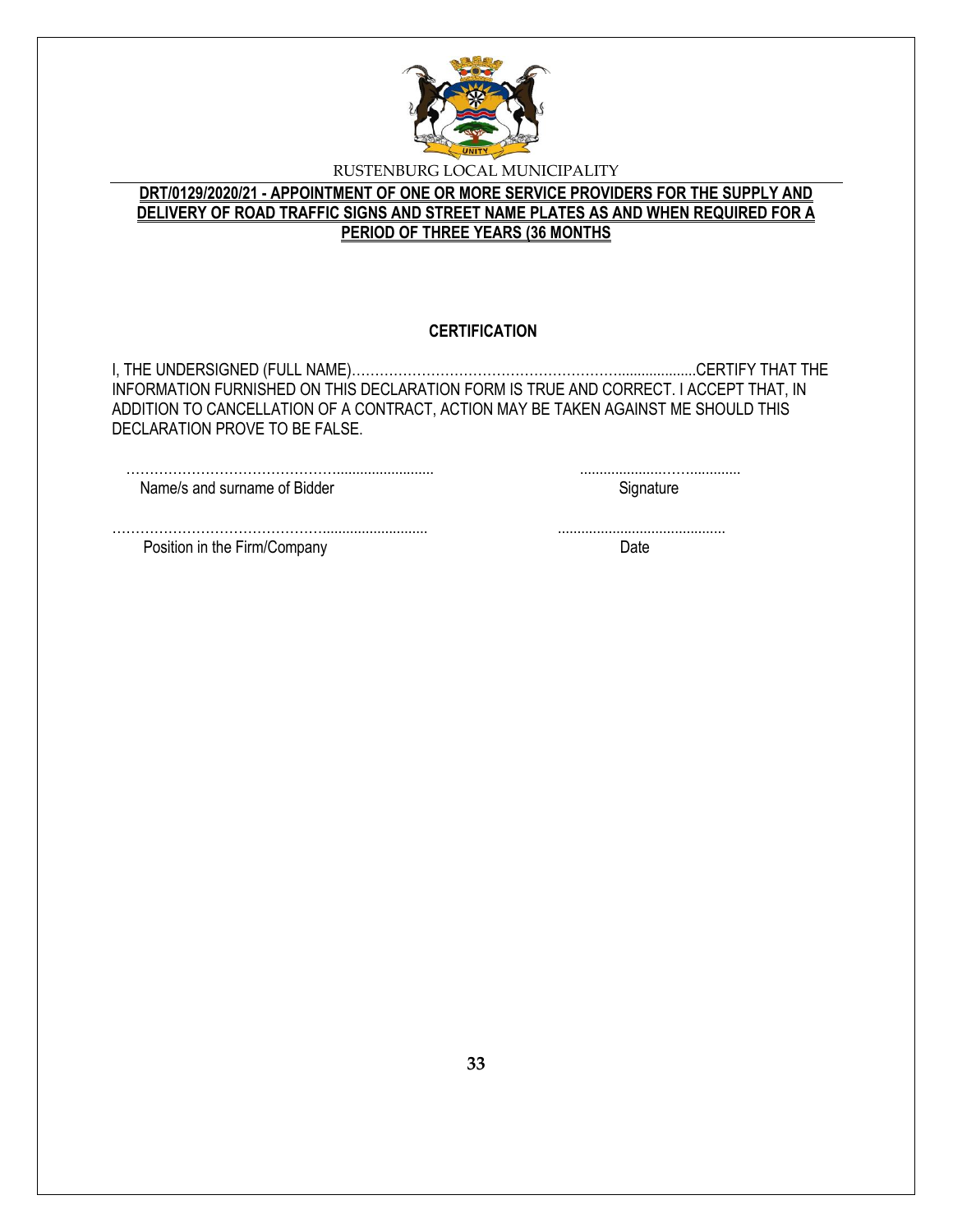

## **DRT/0129/2020/21 - APPOINTMENT OF ONE OR MORE SERVICE PROVIDERS FOR THE SUPPLY AND DELIVERY OF ROAD TRAFFIC SIGNS AND STREET NAME PLATES AS AND WHEN REQUIRED FOR A PERIOD OF THREE YEARS (36 MONTHS**

# **MBD 9: CERTIFICATE OF INDEPENDENT BID DETERMINATION**

- **1** This Municipal Bidding Document (MBD) must form part of all bids<sup>1</sup> invited.
- 2 Section 4 (1) (b) (iii) of the Competition Act No. 89 of 1998, as amended, prohibits an agreement between, or concerted practice by, firms, or a decision by an association of firms, if it is between parties in a horizontal relationship and if it involves collusive bidding (or bid rigging).² Collusive bidding is a *pe se* prohibition meaning that it cannot be justified under any grounds.
- 3 Municipal Supply Regulation 38 (1) prescribes that a supply chain management policy must provide measures for the combating of abuse of the supply chain management system, and must enable the accounting officer, among others, to:
	- a. take all reasonable steps to prevent such abuse;
	- b. reject the bid of any bidder if that bidder or any of its directors has abused the supply chain management system of the municipality or municipal entity or has committed any improper conduct in relation to such system; and
	- c. cancel a contract awarded to a person if the person committed any corrupt or fraudulent act during the bidding process or the execution of the contract.
	- 4 This MBD serves as a certificate of declaration that would be used by institutions to ensure that, when bids are considered, reasonable steps are taken to prevent any form of bid-rigging.
	- 5 In order to give effect to the above, the attached Certificate of Bid Determination (MBD 9) must be completed and submitted with the bid:

<sup>1</sup> Includes price quotations, advertised competitive bids, limited bids and proposals.

² Bid rigging (or collusive bidding) occurs when businesses, that would otherwise be expected to compete, secretly conspire to raise prices or lower the quality of goods and / or services for purchasers who wish to acquire goods and / or services through a bidding process. Bid rigging is, therefore, an agreement between competitors not to compete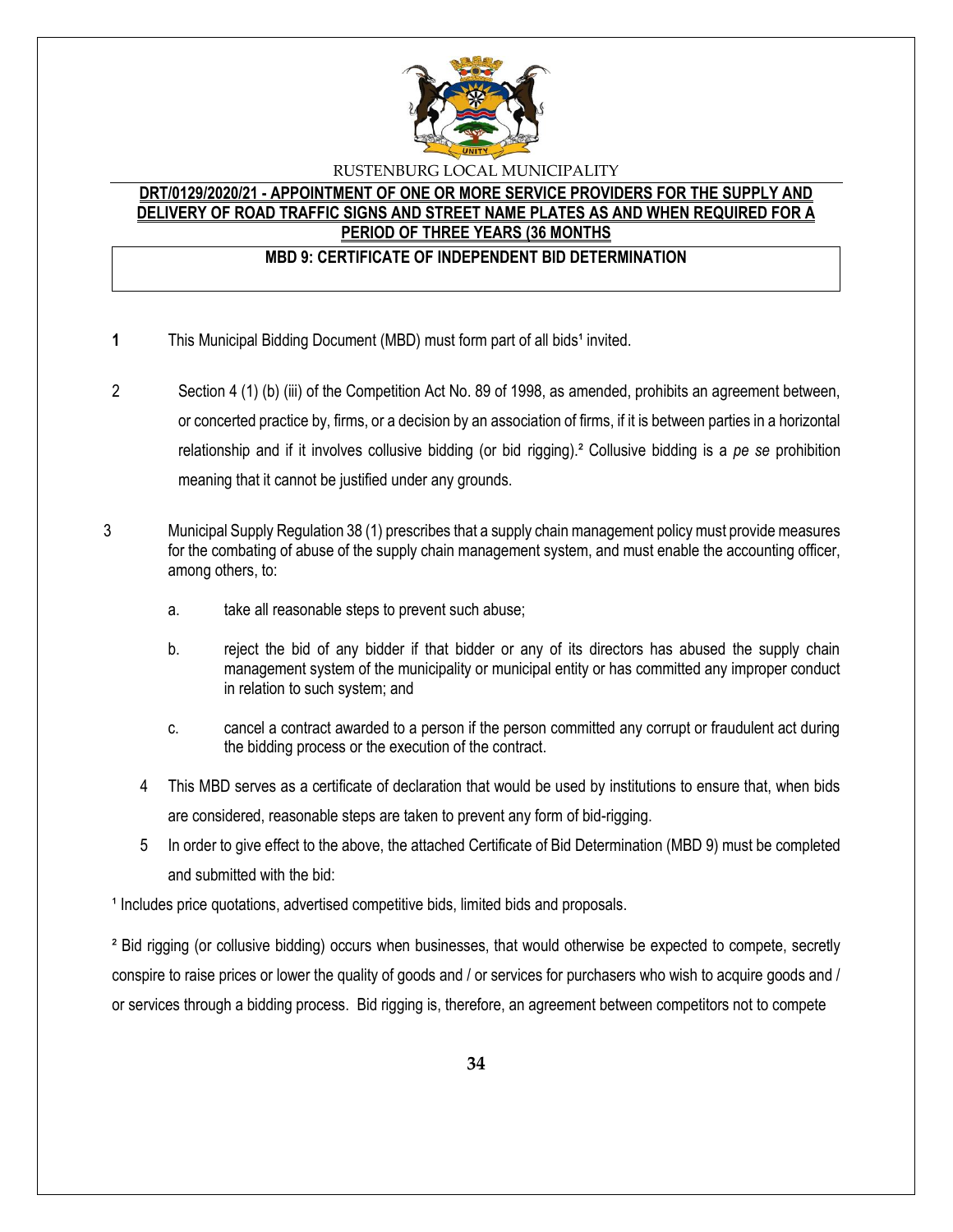

## **DRT/0129/2020/21 - APPOINTMENT OF ONE OR MORE SERVICE PROVIDERS FOR THE SUPPLY AND DELIVERY OF ROAD TRAFFIC SIGNS AND STREET NAME PLATES AS AND WHEN REQUIRED FOR A PERIOD OF THREE YEARS (36 MONTHS**

I, the undersigned, in submitting the accompanying bid:

(Bid Number and Description)

in response to the invitation for the bid made by:

(Name of Municipality / Municipal Entity)

do hereby make the following statements that I certify to be true and complete in every respect:

\_\_\_\_\_\_\_\_\_\_\_\_\_\_\_\_\_\_\_\_\_\_\_\_\_\_\_\_\_\_\_\_\_\_\_\_\_\_\_\_\_\_\_\_\_\_\_\_\_\_\_\_\_\_\_\_\_\_\_\_\_\_\_\_\_\_\_\_\_\_\_\_\_\_\_\_\_\_

\_\_\_\_\_\_\_\_\_\_\_\_\_\_\_\_\_\_\_\_\_\_\_\_\_\_\_\_\_\_\_\_\_\_\_\_\_\_\_\_\_\_\_\_\_\_\_\_\_\_\_\_\_\_\_\_\_\_\_\_\_\_\_\_\_\_\_\_\_\_\_\_

I certify, on behalf of: that:  $\blacksquare$ 

(Name of Bidder)

- 1. I have read and I understand the contents of this Certificate;
- 2. I understand that the accompanying bid will be disqualified if this Certificate is found not to be true and complete in every respect;
- 3. I am authorized by the bidder to sign this Certificate, and to submit the accompanying bid, on behalf of the bidder;
- 4. Each person whose signature appears on the accompanying bid has been authorized by the bidder to determine the terms of, and to sign, the bid, on behalf of the bidder;
- 5. For the purposes of this Certificate and the accompanying bid, I understand that the word "competitor" shall include any individual or organization, other than the bidder, whether or not affiliated with the bidder, who:
	- (a) has been requested to submit a bid in response to this bid invitation;
	- (b) could potentially submit a bid in response to this bid invitation, based on their qualifications, abilities or experience; and
	- (c) provides the same goods and services as the bidder and/or is in the same line of business as the bidder
- 6. The bidder has arrived at the accompanying bid independently from, and without consultation, communication, agreement or arrangement with any competitor. However communication between partners in a joint venture or consortium<sup>3</sup> will not be construed as collusive bidding.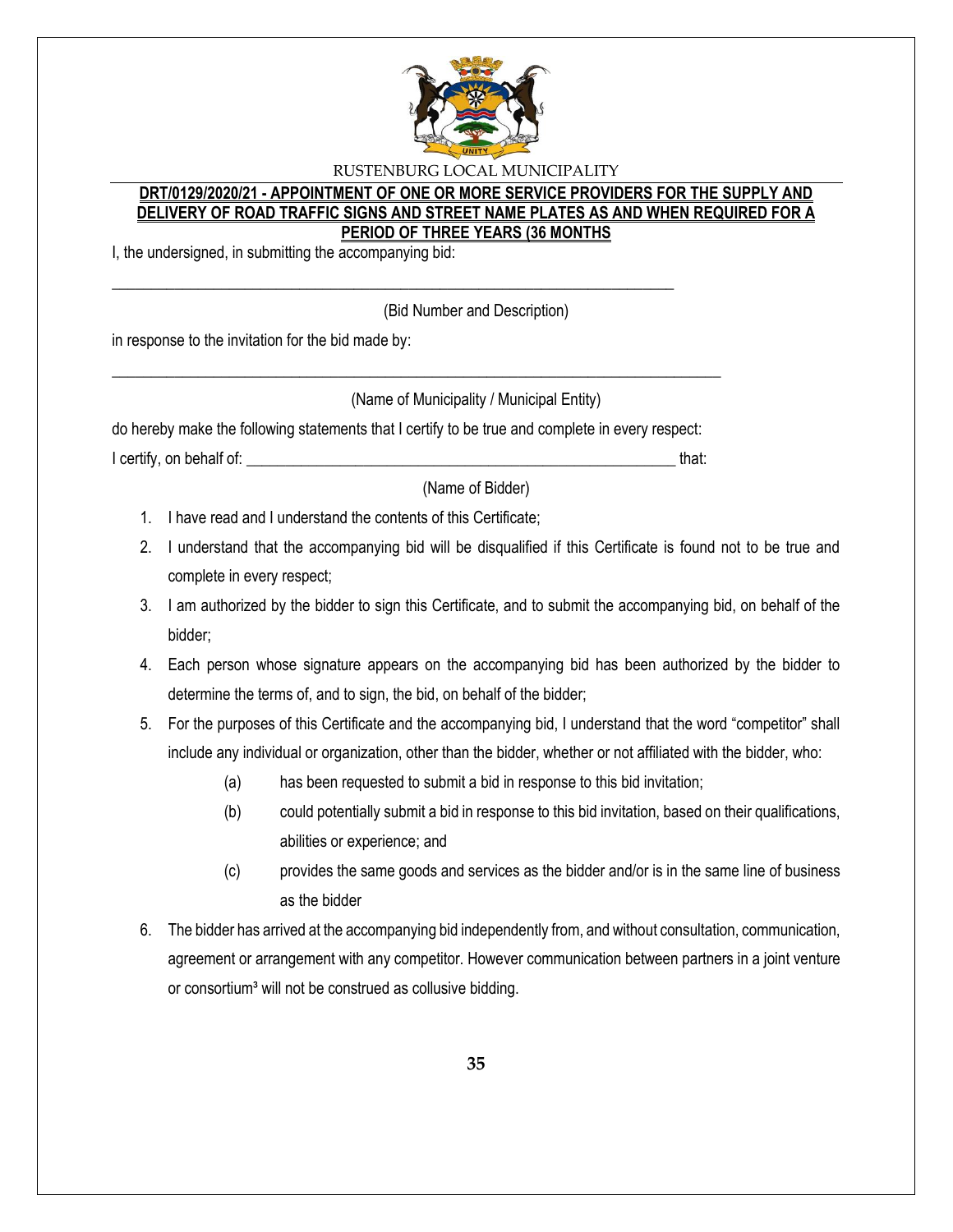

## **DRT/0129/2020/21 - APPOINTMENT OF ONE OR MORE SERVICE PROVIDERS FOR THE SUPPLY AND DELIVERY OF ROAD TRAFFIC SIGNS AND STREET NAME PLATES AS AND WHEN REQUIRED FOR A PERIOD OF THREE YEARS (36 MONTHS**

- 7. In particular, without limiting the generality of paragraphs 6 above, there has been no consultation, communication, agreement or arrangement with any competitor regarding:
	- (a) prices;
	- (b) geographical area where product or service will be rendered (market allocation)
	- (c) methods, factors or formulas used to calculate prices;
	- (d) the intention or decision to submit or not to submit, a bid;
	- (e) the submission of a bid which does not meet the specifications and conditions of the bid;or
	- (f) bidding with the intention not to win the bid.
- 8. In addition, there have been no consultations, communications, agreements or arrangements with any competitor regarding the quality, quantity, specifications and conditions or delivery particulars of the products or services to which this bid invitation relates.
- 9. The terms of the accompanying bid have not been, and will not be, disclosed by the bidder, directly or indirectly, to any competitor, prior to the date and time of the official bid opening or of the awarding of the contract.
- 10. I am aware that, in addition and without prejudice to any other remedy provided to combat any restrictive practices related to bids and contracts, bids that are suspicious will be reported to the Competition Commission for investigation and possible imposition of administrative penalties in terms of section 59 of the Competition Act No 89 of 1998 and or may be reported to the National Prosecuting Authority (NPA) for criminal investigation and or may be restricted from conducting business with the public sector for a period not exceeding ten (10) years in terms of the Prevention and Combating of Corrupt Activities Act No 12 of 2004 or any other applicable legislation.

<sup>3</sup> Joint venture or Consortium means an association of persons for the purpose of combining their expertise, property, capital, efforts, skill and knowledge in an activity for the execution of a contract.

| Signature | Nate           |
|-----------|----------------|
|           | Name of Bidder |

**36**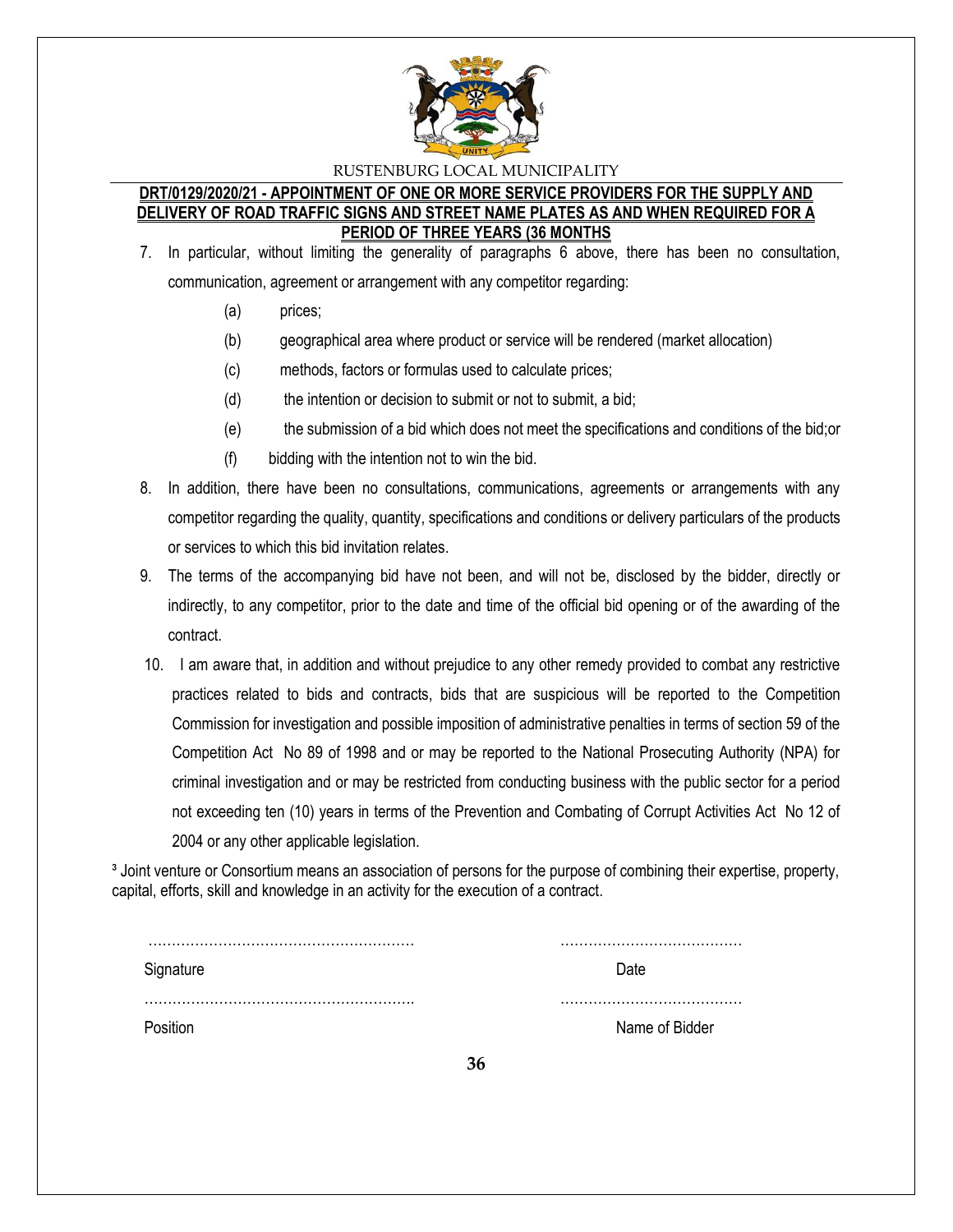

# **DRT/0129/2020/21 - APPOINTMENT OF ONE OR MORE SERVICE PROVIDERS FOR THE SUPPLY AND DELIVERY OF ROAD TRAFFIC SIGNS AND STREET NAME PLATES AS AND WHEN REQUIRED FOR A PERIOD OF THREE YEARS (36 MONTHS**

## **SECTION 38: DECLARATION FORM**

Having examined the BID and the general conditions thereto, I/we hereby certify that the bid price in the bid schedules and the preference points claimed are correct.

I/We furthermore certify that I/we/the Company comply/complies with the issues around Section 38 of the Supply Chain Management Policy inter alia:

# **IF ALL IS IN PLACE IN RESPECT OF THE CONTRACTUAL ISSUES LISTED IN THE TABLE BELOW; THE ANSWER SHOULD BE YES. ATTACH SUPPORTING INFORMATION IF ANY OF THE ANSWERS IS NO.**

Note that the Municipality's Procurement Section will verify the statements.

I/we certify the following:

| No.            | <b>CONTRACTUAL ISSUES</b>                                                                              | YES | ΝO |
|----------------|--------------------------------------------------------------------------------------------------------|-----|----|
| 1 <sub>1</sub> | In terms of Section 38 (1) (c) that the Bidder or any of the Directors is not listed as a person       |     |    |
|                | prohibited from doing business with the Public Sector                                                  |     |    |
| 2.             | In terms of Section 38 (1)(d) (i) that the Bidder or any of the Directors does not owe rates and       |     |    |
|                | taxes or Municipal service charges to any Municipality that is in any arrears for more than three      |     |    |
|                | (3) months. Copies of the latest Municipal service charges statement of the Bidder and the             |     |    |
|                | Directors must be attached to the tender/bid document                                                  |     |    |
| 3.             | In terms of Section 38 (1) (d) (ii) that the Bidder or any of the Directors has not failed to perform  |     |    |
|                | satisfactorily on a previous/previous contract/s with the Municipality or any organ of state           |     |    |
| 4.             | In terms of Section 38 (i) (9) that the Bidder or any of the Directors has not been convicted for      |     |    |
|                | fraud or corruption during the past five (5) years                                                     |     |    |
| 5.             | In terms of Section 38 (i) (9) (iv) that the Bidder or any of the Directors has not been listed in the |     |    |
|                | Register Of Tender Defaulters in terms of Section 29 of the Prevention and Combating of Corrupt        |     |    |
|                | Activities Act, (Act No. 12 of 2004)                                                                   |     |    |

SIGNATURE OF BIDDER **DATE** 

................................................. ..................................2021.

 ................................................................................................................. FULL NAME AND SURNAME OF BIDDER IN BLOCK LETTERS

COMPANY NAME: ....................................................................................

PHYSICAL ADDRESS: ............................................................................

TELEPHONE NUMBER: ............................................................................

EMAIL ADDRESS: ..............................................................................

WITNESS 1: ...................................... WITNESS 2: ..................................................

**37**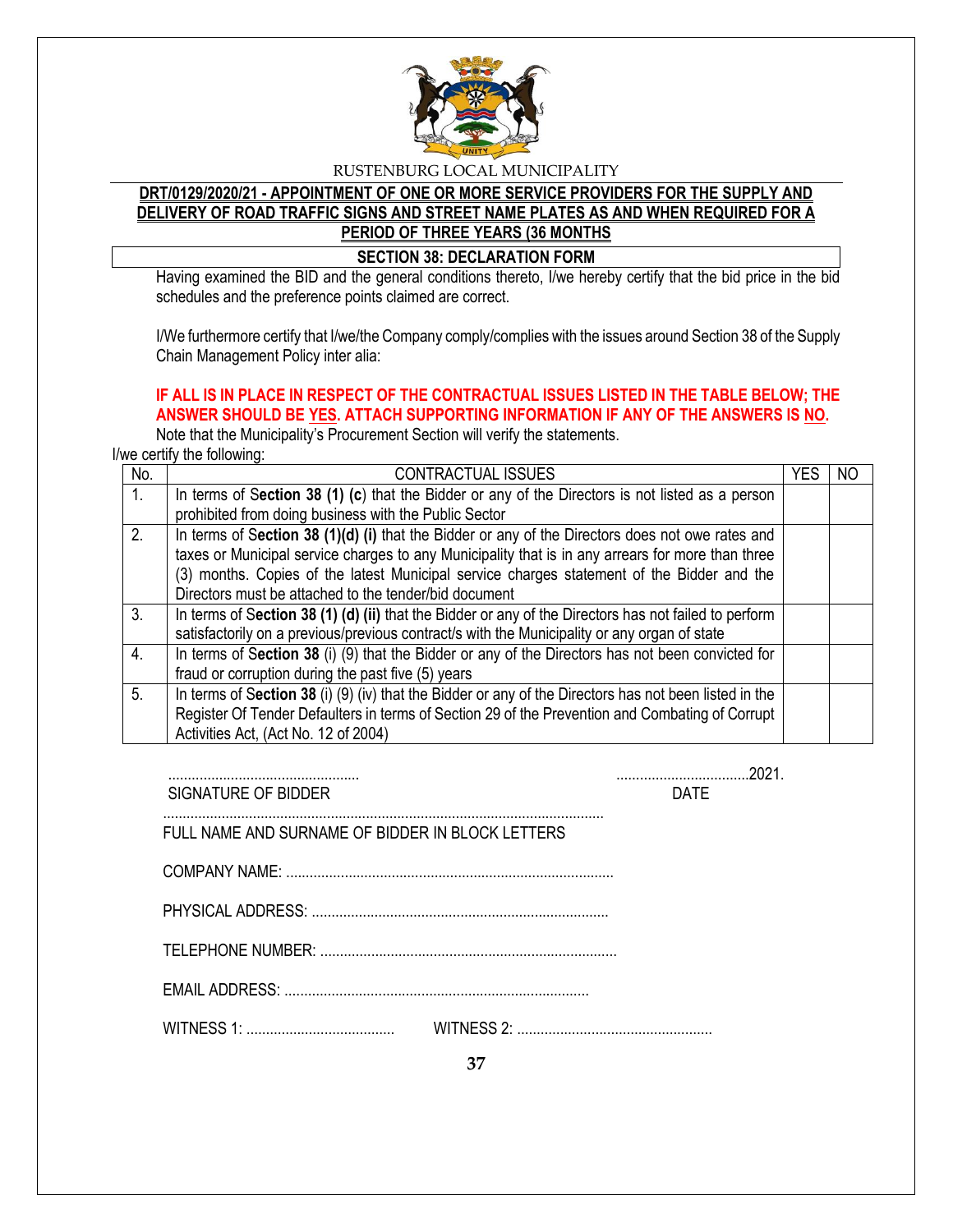

# **DRT/0129/2020/21 - APPOINTMENT OF ONE OR MORE SERVICE PROVIDERS FOR THE SUPPLY AND DELIVERY OF ROAD TRAFFIC SIGNS AND STREET NAME PLATES AS AND WHEN REQUIRED FOR A PERIOD OF THREE YEARS (36 MONTHS**

# **SIGNATORY AUTHORISATION**

# **(TO BE COMPLETED BY THE BIDDER)**

I/We the undersigned, am/are authorized to enter into this contract on behalf of

-------------------------------------------------------------------------------------------------------------------------------

(Name of Firm)

| all the documents on behalf of the company. |  |
|---------------------------------------------|--|

Print name of authorised representative: ……………………………………

Signature: ………………………………………………………….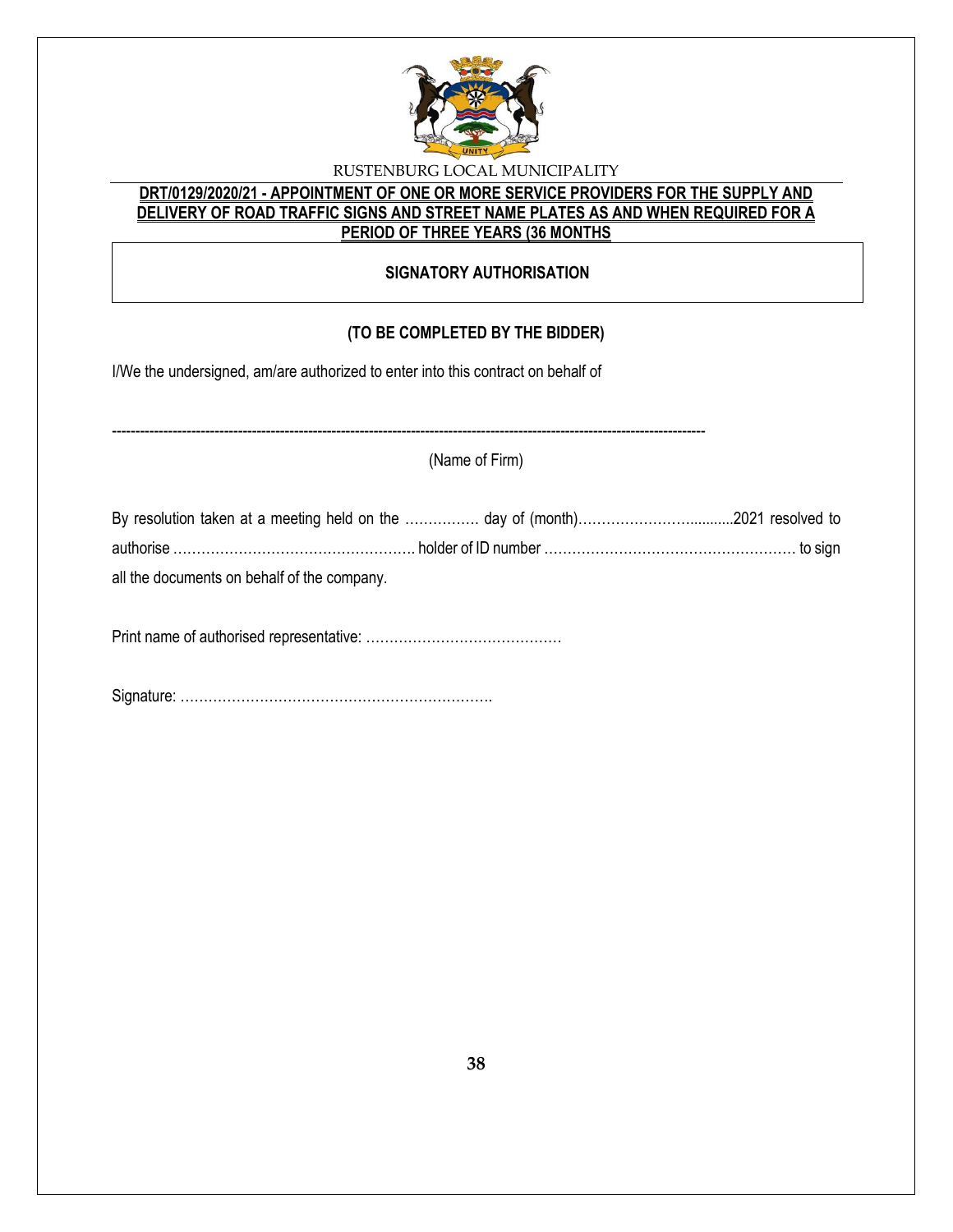

#### **DRT/0129/2020/21 - APPOINTMENT OF ONE OR MORE SERVICE PROVIDERS FOR THE SUPPLY AND DELIVERY OF ROAD TRAFFIC SIGNS AND STREET NAME PLATES AS AND WHEN REQUIRED FOR A PERIOD OF THREE YEARS (36 MONTHS**

| NAME AND SURNAME OF THE DIRECTORS<br><u> 1112</u> | <b>SIGNATURE</b> |
|---------------------------------------------------|------------------|
|                                                   |                  |
|                                                   |                  |
|                                                   |                  |
|                                                   |                  |
|                                                   |                  |
|                                                   |                  |
|                                                   |                  |
|                                                   |                  |
|                                                   |                  |
|                                                   |                  |
|                                                   |                  |
|                                                   |                  |
|                                                   |                  |
|                                                   |                  |
|                                                   |                  |
|                                                   |                  |
|                                                   |                  |

**PLEASE NOTE: Failure to complete all blank spaces on this form or attend to other details mentioned therein will render the bid/tender liable to rejection.** 

.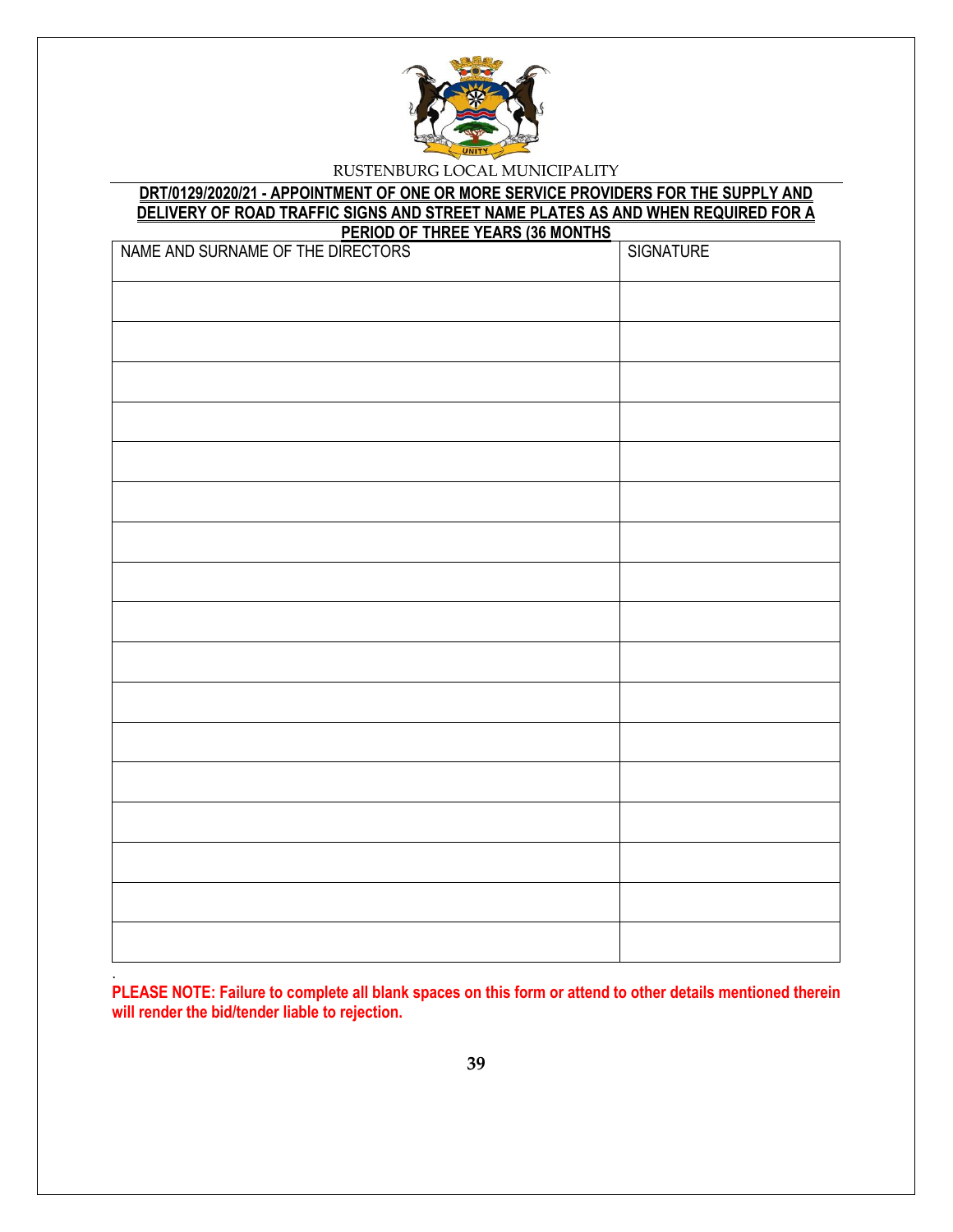

# **DRT/0129/2020/21 - APPOINTMENT OF ONE OR MORE SERVICE PROVIDERS FOR THE SUPPLY AND DELIVERY OF ROAD TRAFFIC SIGNS AND STREET NAME PLATES AS AND WHEN REQUIRED FOR A PERIOD OF THREE YEARS (36 MONTHS**

# GENERAL CONDITIONS OF CONTRACT (NOT TO BE ALTERED)

#### **PROCUREMENT: GENERAL CONDITIONS OF CONTRACT Dated July 2010 as set out by the National Treasury: Republic of South Africa TABLE OF CLAUSES**

- 1. Definitions
- 2. Application
- 3. General
- 4. Standards
- 5. Use of contract documents and information inspection
- 6. Patent Rights
- 7. Performance security
- 8. Inspections, tests and analyses
- 9. Packing
- 10. Delivery and documents
- 11. Insurance
- 12. Transportation
- 13. Incidental Services
- 14. Spare parts
- 15. Warranty
- 16. Payment
- 17. Prices
- 18. Variation orders
- 19. Assignment
- 20. Subcontracts
- 21. Delays in the supplier's performance
- 22. Penalties
- 23. Termination for default
- 24. Anti-dumping and countervailing duties and rights
- 25. Force Majeure
- 26. Termination for insolvency
- 27. Settlement of Disputes
- 28. Limitation of Liability
- 29. Governing language
- 30. Applicable law
- 31. Notices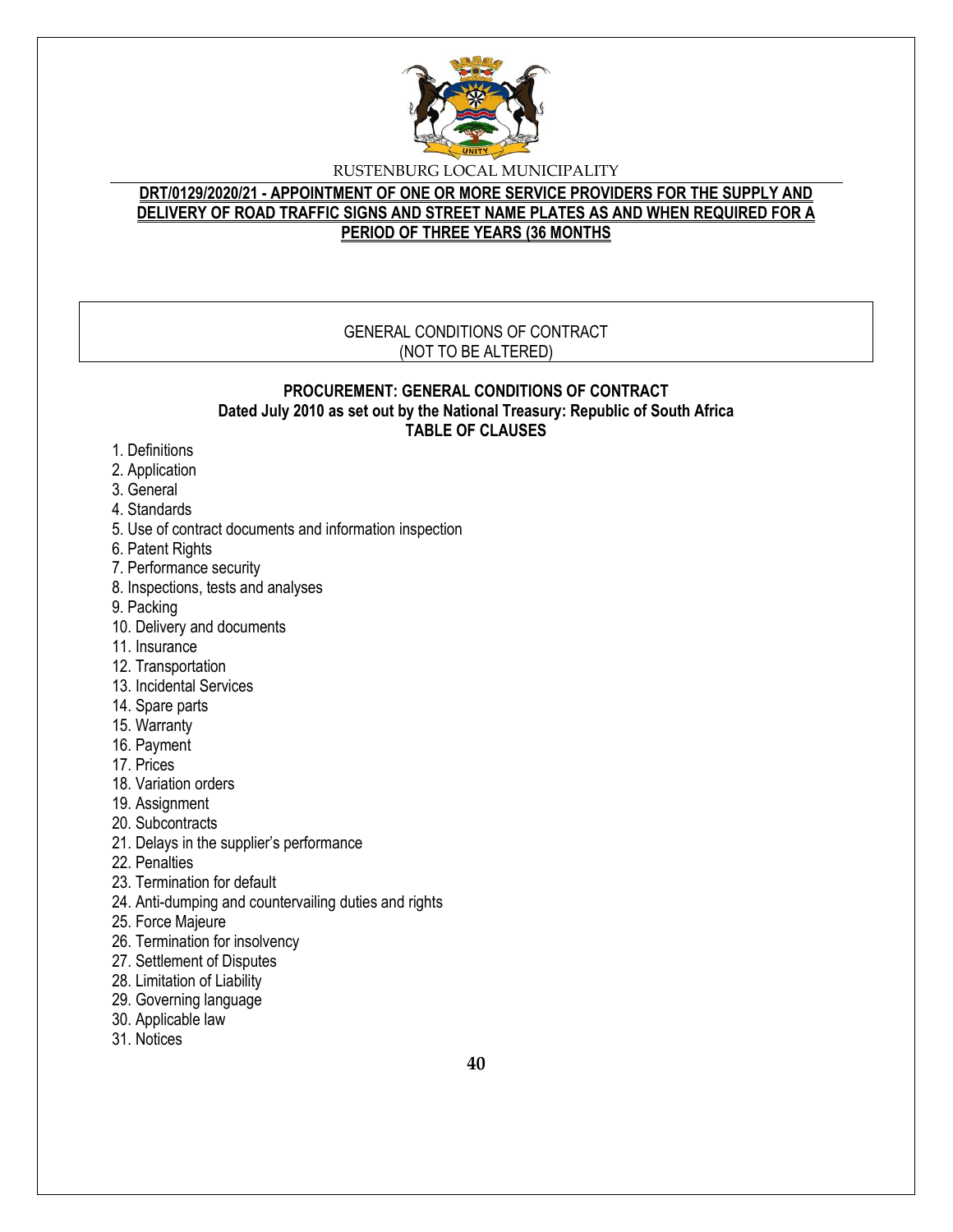

### **DRT/0129/2020/21 - APPOINTMENT OF ONE OR MORE SERVICE PROVIDERS FOR THE SUPPLY AND DELIVERY OF ROAD TRAFFIC SIGNS AND STREET NAME PLATES AS AND WHEN REQUIRED FOR A PERIOD OF THREE YEARS (36 MONTHS**

- 32. Taxes and duties
- 33. Transfer of contracts
- 34. Amendments of contracts
- 35. Prohibition of restrictive practices

# **General Conditions of Contract**

# **1. Definitions**

1. The following terms shall be interpreted as indicated:

1.1 "Closing time" means the date and hour specified in the bidding documents for the receipt of bids.

1.2 "Contract" means the written agreement entered into between the purchaser and the supplier, as recorded in the contract form signed by the parties, including all attachments and appendices thereto and all documents incorporated by reference therein.

1.3 "Contract price" means the price payable to the supplier under the contract for the full and proper performance of his contractual obligations.

1.4 "Corrupt practice" means the offering, giving, receiving, or soliciting of anything of value to influence the action of a public official in the procurement process or in contract execution.

- 1.5 "Countervailing duties" are imposed in cases where an enterprise abroad is subsidized by its government and encouraged to market its products internationally.
- 1.6 "Country of origin" means the place where the goods were mined, grown or produced or from which the services are supplied. Goods are produced when, through manufacturing, processing or substantial and major assembly of components, a commercially recognized new product results that is substantially different in basic characteristics or in purpose or utility from its components.

1.7 "Day" means calendar day.

1.8 "Delivery" means delivery in compliance of the conditions of the contract or order.

1.9 "Delivery ex stock" means immediate delivery directly from stock actually on hand.

1.10 "Delivery into consignees store or to his site" means delivered and unloaded in the specified store or depot or on the specified site in compliance with the conditions of the contract or order, the supplier bearing all risks and charges involved until the goods are so delivered and a valid receipt is obtained.

 1.11 "Dumping" occurs when a private enterprise abroad market its goods on own initiative in the RSA at lower prices than that of the country of origin and which have the potential to harm the local industries in the RSA.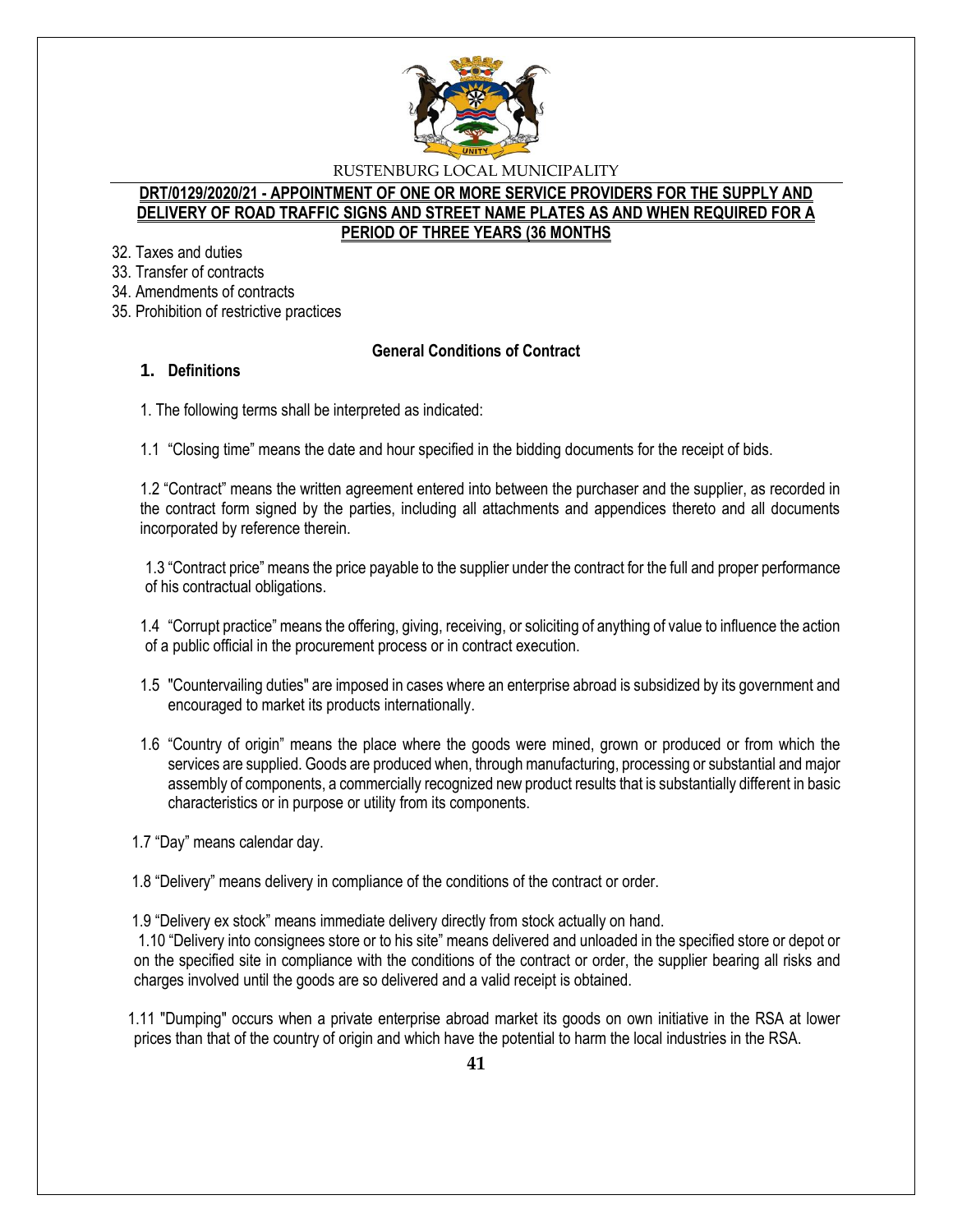

# **DRT/0129/2020/21 - APPOINTMENT OF ONE OR MORE SERVICE PROVIDERS FOR THE SUPPLY AND DELIVERY OF ROAD TRAFFIC SIGNS AND STREET NAME PLATES AS AND WHEN REQUIRED FOR A PERIOD OF THREE YEARS (36 MONTHS**

1.12"Force majeure" means an event beyond the control of the supplier and not involving the supplier's fault or negligence and not foreseeable. Such events may include, but is not restricted to, acts of the purchaser in its sovereign capacity, wars or revolutions, fires, floods, epidemics, quarantine restrictions and freight embargoes.

1.13 "Fraudulent practice" means a misrepresentation of facts in order to influence a procurement process or the execution of a contract to the detriment of any bidder, and includes collusive practice among bidders (prior to or after bid submission) designed to establish bid prices at artificial non-competitive levels and to deprive the bidder of the benefits of free and open competition.

1.14 "GCC" means the General Conditions of Contract.

1.15 "Goods" means all of the equipment, machinery, and/or other materials that the supplier is required to supply to the purchaser under the contract.

1.16 "Imported content" means that portion of the bidding price represented by the cost of components, parts or materials which have been or are still to be imported (whether by the supplier or his subcontractors) and which costs are inclusive of the costs abroad, plus freight and other direct importation costs such as landing costs, dock dues, import duty, sales duty or other similar tax or duty at the South African place of entry as well as transportation and handling charges to the factory in the Republic where the goods covered by the bid will be manufactured.

1.17 "Local content" means that portion of the bidding price, which is not included in the imported content provided that local manufacture does take place.

1.18 "Manufacture" means the production of products in a factory using labour, materials, components and machinery and includes other related value-adding activities.

1.19 "Order" means an official written order issued for the supply of goods or works or the rendering of a service.

1.20 "Project site," where applicable, means the place indicated in bidding documents.

1.21 "Purchaser" means the organization purchasing the goods.

1.22 "Republic" means the Republic of South Africa.

1.23 "SCC" means the Special Conditions of Contract.

1.24 "Services" means those functional services ancillary to the supply of the goods, such as transportation and any other incidental services, such as installation, commissioning, provision of technical assistance, training, catering, gardening, security, maintenance and other such obligations of the supplier covered under the contract.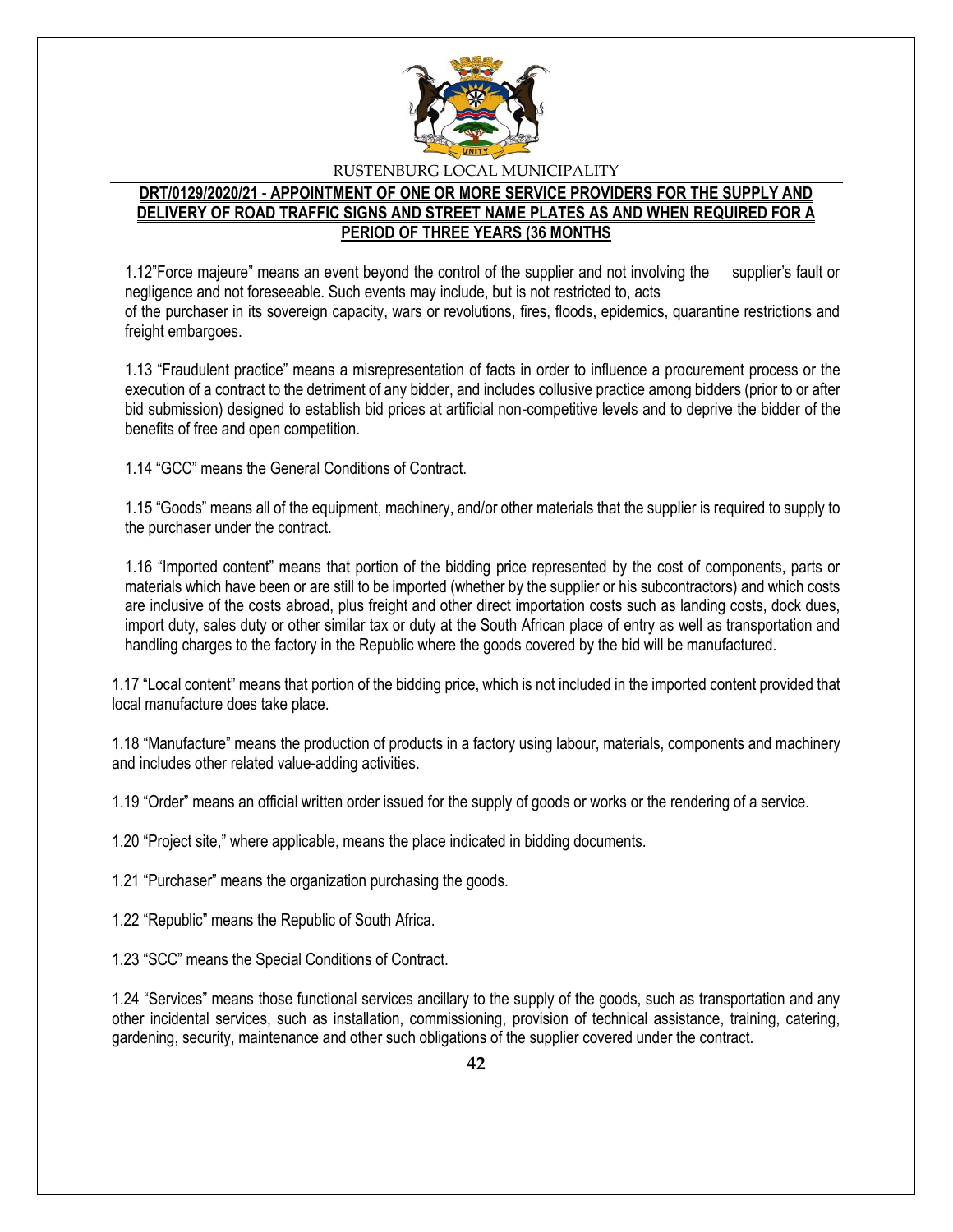

## **DRT/0129/2020/21 - APPOINTMENT OF ONE OR MORE SERVICE PROVIDERS FOR THE SUPPLY AND DELIVERY OF ROAD TRAFFIC SIGNS AND STREET NAME PLATES AS AND WHEN REQUIRED FOR A PERIOD OF THREE YEARS (36 MONTHS**

1.25 "Supplier" means the successful bidder who is awarded the contract to maintain and administer the required and specified service(s) to the State.

1.26 "Tort" means in breach of contract.

1.27 "Turnkey" means a procurement process where one service provider assumes total responsibility for all aspects of the project and delivers the full end product / service required by the contract.

1.28 "Written" or "in writing" means hand-written in ink or any form of electronic or mechanical writing.

## **2. Application**

2.1 These general conditions are applicable to all bids, contracts and orders including bids for functional and professional services (excluding professional services related to the building and construction industry), sales, hiring, letting and the granting or acquiring of rights, but excluding immovable property, unless otherwise indicated in the bidding documents.

2.2 Where applicable, special conditions of contract are also laid down to cover specific goods, services or works.

2.3 Where such special conditions of contract are in conflict with these general conditions, the special conditions shall apply.

## **3. General**

3.1 Unless otherwise indicated in the bidding documents, the purchaser shall not be liable for any expense incurred in the preparation and submission of a bid. Where applicable a nonrefundable fee for documents may be charged.

3.2 Invitations to bid are usually published in locally distributed news media and on the municipality/municipal entity website.

## **4. Standards**

4.1 The goods supplied shall conform to the standards mentioned in the bidding documents and specifications.

## **5. Use of contract documents and information inspection**

5.1 The supplier shall not, without the purchaser's prior written consent, disclose the contract, or any provision thereof, or any specification, plan, drawing, pattern, sample, or information furnished by or on behalf of the purchaser in connection therewith, to any person other than a person employed by the supplier in the performance of the contract. Disclosure to any such employed person shall be made in confidence and shall extend only as far as may be necessary for purposes of such performance.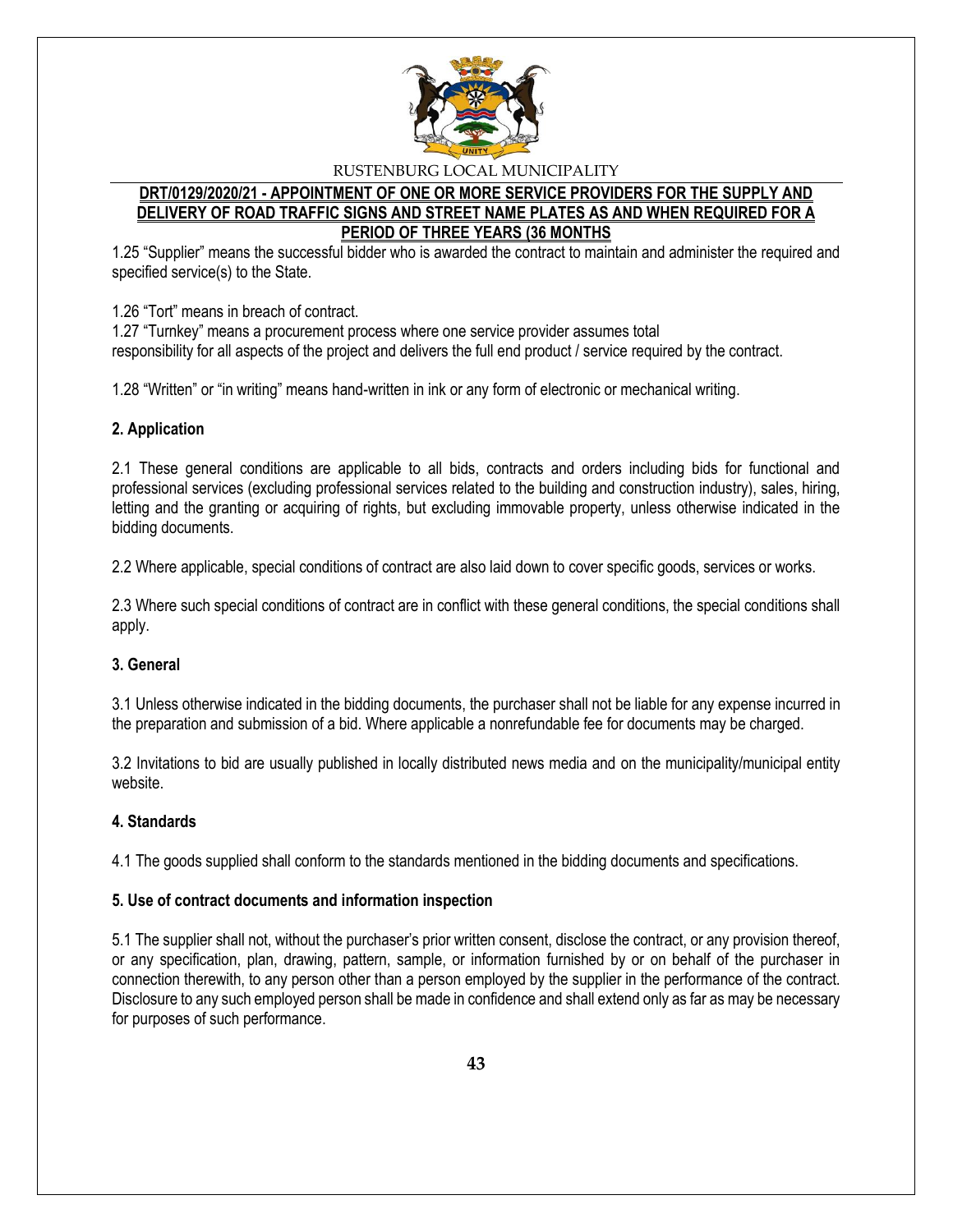

## **DRT/0129/2020/21 - APPOINTMENT OF ONE OR MORE SERVICE PROVIDERS FOR THE SUPPLY AND DELIVERY OF ROAD TRAFFIC SIGNS AND STREET NAME PLATES AS AND WHEN REQUIRED FOR A PERIOD OF THREE YEARS (36 MONTHS**

5.2 The supplier shall not, without the purchaser's prior written consent, make use of any document or information mentioned in GCC clause 5.1 except for purposes of performing the contract.

5.3 Any document, other than the contract itself mentioned in GCC clause 5.1 shall remain the property of the purchaser and shall be returned (all copies) to the purchaser on completion of the supplier's performance under the contract if so required by the purchaser.

5.4 The supplier shall permit the purchaser to inspect the supplier's records relating to the performance of the supplier and to have them audited by auditors appointed by the purchaser, if so required by the purchaser.

## **6. Patent Rights**

6.1 The supplier shall indemnify the purchaser against all third-party claims of infringement of patent, trademark, or industrial design rights arising from use of the goods or any part thereof by the purchaser.

6.2 When a supplier developed documentation / projects for the municipality / municipal entity, the intellectual, copy and patent rights or ownership of such documents or projects will vest in the municipality / municipal entity.

## **7. Performance security**

7.1 Within thirty (30) days of receipt of the notification of contract award, the successful bidder shall furnish to the purchaser the performance security of the amount specified in SCC.

7.2 The proceeds of the performance security shall be payable to the purchaser as compensation for any loss resulting from the supplier's failure to complete his obligations under the contract.

7.3 The performance security shall be denominated in the currency of the contract or in a freely convertible currency acceptable to the purchaser and shall be in one of the following forms:

(a) a bank guarantee or an irrevocable letter of credit issued by a reputable bank located in the purchaser's country or abroad, acceptable to the purchaser, in the form provided in the bidding documents or another form acceptable to the purchaser; or

(b) a cashier's or certified cheque.

7.4 The performance security will be discharged by the purchaser and returned to the supplier not later than thirty (30) days following the date of completion of the supplier's performance obligations under the contract, including any warranty obligations, unless otherwise specified.

## **8. Inspections, tests and analyses**

8.1 All pre-bidding testing will be for the account of the bidder.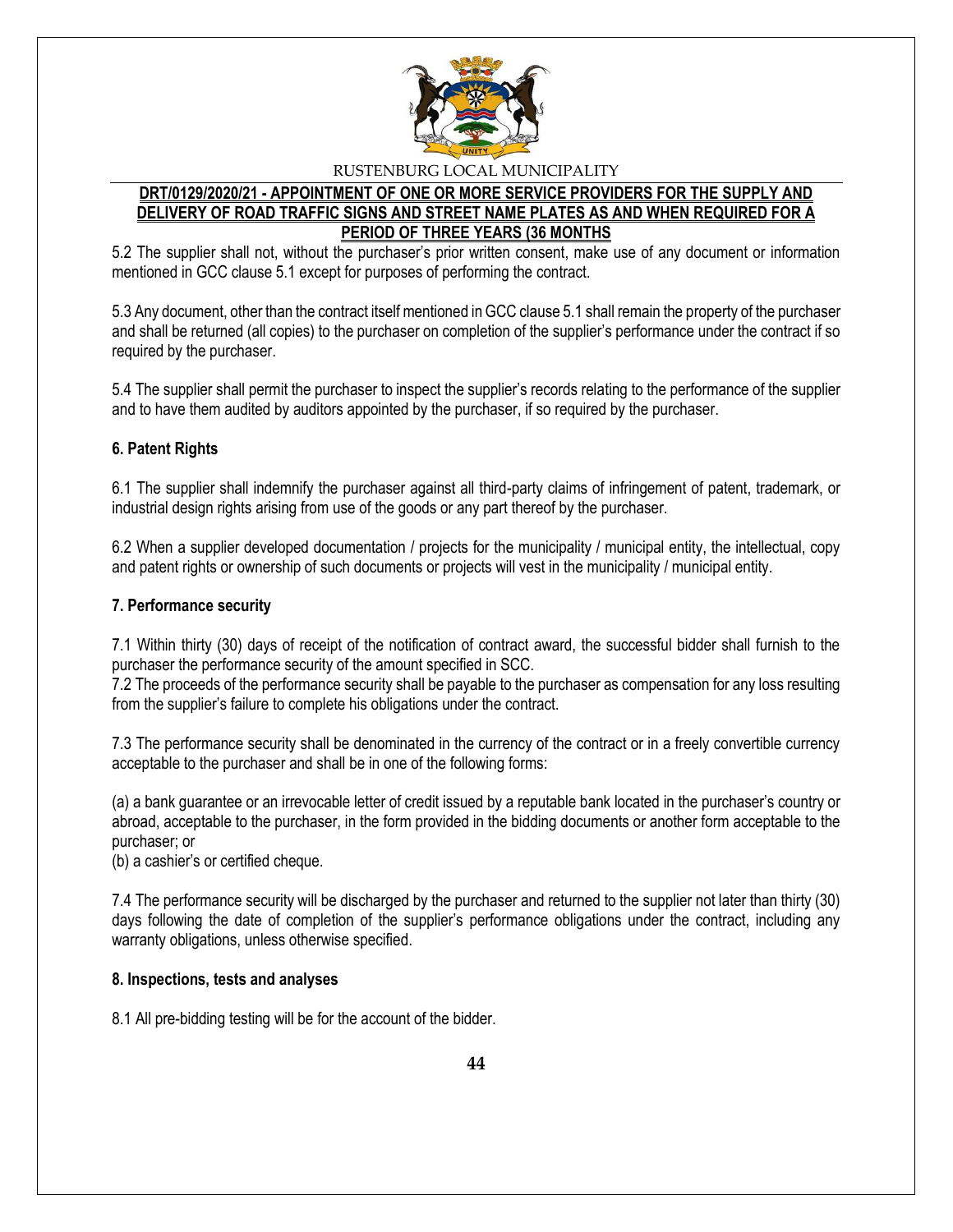

# **DRT/0129/2020/21 - APPOINTMENT OF ONE OR MORE SERVICE PROVIDERS FOR THE SUPPLY AND DELIVERY OF ROAD TRAFFIC SIGNS AND STREET NAME PLATES AS AND WHEN REQUIRED FOR A PERIOD OF THREE YEARS (36 MONTHS**

8.2 If it is a bid condition that goods to be produced or services to be rendered should at any stage be subject to inspections, tests and analyses, the bidder or contractor's premises shall be open, at all reasonable hours, for inspection by a representative of the purchaser or organization acting on behalf of the purchaser.

8.3 If there are no inspection requirements indicated in the bidding documents and no mention is made in the contract, but during the contract period it is decided that inspections shall be carried out, the purchaser shall itself make the necessary arrangements, including payment arrangements with the testing authority concerned.

8.4 If the inspections, tests and analyses referred to in clauses 8.2 and 8.3 show the goods to be in accordance with the contract requirements, the cost of the inspections, tests and analyses shall be defrayed by the purchaser.

8.5 Where the goods or services referred to in clauses 8.2 and 8.3 do not comply with the contract requirements, irrespective of whether such goods or services are accepted or not, the cost in connection with these inspections, tests or analyses shall be defrayed by the supplier.

8.6 Goods and services which are referred to in clauses 8.2 and 8.3 and which do not comply with the contract requirements may be rejected.

8.7 Any contract goods may on or after delivery be inspected, tested or analysed and may be rejected if found not to comply with the requirements of the contract. Such rejected goods shall be held at the cost and risk of the supplier who shall, when called upon, remove them immediately at his own cost and forthwith substitute them with goods, which do comply with the requirements of the contract. Failing such removal the rejected goods shall be returned at the suppliers cost and risk. Should the supplier fail to provide the substitute goods forthwith, the purchaser may, without giving the supplier further opportunity to substitute the rejected goods, purchase such goods as may be necessary at the expense of the supplier.

8.8 The provisions of clauses 8.4 to 8.7 shall not prejudice the right of the purchaser to cancel the contract on account of a breach of the conditions thereof, or to act in terms of Clause 22 of GCC.

# **9. Packing**

9.1 The supplier shall provide such packing of the goods as is required to prevent their damage or deterioration during transit to their final destination, as indicated in the contract. The packing shall be sufficient to withstand, without limitation, rough handling during transit and exposure to extreme temperatures, salt and precipitation during transit, and open storage. Packing, case size weights shall take into consideration, where appropriate, the remoteness of the goods' final destination and the absence of heavy handling facilities at all points in transit.

9.2 The packing, marking, and documentation within and outside the packages shall comply strictly with such special requirements as shall be expressly provided for in the contract, including additional requirements, if any, and in any subsequent instructions ordered by the purchaser.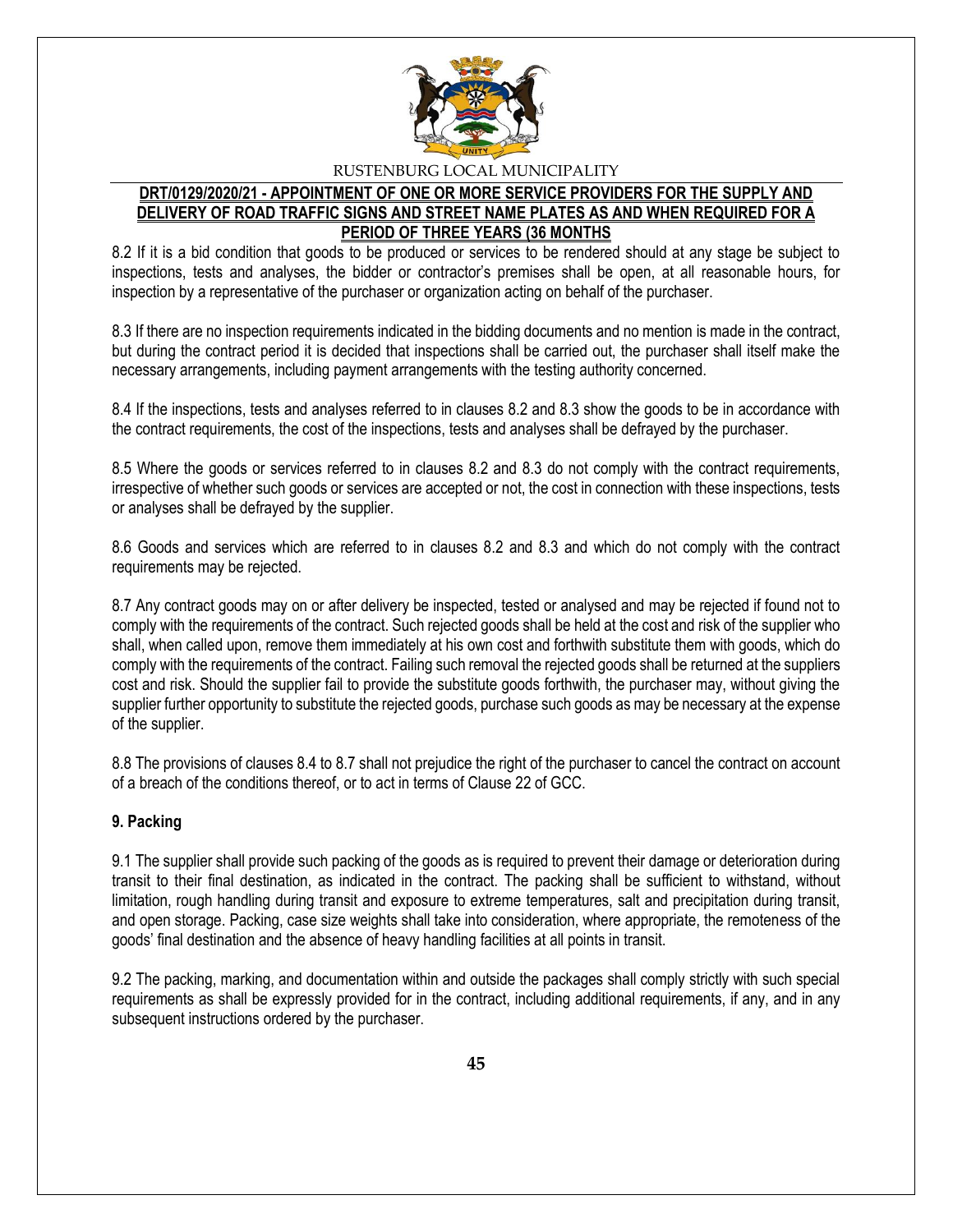

## **DRT/0129/2020/21 - APPOINTMENT OF ONE OR MORE SERVICE PROVIDERS FOR THE SUPPLY AND DELIVERY OF ROAD TRAFFIC SIGNS AND STREET NAME PLATES AS AND WHEN REQUIRED FOR A PERIOD OF THREE YEARS (36 MONTHS**

## **10. Delivery and documents**

10.1 Delivery of the goods and arrangements for shipping and clearance obligations shall be made by the supplier in accordance with the terms specified in the contract.

## **11. Insurance**

11.1 The goods supplied under the contract shall be fully insured in a freely convertible currency against loss or damage incidental to manufacture or acquisition, transportation, storage and delivery in the manner specified.

# **12. Transportation**

12.1 Should a price other than an all-inclusive delivered price be required, this shall be specified.

## **13. Incidental Services**

13.1 The supplier may be required to provide any or all of the following services, including additional services, if any:

(a) performance or supervision of on-site assembly and/or commissioning of the supplied goods;

(b) furnishing of tools required for assembly and/or maintenance of the supplied goods;

(c) furnishing of a detailed operations and maintenance manual for each appropriate unit of the supplied goods;

(d) performance or supervision or maintenance and/or repair of the supplied goods, for a period of time agreed by the parties, provided that this service shall not relieve the supplier of any warranty obligations under this contract; and

(e) training of the purchaser's personnel, at the supplier's plant and/or on-site, in assembly, start-up, operation, maintenance, and/or repair of the supplied goods.

13.2 Prices charged by the supplier for incidental services, if not included in the contract price for the goods, shall be agreed upon in advance by the parties and shall not exceed the prevailing rates charged to other parties by the supplier for similar services.

# **14. Spare parts**

14.1 As specified, the supplier may be required to provide any or all of the following materials, notifications, and information pertaining to spare parts manufactured or distributed by the supplier:

(a) such spare parts as the purchaser may elect to purchase from the supplier, provided that this election shall not relieve the supplier of any warranty obligations under the contract; and; (b) in the event of termination of production of the spare parts: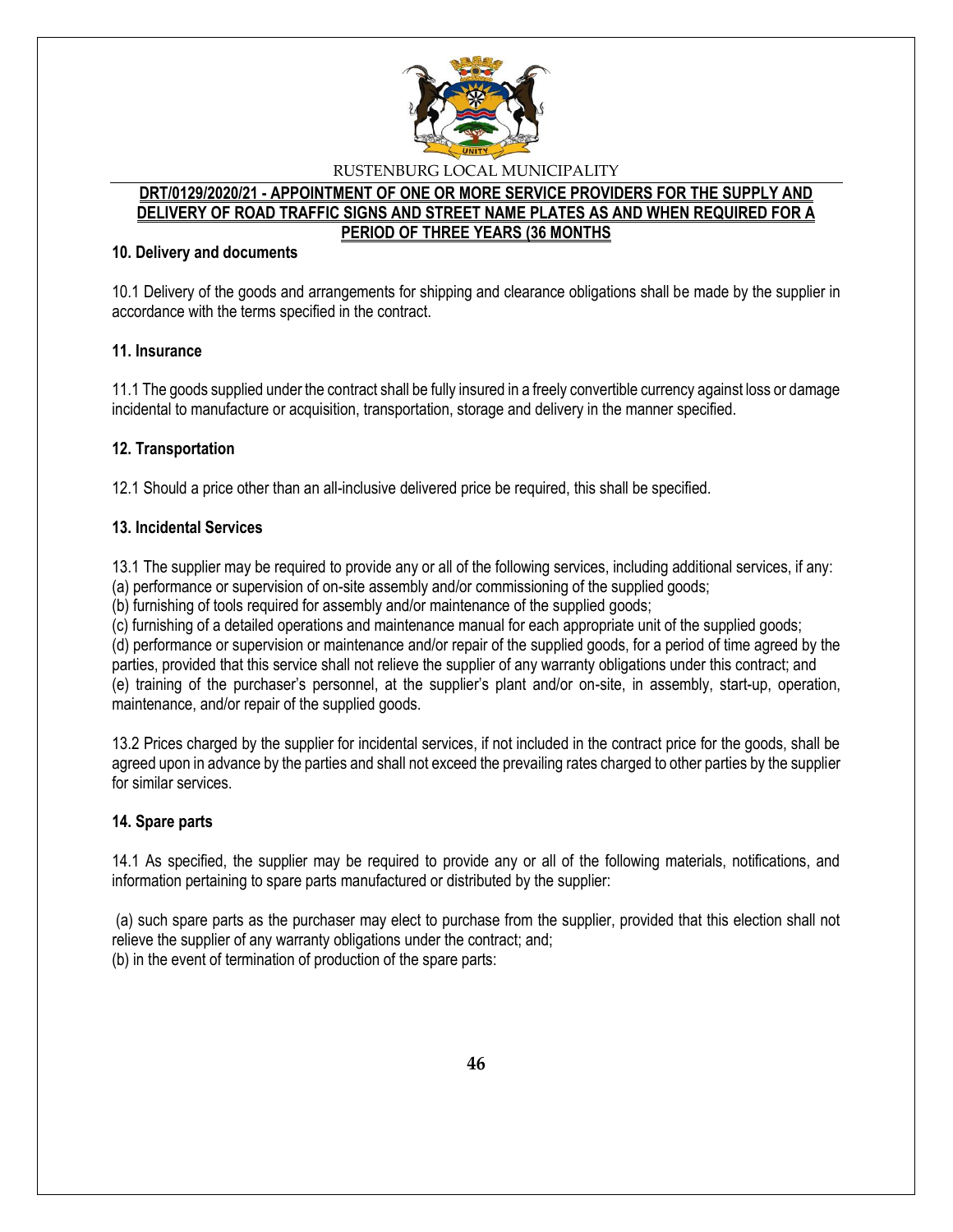

# **DRT/0129/2020/21 - APPOINTMENT OF ONE OR MORE SERVICE PROVIDERS FOR THE SUPPLY AND DELIVERY OF ROAD TRAFFIC SIGNS AND STREET NAME PLATES AS AND WHEN REQUIRED FOR A PERIOD OF THREE YEARS (36 MONTHS**

(i) advance notification to the purchaser of the pending termination, in sufficient time to permit the purchaser to procure needed requirements; and (ii) following such termination, furnishing at no cost to the purchaser, the blueprints, drawings, and specifications of the spare parts, if requested.

## **15. Warranty**

15.1 The supplier warrants that the goods supplied under the contract are new, unused, of the most recent or current models and that they incorporate all recent improvements in design and materials unless provided otherwise in the contract. The supplier further warrants that all goods supplied under this contract shall have no defect, arising from design, materials, or workmanship (except when the design and/or material is required by the purchaser's specifications) or from any act or omission of the supplier, that may develop under normal use of the supplied goods in the conditions prevailing in the country of final destination.

15.2 This warranty shall remain valid for twelve (12) months after the goods, or any portion thereof as the case may be, have been delivered to and accepted at the final destination indicated in the contract, or for eighteen (18) months after the date of shipment from the port or place of loading in the source country, whichever period concludes earlier, unless specified otherwise.

15.3 The purchaser shall promptly notify the supplier in writing of any claims arising under this warranty.

15.4 Upon receipt of such notice, the supplier shall, within the period specified and with all reasonable speed, repair or replace the defective goods or parts thereof, without costs to the purchaser.

15.5 If the supplier, having been notified, fails to remedy the defect(s) within the period specified, the purchaser may proceed to take such remedial action as may be necessary, at the supplier's risk and expense and without prejudice to any other rights which the purchaser may have against the supplier under the contract.

# **16. Payment**

16.1 The method and conditions of payment to be made to the supplier under this contract shall be specified.

16.2 The supplier shall furnish the purchaser with an invoice accompanied by a copy of the delivery note and upon fulfillment of other obligations stipulated in the contract.

16.3 Payments shall be made promptly by the purchaser, but in no case later than thirty (30) days after submission of an invoice or claim by the supplier.

16.4 Payment will be made in Rand unless otherwise stipulated.

**17. Prices**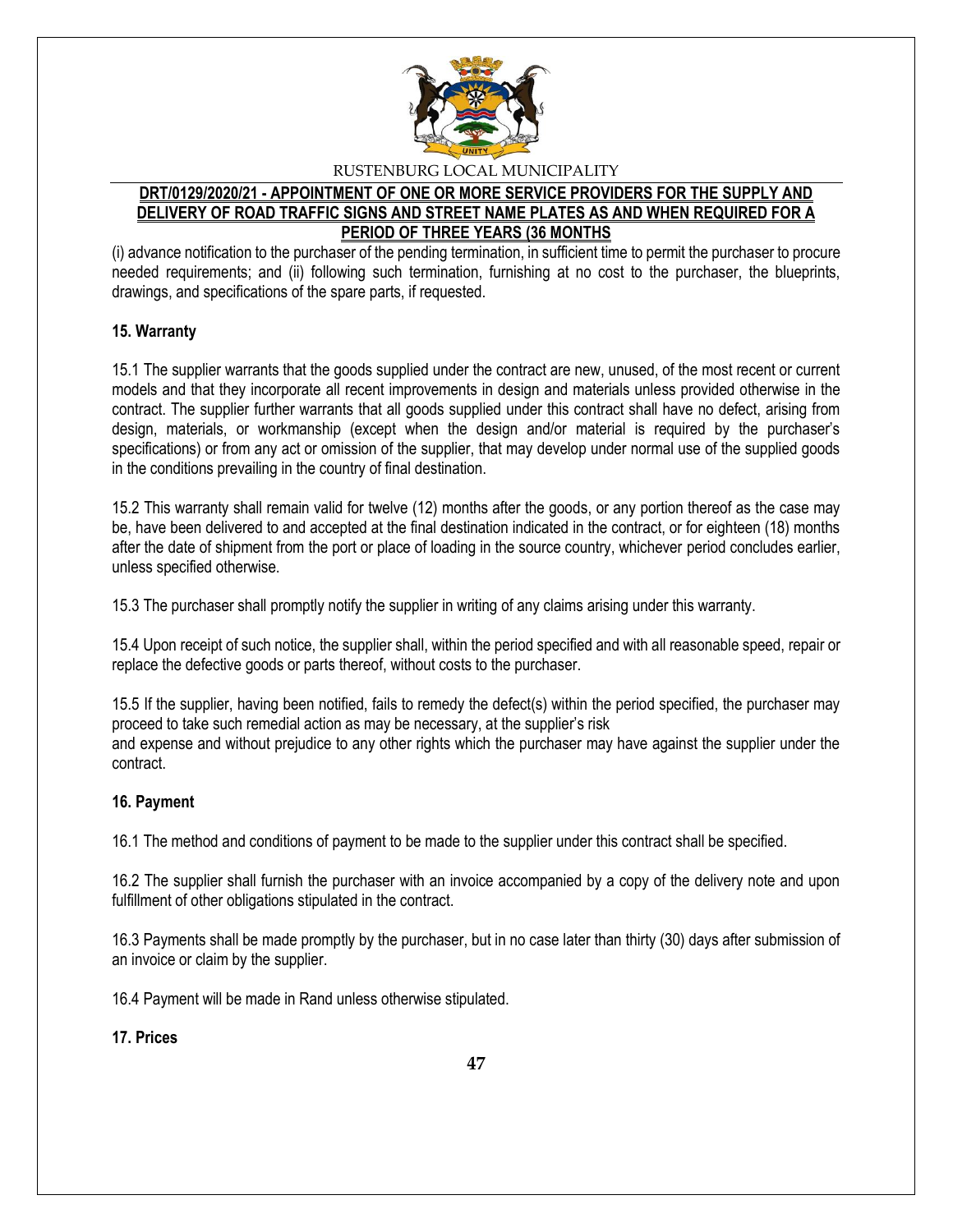

## **DRT/0129/2020/21 - APPOINTMENT OF ONE OR MORE SERVICE PROVIDERS FOR THE SUPPLY AND DELIVERY OF ROAD TRAFFIC SIGNS AND STREET NAME PLATES AS AND WHEN REQUIRED FOR A PERIOD OF THREE YEARS (36 MONTHS**

17.1 Prices charged by the supplier for goods delivered and services performed under the contract shall not vary from the prices quoted by the supplier in his bid, with the exception of any price adjustments authorized or in the purchaser's request for bid validity extension, as the case may be.

## **18. Variation orders**

18.1 In cases where the estimated value of the envisaged changes in purchase does not vary more than 15% of the total value of the original contract, the contractor may be instructed to deliver the goods or render the services as such. In cases of measurable quantities, the contractor may be approached to reduce the unit price, and such offers may be accepted provided that there is no escalation in price.

## **19. Assignment**

19.1 The supplier shall not assign, in whole or in part, its obligations to perform under the contract, except with the purchaser's prior written consent.

## **20. Subcontracts**

20.1 The supplier shall notify the purchaser in writing of all subcontracts awarded under these contracts if not already specified in the bid. Such notification, in the original bid or later, shall not relieve the supplier from any liability or obligation under the contract.

## **21. Delays in the supplier's delivery and/or performance**

21.1 Delivery of the goods and performance of services shall be made by the supplier in accordance with the time schedule prescribed by the purchaser in the contract.

21.2 If at any time during performance of the contract, the supplier or its subcontractor(s) should encounter conditions impeding timely delivery of the goods and performance of services, the supplier shall promptly notify the purchaser in writing of the fact of the delay, it's likely duration and its cause(s). As soon as practicable after receipt of the supplier's notice, the purchaser shall evaluate the situation and may at his discretion extend the supplier's time for performance, with or without the imposition of penalties, in which case the extension shall be ratified by the parties by amendment of contract.

21.3 The right is reserved to procure outside of the contract small quantities or to have minor essential services executed if an emergency arises, the supplier's point of supply is not situated at or near the place where the goods are required, or the supplier's services are not readily available.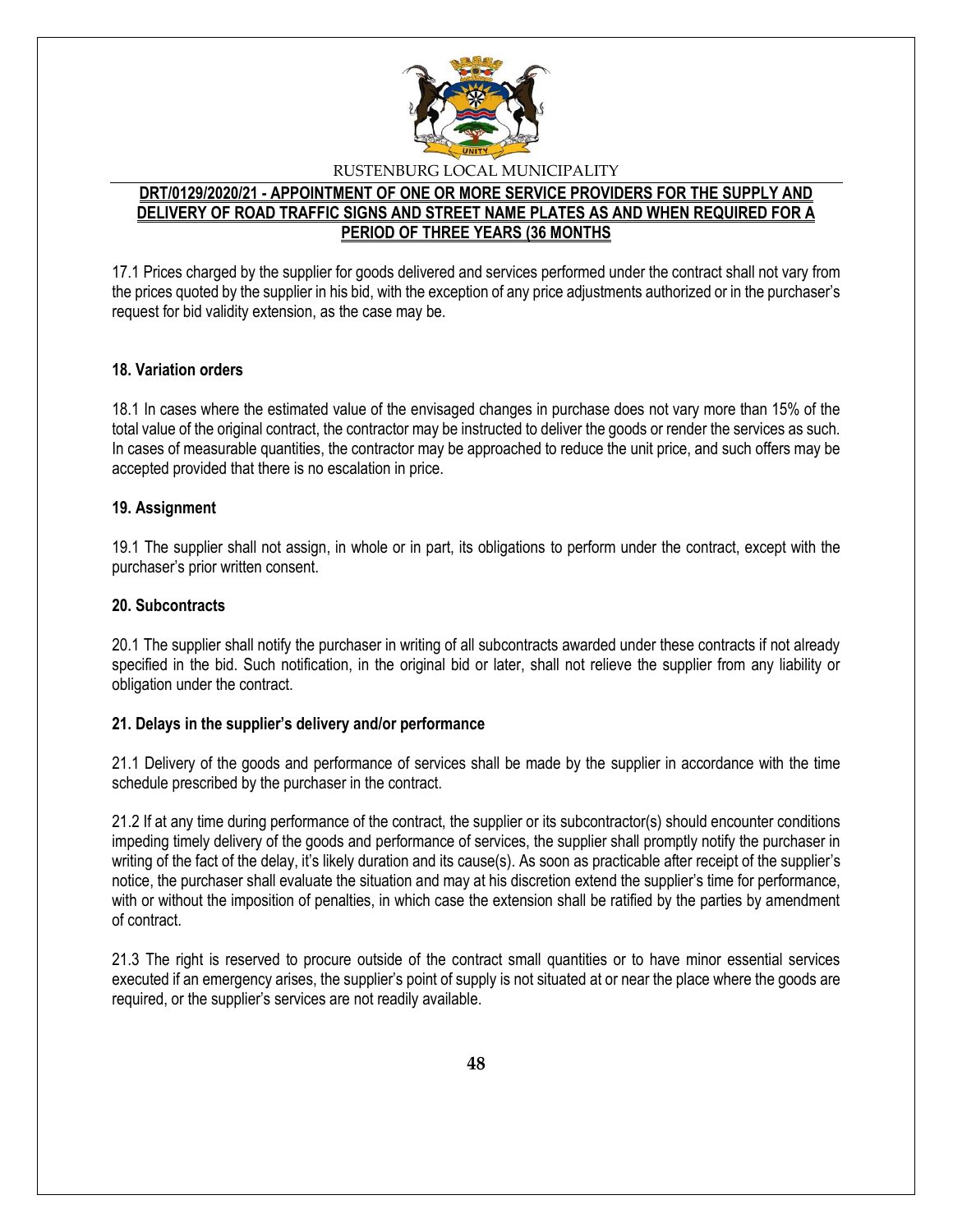

# **DRT/0129/2020/21 - APPOINTMENT OF ONE OR MORE SERVICE PROVIDERS FOR THE SUPPLY AND DELIVERY OF ROAD TRAFFIC SIGNS AND STREET NAME PLATES AS AND WHEN REQUIRED FOR A PERIOD OF THREE YEARS (36 MONTHS**

21.4 Except as provided under GCC Clause 25, a delay by the supplier in the performance of its delivery obligations shall render the supplier liable to the imposition of penalties, pursuant to GCC Clause 22, unless an extension of time is agreed upon pursuant to GCC Clause 22.2 without the application of penalties.

21.5 Upon any delay beyond the delivery period in the case of a goods contract, the purchaser shall, without cancelling the contract, be entitled to purchase goods of a similar quality and up to the same quantity in substitution of the goods not supplied in conformity with the contract and to return any goods delivered later at the supplier's expense and risk, or to cancel the contract and buy such goods as may be required to complete the contract and without prejudice to his other rights, be entitled to claim damages from the supplier.

# **22. Penalties**

22.1 Subject to GCC Clause 25, if the supplier fails to deliver any or all of the goods or to perform the services within the period(s) specified in the contract, the purchaser shall, without prejudice to its other remedies under the contract, deduct from the contract price, as a penalty, a sum calculated on the delivered price of the delayed goods or unperformed services using the current prime interest rate calculated for each day of the delay until actual delivery or performance. The purchaser may also consider termination of the contract pursuant to GCC Clause 23.

## **23. Termination for default**

23.1 The purchaser, without prejudice to any other remedy for breach of contract, by written notice of default sent to the supplier, may terminate this contract in whole or in part:

(a) if the supplier fails to deliver any or all of the goods within the period(s) specified in the contract, or within any extension thereof granted by the purchaser pursuant to GCC Clause 21.2;

(b) if the supplier fails to perform any other obligation(s) under the contract; or

(c) if the supplier, in the judgment of the purchaser, has engaged in corrupt or fraudulent practices in competing for or in executing the contract.

23.2 In the event the purchaser terminates the contract in whole or in part, the purchaser may procure, upon such terms and in such manner, as it deems appropriate, goods, works or services similar to those undelivered, and the supplier shall be liable to the purchaser for any excess costs for such similar goods, works or services. However, the supplier shall continue performance of the contract to the extent not terminated.

23.3 Where the purchaser terminates the contract in whole or in part, the purchaser may decide to impose a restriction penalty on the supplier by prohibiting such supplier from doing business with the public sector for a period not exceeding 10 years.

23.4 If a purchaser intends imposing a restriction on a supplier or any person associated with the supplier, the supplier will be allowed a time period of not more than fourteen (14) days to provide reasons why the envisaged restriction should not be imposed. Should the supplier fail to respond within the stipulated fourteen (14) days the purchaser may regard the supplier as having no objection and proceed with the restriction.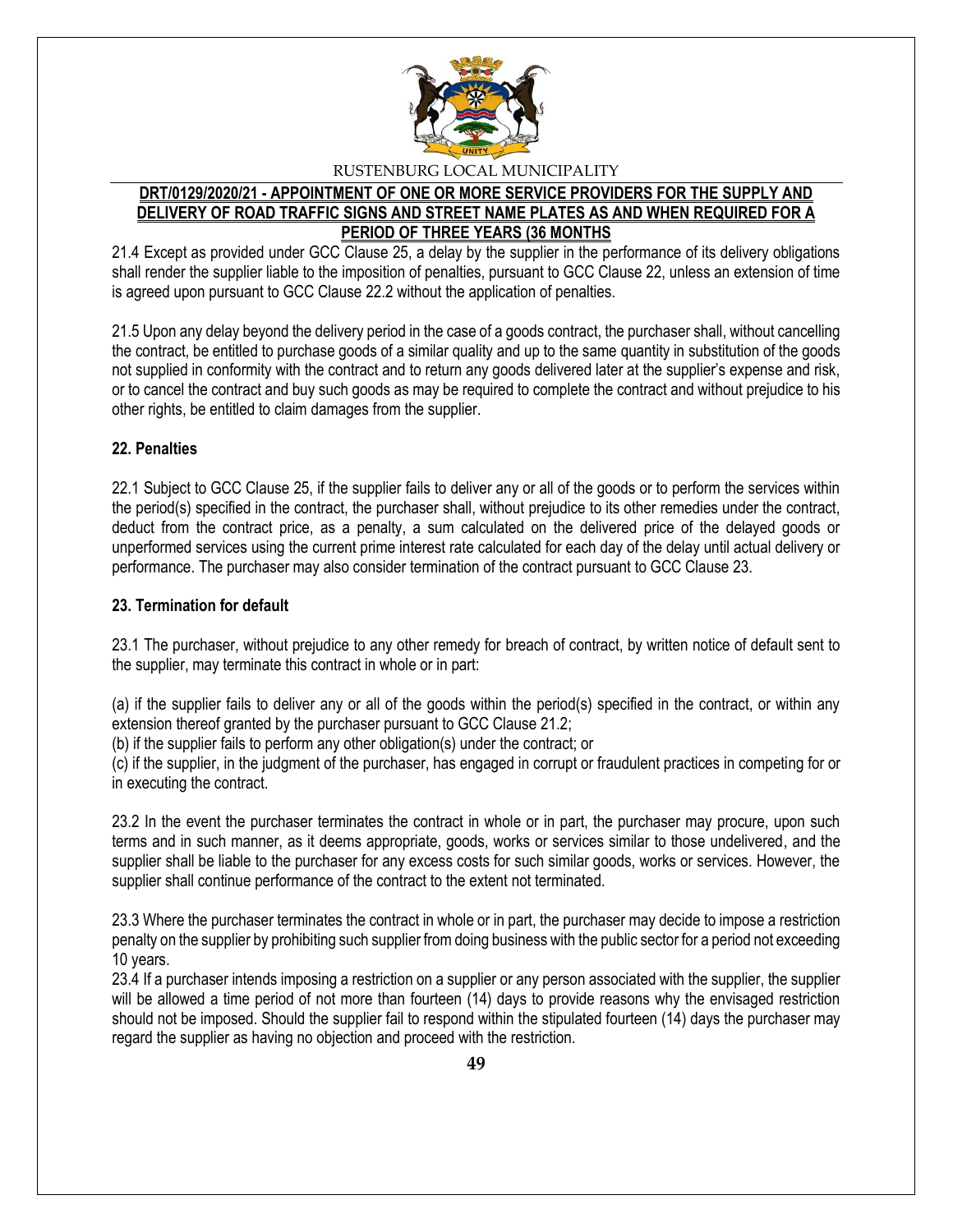

# **DRT/0129/2020/21 - APPOINTMENT OF ONE OR MORE SERVICE PROVIDERS FOR THE SUPPLY AND DELIVERY OF ROAD TRAFFIC SIGNS AND STREET NAME PLATES AS AND WHEN REQUIRED FOR A PERIOD OF THREE YEARS (36 MONTHS**

23.5 Any restriction imposed on any person by the purchaser will, at the discretion of the purchaser, also be applicable to any other enterprise or any partner, manager, director or other person who wholly or partly exercises or exercised or may exercise control over the enterprise of the first-mentioned person, and with

which enterprise or person the first-mentioned person, is or was in the opinion of the purchaser actively associated.

23.6 If a restriction is imposed, the purchaser must, within five (5) working days of such imposition, furnish the National Treasury, with the following information:

(i) the name and address of the supplier and / or person restricted by the purchaser;

- (ii) the date of commencement of the restriction
- (iii) the period of restriction; and
- (iv) the reasons for the restriction.

These details will be loaded in the National Treasury's central database of suppliers or persons prohibited from doing business with the public sector.

23.7 If a court of law convicts a person of an offence as contemplated in sections 12 or 13 of the Prevention and Combating of Corrupt Activities Act, No. 12 of 2004, the court may also rule that such person's name be endorsed on the Register for Tender Defaulters. When a person's name has been endorsed on the Register, the person will be prohibited from doing business with the public sector for a period not less than five years and not more than 10 years. The National Treasury is empowered to determine the period of restriction and each case will be dealt with on its own merits. According to section 32 of the Act the Register must be open to the public. The Register can be perused on the National Treasury website

# **24. Antidumping and countervailing duties and rights**

24.1 When, after the date of bid, provisional payments are required, or anti-dumping or countervailing duties are imposed, or the amount of a provisional payment or anti-dumping or countervailing right is increased in respect of any dumped or subsidized import, the State is not liable for any amount so required or imposed, or for the amount of any such increase. When, after the said date, such a provisional payment is no longer required or any such anti-dumping or countervailing right is abolished, or where the amount of such provisional payment or any such right is reduced, any such favourable difference shall on demand be paid forthwith by the supplier to the purchaser or the purchaser may deduct such amounts from moneys (if any) which may otherwise be due to the supplier in regard to goods or services which he delivered or rendered, or is to deliver or render in terms of the contract or any other contract or any other amount which may be due to him.

# **25. Force Majeure**

25.1 Notwithstanding the provisions of GCC Clauses 22 and 23, the supplier shall not be liable for forfeiture of its performance security, damages, or termination for default if and to the extent that his delay in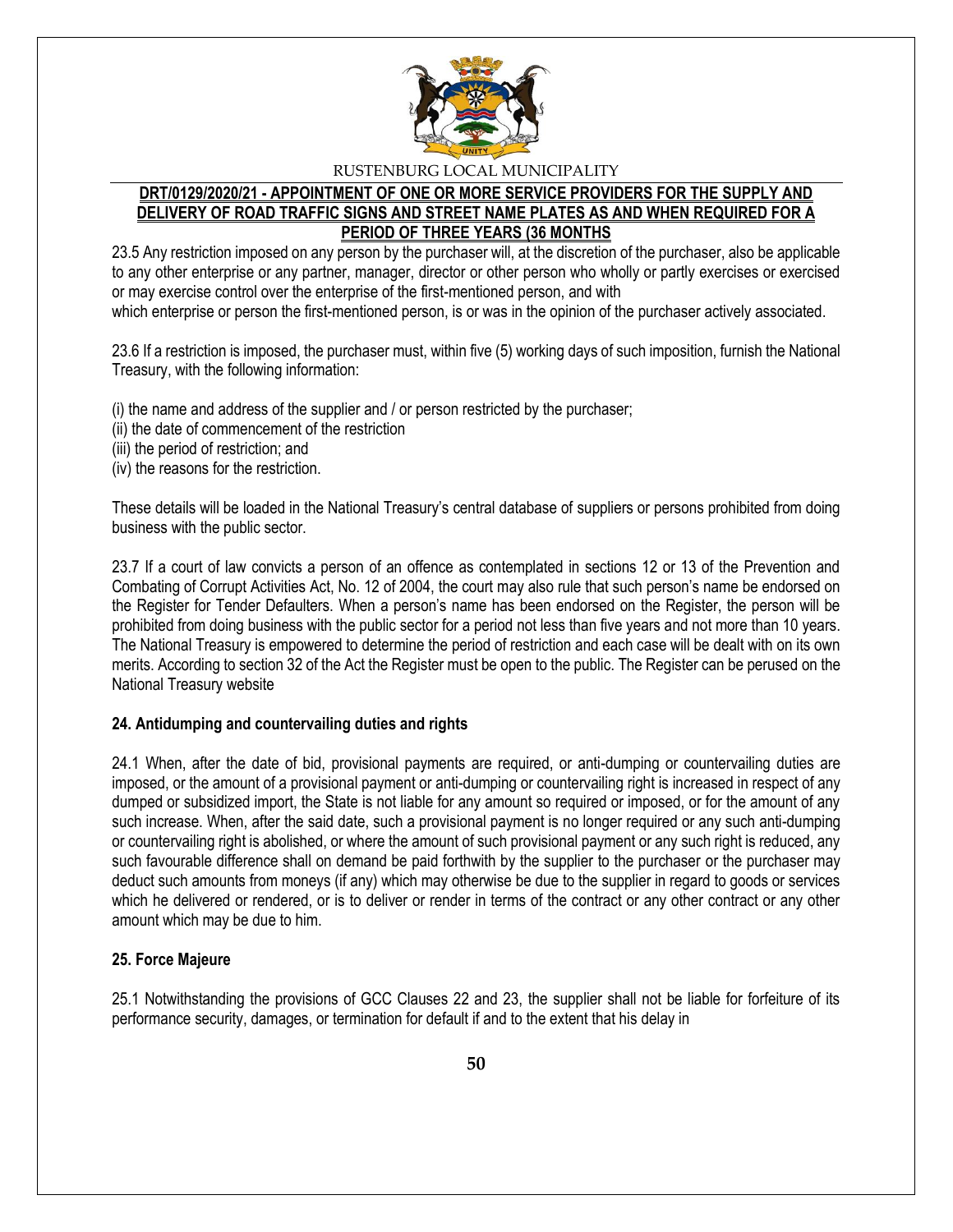

# **DRT/0129/2020/21 - APPOINTMENT OF ONE OR MORE SERVICE PROVIDERS FOR THE SUPPLY AND DELIVERY OF ROAD TRAFFIC SIGNS AND STREET NAME PLATES AS AND WHEN REQUIRED FOR A PERIOD OF THREE YEARS (36 MONTHS**

Performance or other failure to perform his obligations under the contract is the result of an event of force majeure. 25.2 If a force majeure situation arises, the supplier shall promptly notify the purchaser in writing of such condition and the cause thereof. Unless otherwise directed by the purchaser in writing, the supplier shall

continue to perform its obligations under the contract as far as is reasonably practical, and shall seek all reasonable alternative means for performance not prevented by the force majeure event.

## **26. Termination for insolvency**

26.1 The purchaser may at any time terminate the contract by giving written notice to the supplier if the supplier becomes bankrupt or otherwise insolvent. In this event, termination will be without compensation to the supplier, provided that such termination will not prejudice or affect any right of action or remedy, which has accrued or will accrue thereafter to the purchaser.

## **27. Settlement of Disputes**

27.1 If any dispute or difference of any kind whatsoever arises between the purchaser and the supplier in connection with or arising out of the contract, the parties shall make every effort to resolve amicably such dispute or difference by mutual consultation.

27.2 If, after thirty (30) days, the parties have failed to resolve their dispute or difference by such mutual consultation, then either the purchaser or the supplier may give notice to the other party of his intention to commence with mediation. No mediation in respect of this matter may be commenced unless such notice is given to the other party. 27.3 Should it not be possible to settle a dispute by means of mediation, it may be settled in a South African court of law.

27.4 Notwithstanding any reference to mediation and/or court proceedings herein,

(a) the parties shall continue to perform their respective obligations under the contract unless they otherwise agree; and

(b) the purchaser shall pay the supplier any monies due the supplier for goods delivered and / or services rendered according to the prescripts of the contract.

## **28. Limitation of Liability**

28.1 Except in cases of criminal negligence or willful misconduct, and in the case of infringement pursuant to Clause 6;

(a) the supplier shall not be liable to the purchaser, whether in contract, tort, or otherwise, for any indirect or consequential loss or damage not apply to any obligation of the supplier to pay penalties and/or damages to the purchaser; and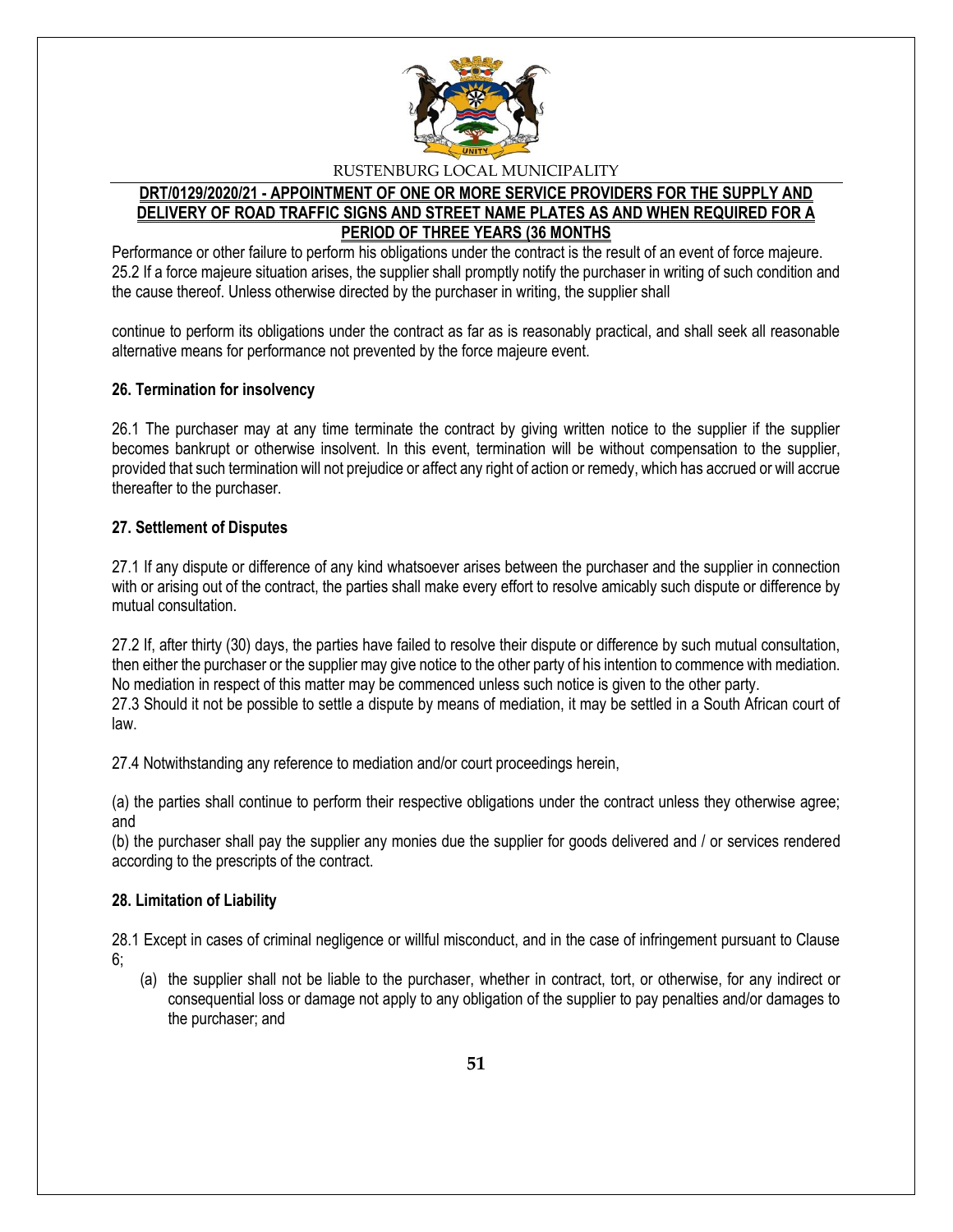

# **DRT/0129/2020/21 - APPOINTMENT OF ONE OR MORE SERVICE PROVIDERS FOR THE SUPPLY AND DELIVERY OF ROAD TRAFFIC SIGNS AND STREET NAME PLATES AS AND WHEN REQUIRED FOR A PERIOD OF THREE YEARS (36 MONTHS**

(b) the aggregate liability of the supplier to the purchaser, whether under the contract, in tort or otherwise, shall not exceed the total contract price, provided that this limitation shall not apply to the cost of repairing or replacing defective equipment.

# **29. Governing language**

29.1 The contract shall be written in English. All correspondence and other documents pertaining to the contract that is exchanged by the parties shall also be written in English.

## **30. Applicable law**

30.1 The contract shall be interpreted in accordance with South African laws, unless otherwise specified.

## **31. Notices**

31.1 Every written acceptance of a bid shall be posted to the supplier concerned by registered or certified mail and any other notice to him shall be posted by ordinary mail to the address furnished in his bid or to the address notified later by him in writing and such posting shall be deemed to be proper service of such notice.

31.2 The time mentioned in the contract documents for performing any act after such aforesaid notice has been given, shall be reckoned from the date of posting of such notice.

# **32. Taxes and duties**

32.1 A foreign supplier shall be entirely responsible for all taxes, stamp duties, license fees, and other such levies imposed outside the purchaser's country.

32.2 A local supplier shall be entirely responsible for all taxes, duties, license fees, etc., incurred until delivery of the contracted goods to the purchaser.

32.3 No contract shall be concluded with any bidder whose tax matters are not in order. Prior to the award of a bid SARS must have certified that the tax matters of the preferred bidder are in order.

32.4 No contract shall be concluded with any bidder whose municipal rates and taxes and municipal services charges are in arrears.

## **33. Transfer of contracts**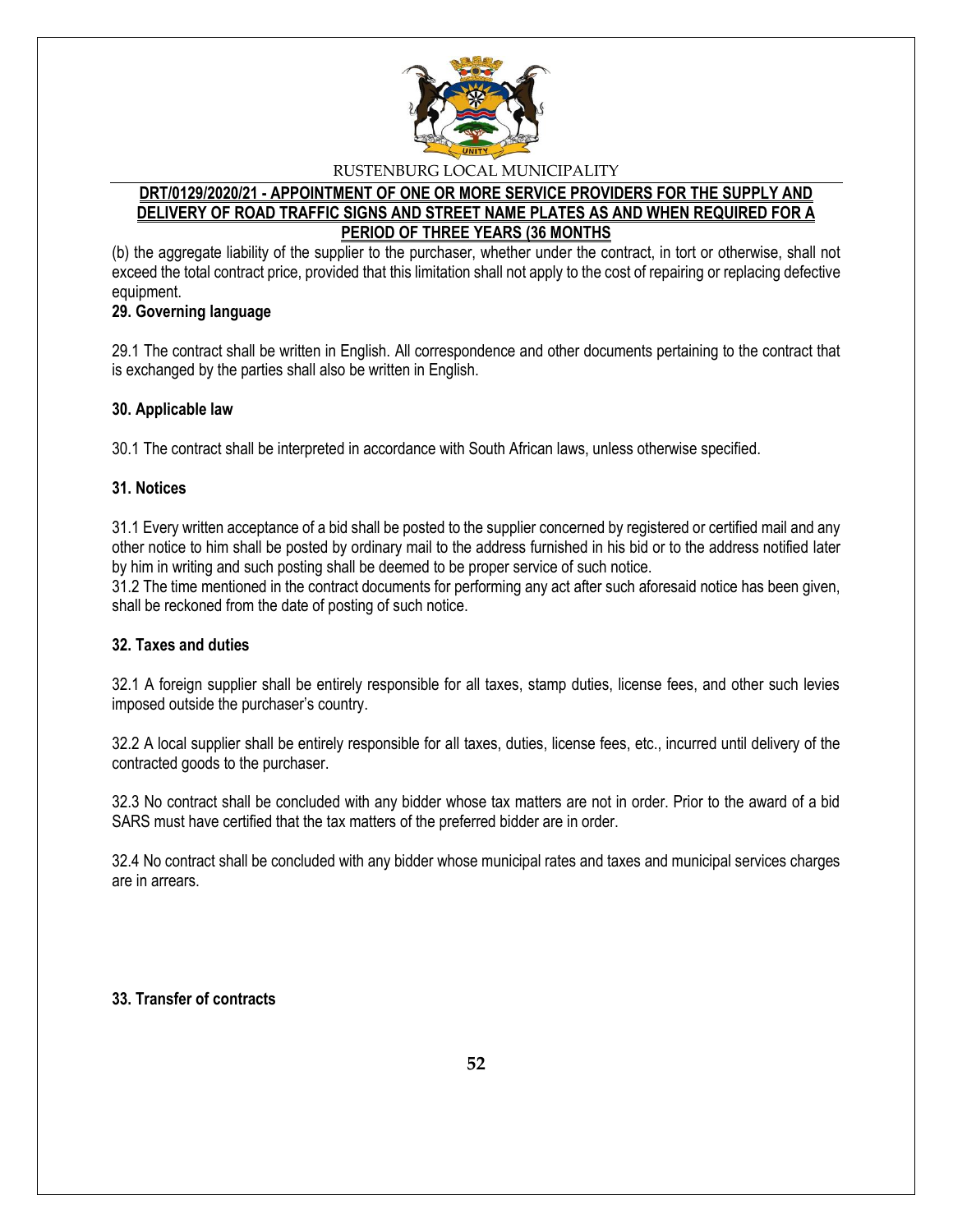

## **DRT/0129/2020/21 - APPOINTMENT OF ONE OR MORE SERVICE PROVIDERS FOR THE SUPPLY AND DELIVERY OF ROAD TRAFFIC SIGNS AND STREET NAME PLATES AS AND WHEN REQUIRED FOR A PERIOD OF THREE YEARS (36 MONTHS**

33.1 The contractor shall not abandon, transfer, cede assign or sublet a contract or part thereof without the written permission of the purchaser

## **34. Amendment of contracts**

34.1 No agreement to amend or vary a contract or order or the conditions, stipulations or provisions thereof shall be valid and of any force unless such agreement to amend or vary is entered into in writing and signed by the contracting parties. Any waiver of the requirement that the agreement to amend or vary shall be in writing, shall also be in writing.

## **35. Prohibition of restrictive practices**

35.1 In terms of section 4 (1) (b) (iii) of the Competition Act No. 89 of **restrictive practices** 1998, as amended, an agreement between, or concerted practice by, firms, or a decision by an association of firms, is prohibited if it is between parties in a horizontal relationship and if a bidder(s) is / are or a contractor(s) was / were involved in collusive bidding.

35.2 If a bidder(s) or contractor(s) based on reasonable grounds or evidence obtained by the purchaser has / have engaged in the restrictive practice referred to above, the purchaser may refer the matter to the Competition Commission for investigation and possible imposition of administrative penalties as contemplated in section 59 of the Competition Act No 89 0f 1998.

35.3 If a bidder(s) or contractor(s) has / have been found guilty by the Competition Commission of the restrictive practice referred to above, the purchaser may, in addition and without prejudice to any other remedy provided for, invalidate the bid(s) for such item(s) offered, and / or terminate the contract in whole or part, and / or restrict the bidder(s) or contractor(s) from conducting business with the public sector for a period not exceeding ten (10) years and / or claim damages from the bidder(s) or contractor(s) concerned.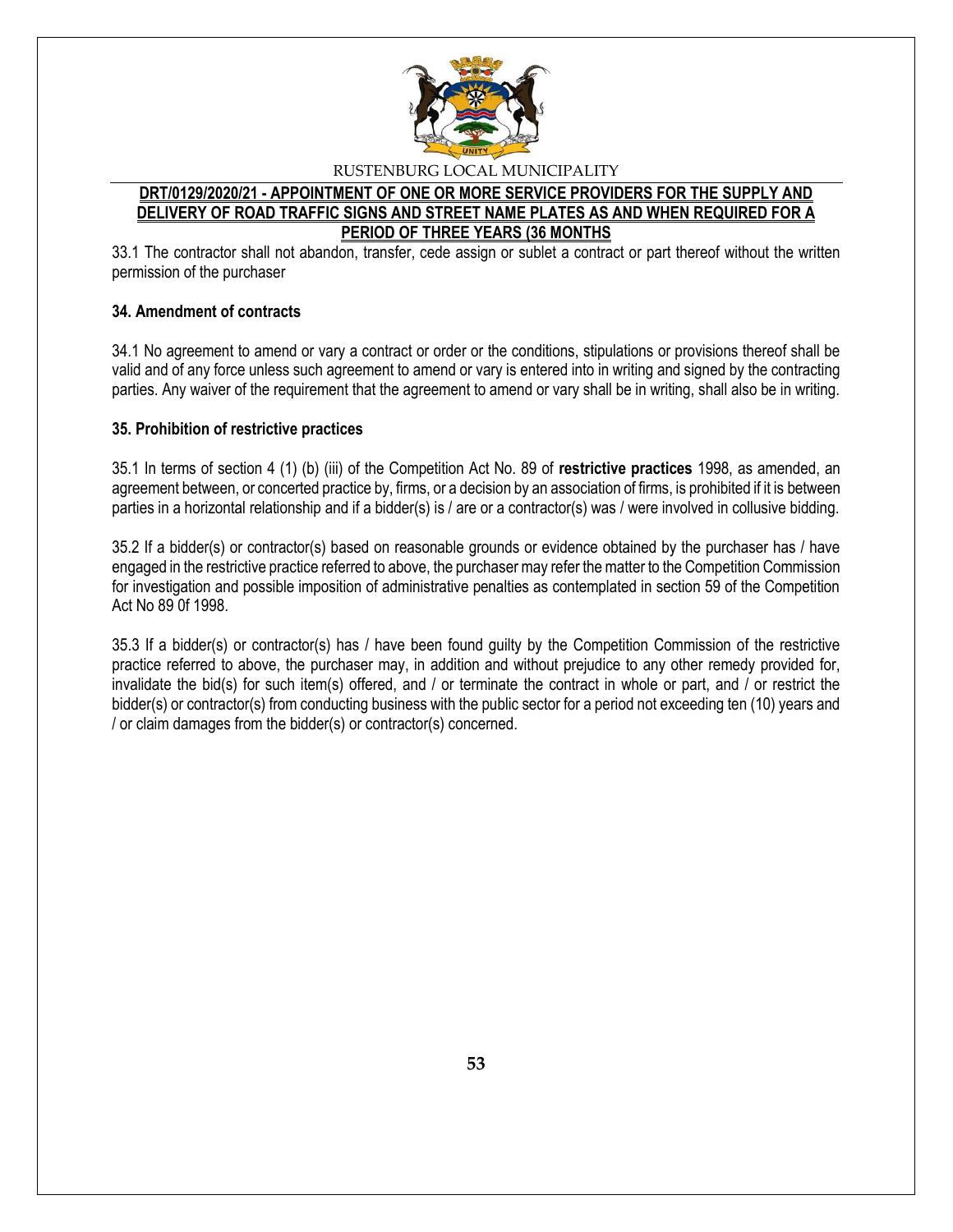

## **DRT/0129/2020/21 - APPOINTMENT OF ONE OR MORE SERVICE PROVIDERS FOR THE SUPPLY AND DELIVERY OF ROAD TRAFFIC SIGNS AND STREET NAME PLATES AS AND WHEN REQUIRED FOR A PERIOD OF THREE YEARS (36 MONTHS TERMS OF REFERENCE/ SPECIFICATIONS**

## *2.1 SERIES 5000: COLTO* 5602 MATERIALS

(1) Structural steel

Structural steel shall comply with the requirements of BS 4360 for the type of steel specified. Unless otherwise specified, channels, square tubes, angle irons and other steel members on the reverse side of the sign boards and steel tubes for sign supports shall be coated in accordance with sub clause 5603(a). Where specified, all structural steel, including tubes shall be galvanized in accordance with the requirements of SABS 763 for type A1 or B2 articles, as may be applicable. Steel tubes shall comply with the requirements of SABS 657.

(2) Bolts, nuts and rivets

Steel bolts and nuts shall comply with SABS 135 or SABS 1143. Aluminium bolts and nuts shall be manufactured from alloy B51S or D65S.All steel bolts, nuts and washers shall have a hot-dip (galvanized) zinc coating which complies with the requirements of SABS 763 for coatings on type C2 articles. Blind rivets used for fixing road sign boards to square-tubing framework shall be 4,65 mm rivets manufactured from or coated with a material that will not cause corrosion through electrolytic action. Hardened blind or aluminium rivets shall be used for attaching aluminium sections.

(3) Steel plate and steel profiles

# (i)Steel plate

Steel plate for road signs shall be 1,00 mm thick prepainted galvanized steel plate (Iscor G275 Chromadek or approved equivalent), which has been treated on both sides with an epoxy primer followed by a silicon polyester top coat. The total dry thickness of the treatment shall be at least 25 μm. The reverse side of a STOP sign R1 and all its derivatives shall be painted white. The reverse side of all other signs shall be dark grey. Where a reflectorized road sign is required, its reverse side shall be painted with a dull grey prime coat and the face with only the specified top coat.

## (ii) Steel profiles

Standard sign profiles shall be 200 mm sections with a thickness of 1,0 mm, manufactured from prepainted galvanized mild steel substrate (Iscor G275 Chromadek or approved equivalent), and shall comply with the details on the drawings.

## (d) Other plate material

Temporary roadworks delineator's signs TW401 and TW402 shall be manufactured from a flexible material and shall comply with the requirements of SABS 1555.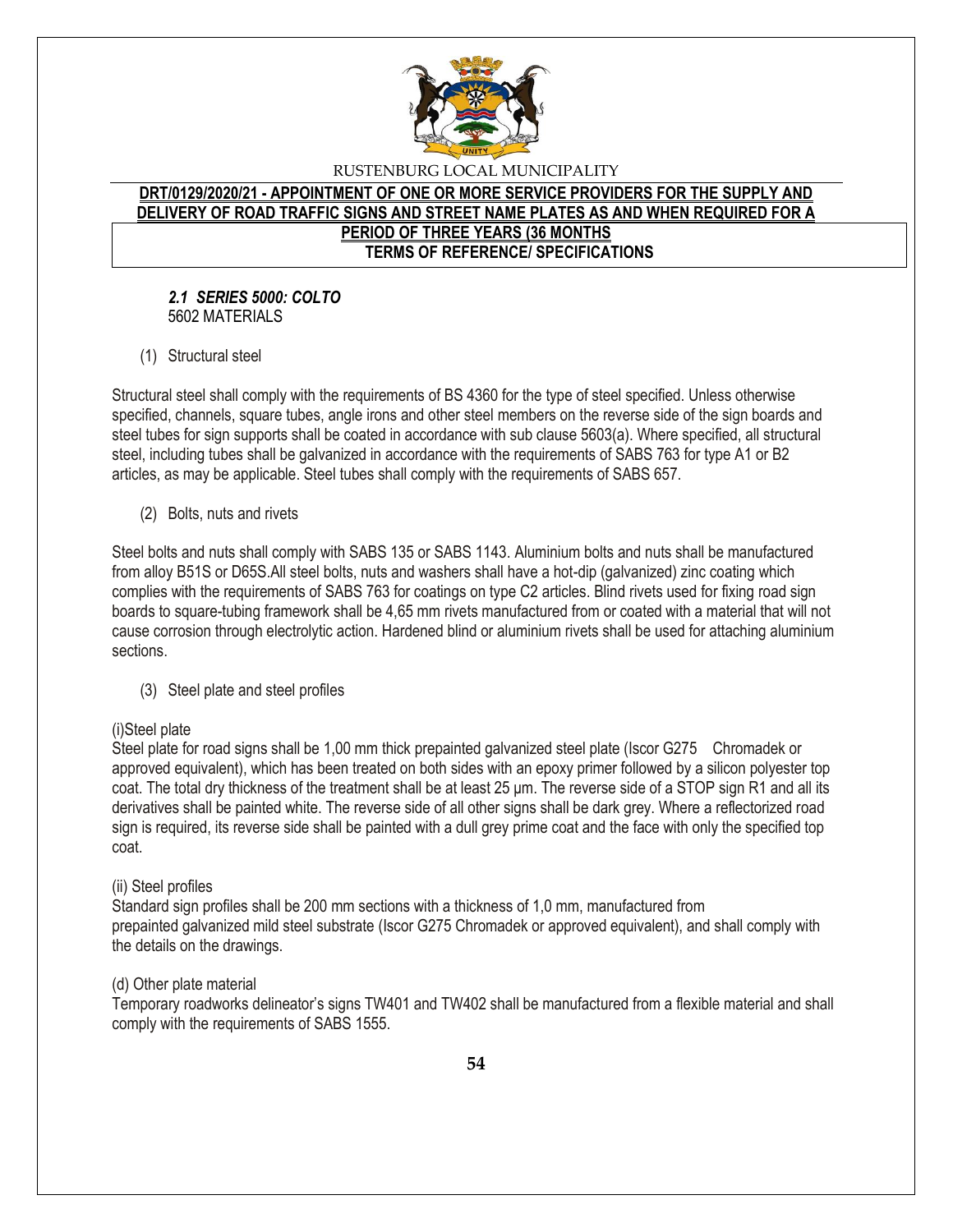

# **DRT/0129/2020/21 - APPOINTMENT OF ONE OR MORE SERVICE PROVIDERS FOR THE SUPPLY AND DELIVERY OF ROAD TRAFFIC SIGNS AND STREET NAME PLATES AS AND WHEN REQUIRED FOR A PERIOD OF THREE YEARS (36 MONTHS**

Aluminium plate shall be manufactured from grade 5251.H.3 alloy and shall comply with the requirements of BS 1470 and shall be 2,0 mm thickness.

## (f) Paint

All paints used shall comply with the requirements of CKS 193, and also with the standards mentioned therein.

Except where reflecting surfaces are specified, the surface of painted road signs shall be semi-matt. The 60º specular gloss measured in accordance with SABS method 134 shall not exceed 50. No thinners shall be added to the paint.

The reference numbers of the colours to be used are B49 Golden Yellow, A11 Signal Red, G13 Dark Grey, F04 National Flag Blue, E08 Flag Green, B03 Dark Brown and G80 Cloud White as shown in SABS 1091. In the case of prepainted steel plate, the contractor shall ensure that the colours and shades thereof match with those shown in SABS 1091.

## (g) Retro-reflective material

Retro-reflective material shall be supplied in the following grades and shall comply with the requirements of SABS 1519 and the adhesion requirements of CKS 191:

Class I material - 7-Year warranty grade Class II material - 10 -Year warranty grade Class III material - 10-Year warranty grade

# **STREET NAME PLATES**

## **Standard specification for Street Name Plates**

- A) Aluminium plate with class 1 white Reflective sign-face with channels and clips. Sign-face to have protective film applied to seal lettering. Kindersley lettering in capitals  $-x$  height = 62.5mm.
- B) 1.6m long plain tubular galvanised steel posts (60mm or 75mm diameter).
- C) Signs to be black Semi Matt lettering on a white reflective sign-face with a black border.
- D) Letters to be white 89mm Kindersley font on black background pressed on 12-gauge alloy plate.
- E) Frame for plate to be 40x40x4mm galvanised angle iron with mitre welded corners drilled at 250mm centres to accept plate for pop riveting-in.
- F) Legs to be 50x50x3mm galvanised boxed iron section fixed to plate frame with welded joints.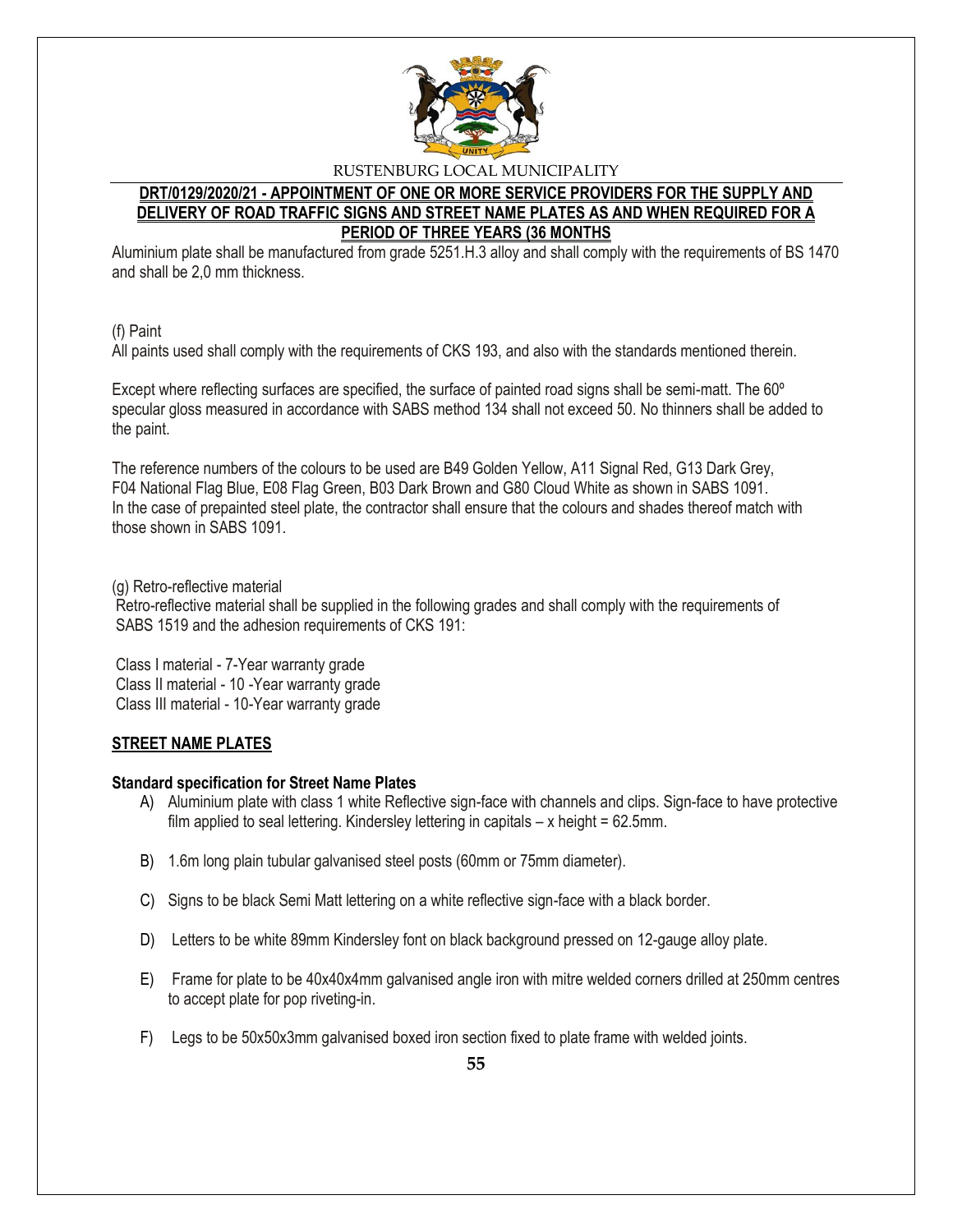

# **DRT/0129/2020/21 - APPOINTMENT OF ONE OR MORE SERVICE PROVIDERS FOR THE SUPPLY AND DELIVERY OF ROAD TRAFFIC SIGNS AND STREET NAME PLATES AS AND WHEN REQUIRED FOR A PERIOD OF THREE YEARS (36 MONTHS**

- G) All galvanised frame work to be etched treated and finished in two coats gloss black paint.
- H) White 13mm borders to plate with scalloped corners.
- \*The material shall be supplied with a pressure sensitive or heat applied adhesive backing protected by a Removable lining.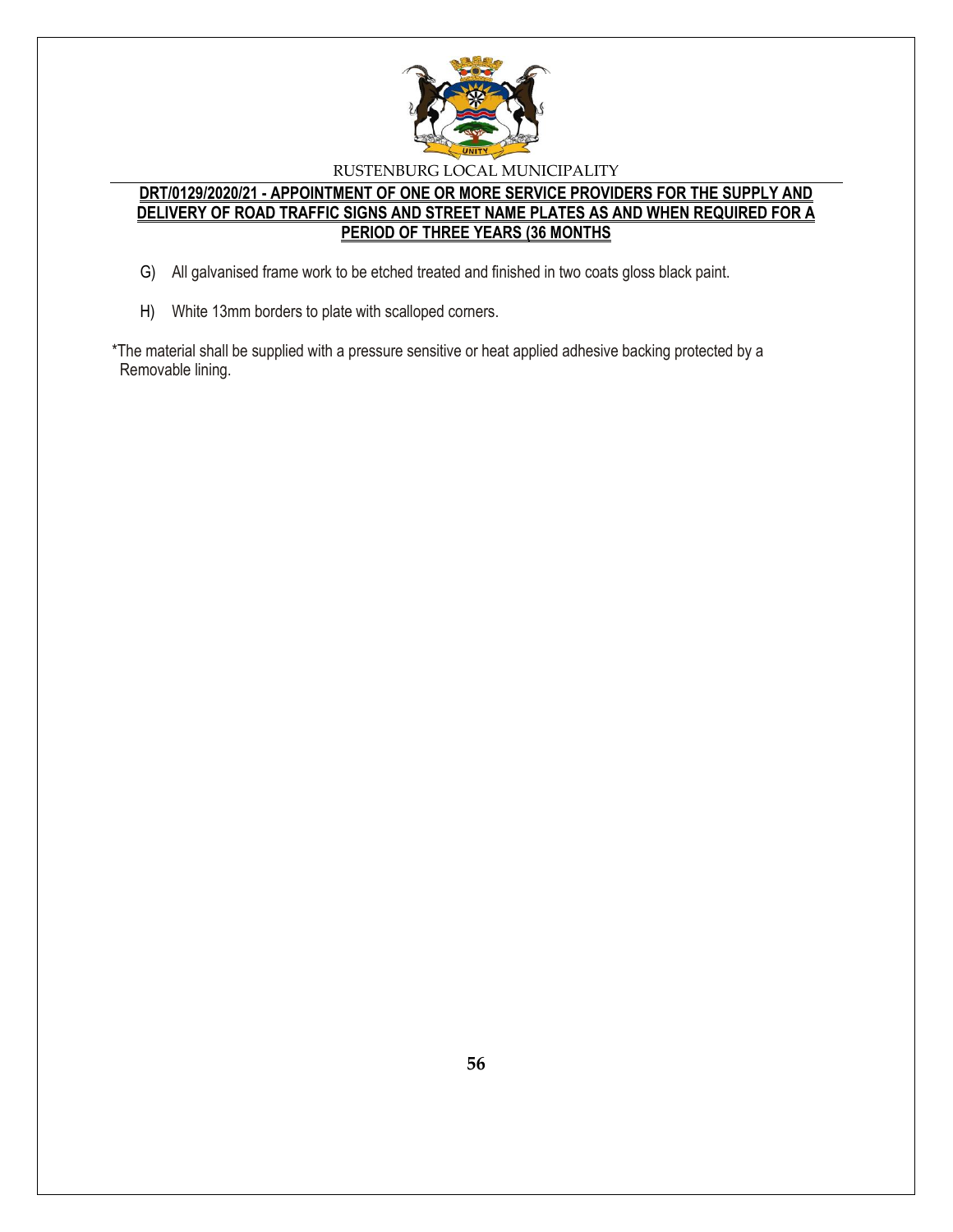

# **DRT/0129/2020/21 - APPOINTMENT OF ONE OR MORE SERVICE PROVIDERS FOR THE SUPPLY AND DELIVERY OF ROAD TRAFFIC SIGNS AND STREET NAME PLATES AS AND WHEN REQUIRED FOR A PERIOD OF THREE YEARS (36 MONTHS PRICING INSTRUCTIONS**

- 1. Appointments will be made per group.
- 2. Prices will be fixed for the first 12 months of the project
- 3. Price increase for the 2<sup>nd</sup> and 3<sup>rd</sup> year will be CPIX based
- 4. All rates submitted should be inclusive of VAT.
- 5. Items will be priced per rate.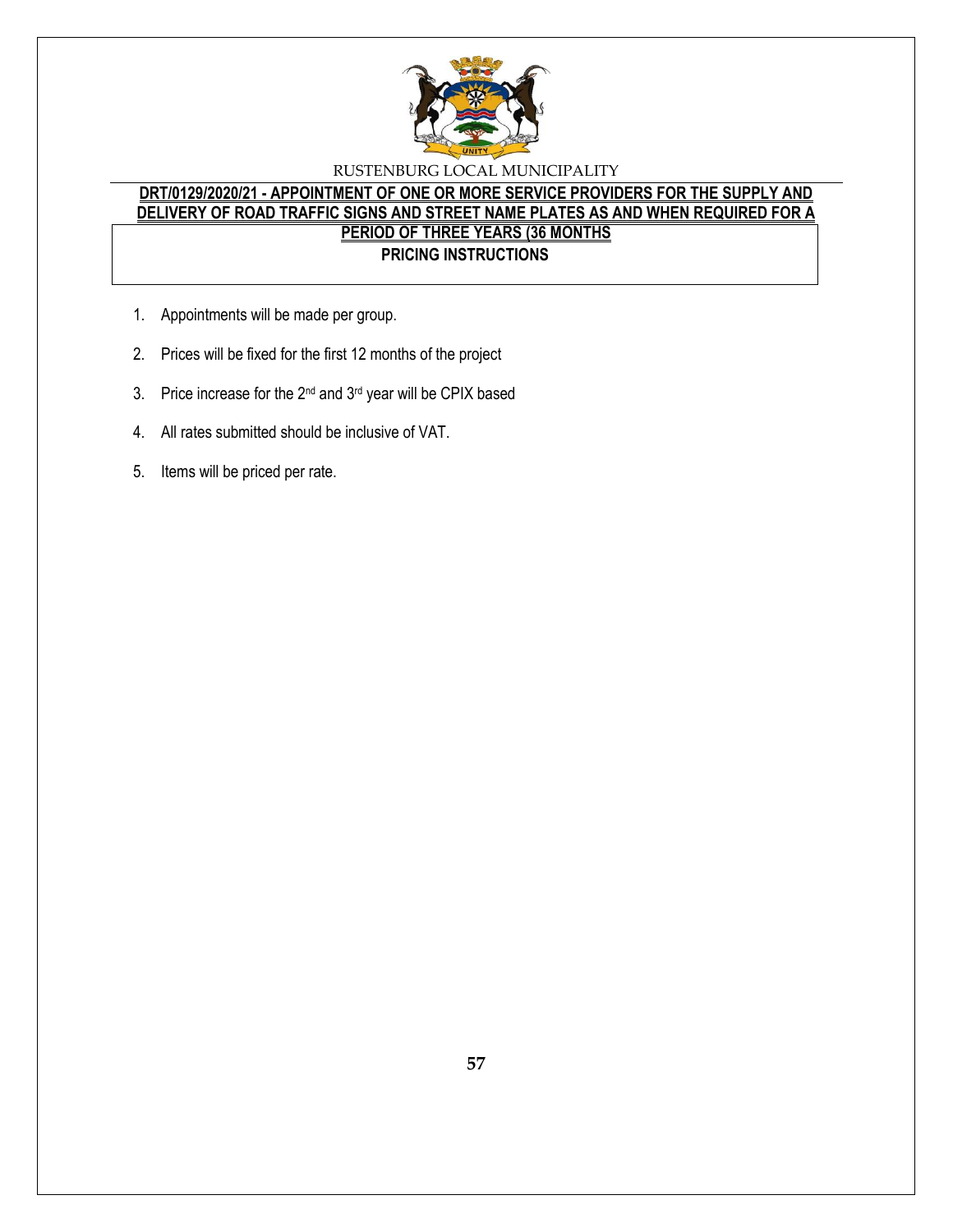

# **DRT/0129/2020/21 - APPOINTMENT OF ONE OR MORE SERVICE PROVIDERS FOR THE SUPPLY AND DELIVERY OF ROAD TRAFFIC SIGNS AND STREET NAME PLATES AS AND WHEN REQUIRED FOR A PERIOD OF THREE YEARS (36 MONTHS PRICING SCHEDULE**

## **GROUP 1**

| <b>ITEM NO.</b> | <b>DECRIPTION</b>         | Size (mm)/Code: Class<br>Ш | <b>QUANTITY</b> | PRICE (include VAT,<br>Delivery, loading<br>and offloading) |
|-----------------|---------------------------|----------------------------|-----------------|-------------------------------------------------------------|
|                 |                           | 600mm                      |                 | R                                                           |
| 1               | R 1 Series - Control      | 900mm                      |                 | R                                                           |
|                 |                           | 1200mm                     |                 | R                                                           |
|                 |                           | 1500mm                     |                 | R                                                           |
|                 |                           | 600mm                      |                 | R                                                           |
| $\overline{2}$  | R100 Series - Command     | 900mm                      |                 | R                                                           |
|                 |                           | 1200mm                     |                 | R                                                           |
|                 | R200 Series - Prohibition | 600mm                      |                 | R                                                           |
| 3               |                           | 900mm                      |                 | R                                                           |
|                 |                           | 1200mm                     |                 | R                                                           |
|                 | R300 Series - Reservation | 340mm x 450mm              |                 | R                                                           |
| 4               |                           | 675mm x 900mm              |                 | R                                                           |
|                 |                           | 900mm x 1200mm             |                 | R                                                           |
| 5               | 1.6m Round tube steel     | 60mm                       |                 | R                                                           |
|                 | Pole galvanised.          | 75mm.                      |                 | $\mathsf R$                                                 |
|                 | $\mathsf{R}$              |                            |                 |                                                             |

**GROUP 2**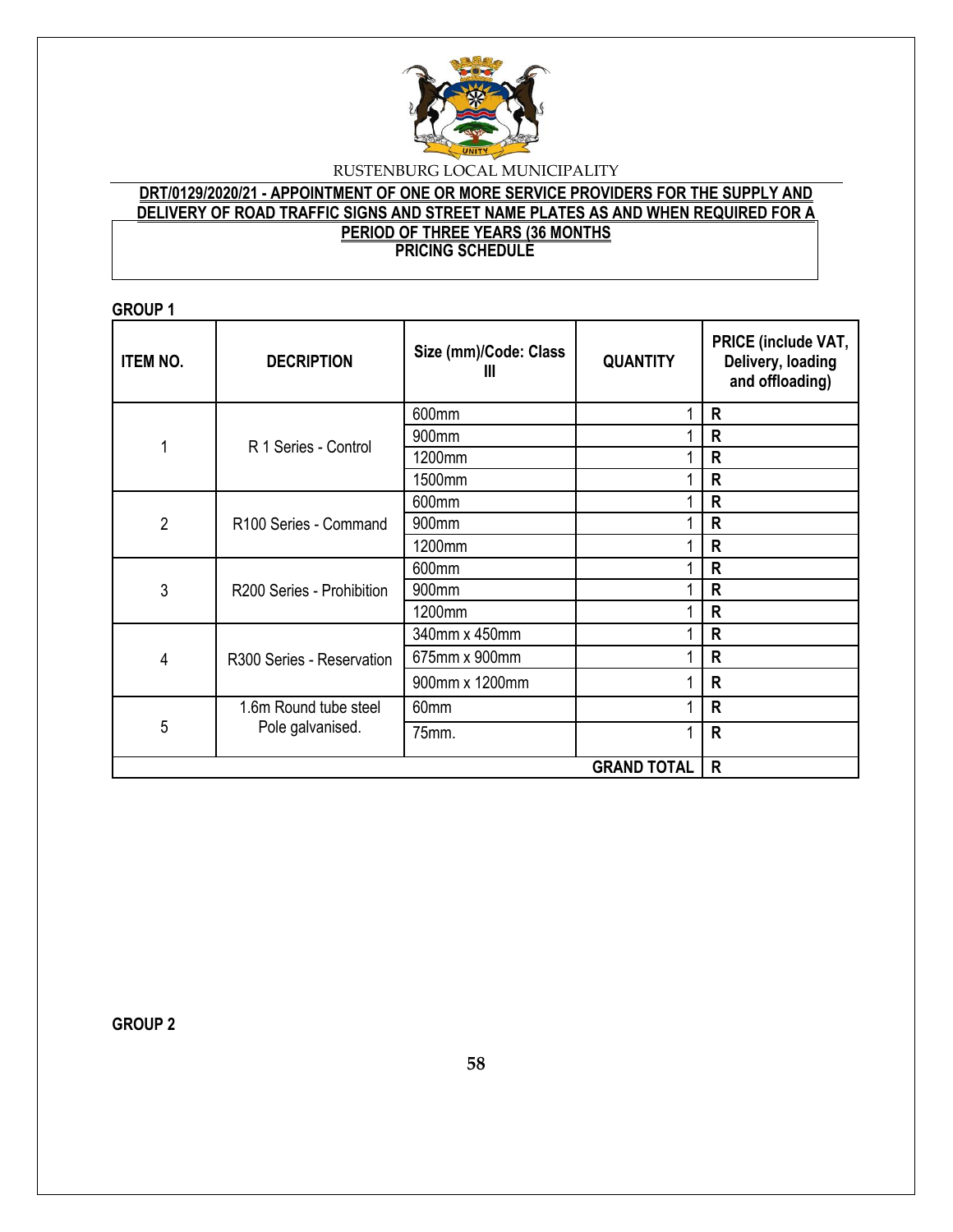

# **DRT/0129/2020/21 - APPOINTMENT OF ONE OR MORE SERVICE PROVIDERS FOR THE SUPPLY AND DELIVERY OF ROAD TRAFFIC SIGNS AND STREET NAME PLATES AS AND WHEN REQUIRED FOR A PERIOD OF THREE YEARS (36 MONTHS**

| <b>ITEM NO.</b> | <b>DECRIPTION</b>                         | Size (mm)/Code: Class<br>Ш | <b>QUANTITY</b> | PRICE (include VAT,<br>Delivery, loading and<br>offloading) |
|-----------------|-------------------------------------------|----------------------------|-----------------|-------------------------------------------------------------|
|                 |                                           |                            |                 |                                                             |
|                 | W100 Series                               | 900mm                      |                 | $\mathsf{R}$                                                |
| 1.              | W200 Series                               | 1200mm                     |                 | $\mathsf{R}$                                                |
|                 | W300 Series                               | 1500mm                     |                 | $\mathsf{R}$                                                |
| 2.              | W400- Hazard Markers                      | 150mm x 600mm              |                 | $\mathsf{R}$                                                |
|                 |                                           | 200mm x 800mm              |                 | $\mathsf{R}$                                                |
|                 | R500 Series - Selective<br>Restriction    | 600mm                      |                 | $\mathsf{R}$                                                |
| 3.              |                                           | 900mm                      | 1               | $\mathsf{R}$                                                |
|                 |                                           | 1200mm                     |                 | $\mathsf{R}$                                                |
|                 | R 400 Series                              | 600mm                      |                 | $\mathsf{R}$                                                |
| 4.              |                                           | 900mm                      |                 | $\mathsf{R}$                                                |
|                 |                                           | 1200mm                     |                 | $\mathsf{R}$                                                |
| 5               | 1.6m Round tube steel<br>Pole galvanised. | 60mm                       |                 | $\mathsf{R}$                                                |
|                 |                                           | 75mm.                      |                 | $\mathsf{R}$                                                |
|                 | $\mathsf{R}$                              |                            |                 |                                                             |

**GROUP 3**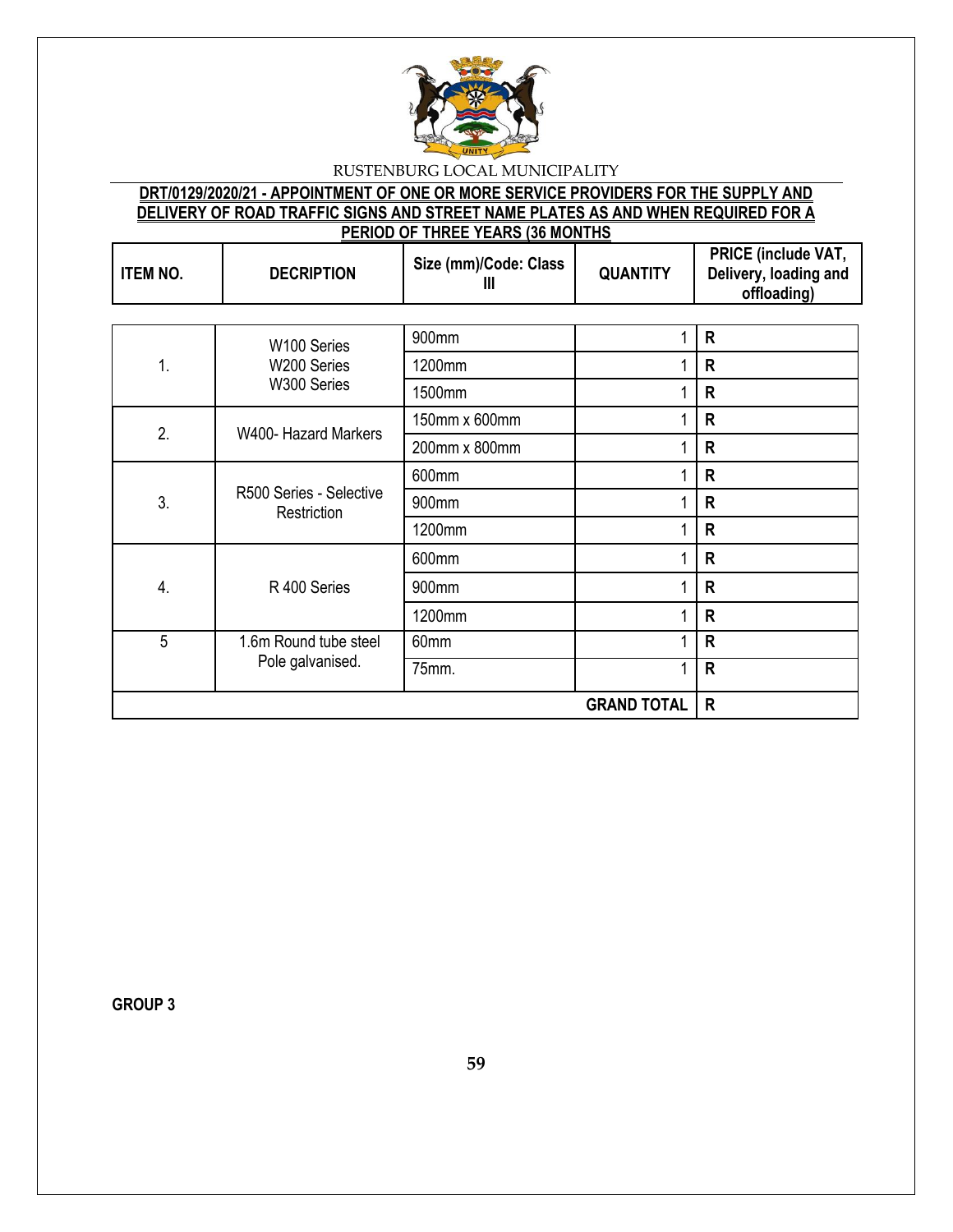

# **DRT/0129/2020/21 - APPOINTMENT OF ONE OR MORE SERVICE PROVIDERS FOR THE SUPPLY AND DELIVERY OF ROAD TRAFFIC SIGNS AND STREET NAME PLATES AS AND WHEN REQUIRED FOR A PERIOD OF THREE YEARS (36 MONTHS**

| <b>ITEM</b><br>NO. | <b>DECRIPTION</b><br>Size (mm)/Code<br><b>QUANTITY</b>                                                    |                 | PRICE (include VAT,<br>Delivery, loading<br>and offloading) |              |
|--------------------|-----------------------------------------------------------------------------------------------------------|-----------------|-------------------------------------------------------------|--------------|
| 11                 | GL Series (GL1 Street<br>Name) Reflective board with<br>frame and pole                                    | 120x600mm       |                                                             | R            |
|                    | GS 100                                                                                                    | 900mm x 1200mm  |                                                             | R            |
|                    | GS 200<br>GS 300<br>GS 400<br>GS 500<br>GS 600 Series<br>GS 6000 Series<br>GS 800 Series<br>GS 900 Series | 1200mm x 1600mm |                                                             | R            |
|                    |                                                                                                           | 1800mm x 2400mm |                                                             | $\mathsf R$  |
| 12                 |                                                                                                           | 1125mm x 1200mm |                                                             | $\mathsf{R}$ |
|                    |                                                                                                           | 1500mm x 1600mm |                                                             | $\mathsf{R}$ |
|                    |                                                                                                           | 2250mm x 2400mm |                                                             | $\mathsf{R}$ |
| 13                 | <b>GA Signs</b>                                                                                           | R/m2            |                                                             | $\mathsf{R}$ |
| 14                 | GD Signs                                                                                                  | R/m2            |                                                             | R            |
| 15                 | 1.6m Round tube steel Pole<br>galvanised.                                                                 | 60mm            |                                                             | R            |
|                    |                                                                                                           | 75mm.           |                                                             | $\mathsf{R}$ |
| <b>Grand Total</b> |                                                                                                           |                 |                                                             | $\mathsf{R}$ |

**GROUP 4**